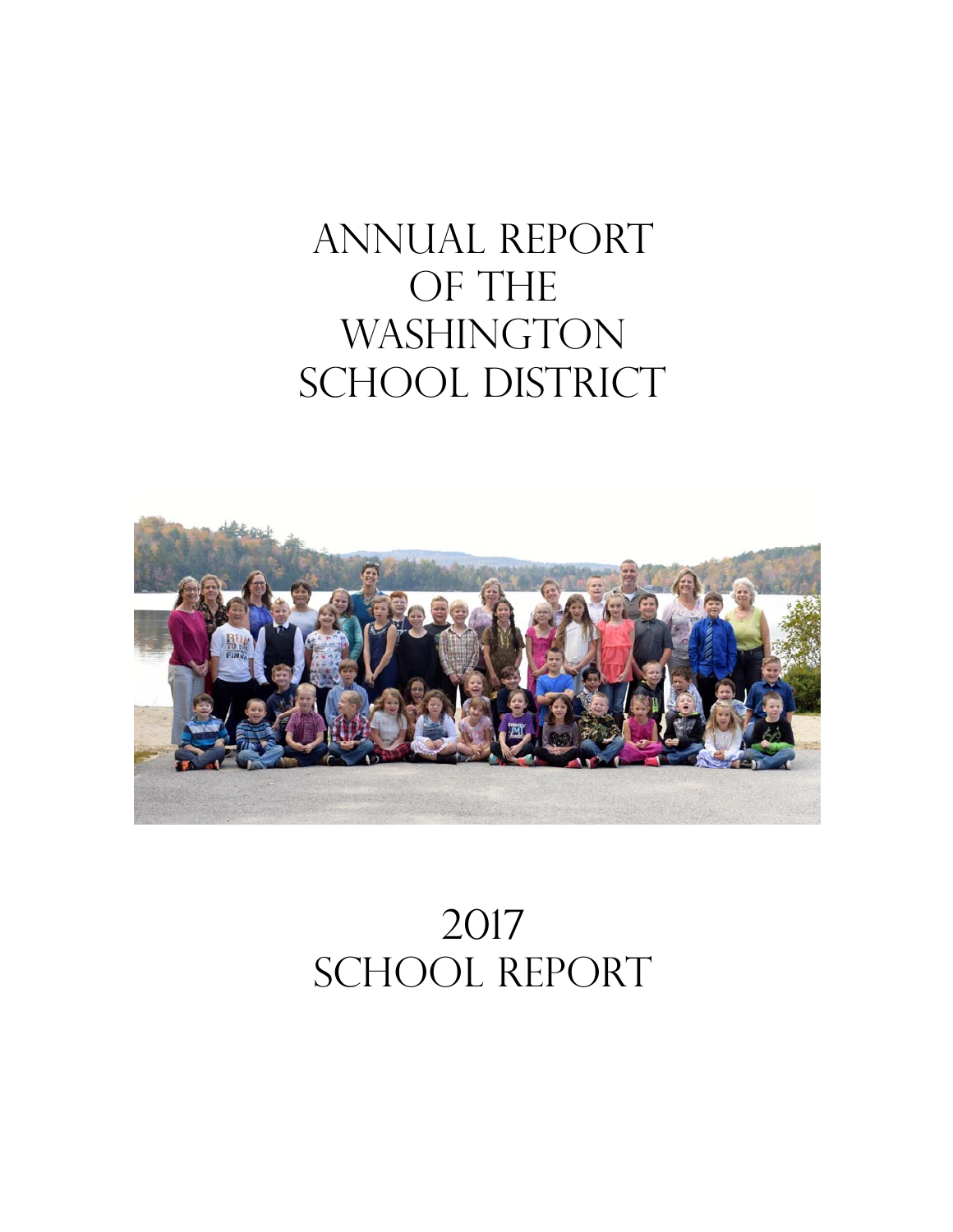# **Annual Report of the WASHINGTON SCHOOL DISTRICT For the Fiscal Year Ending June 30, 2017 TABLE OF CONTENTS**

# Reports:

| Director of Curriculum, Instruction & Assessment Report  S10 |  |
|--------------------------------------------------------------|--|
|                                                              |  |
|                                                              |  |
|                                                              |  |
|                                                              |  |

# 2018 School Meeting:

# Enrollment 2017-18 School Year......................................................... S26

## Financial Statements:

Minutes of the Washington School Meeting - 2017 ............................ S39

Cover Photo: Washington Elementary School students and staff, Fall 2017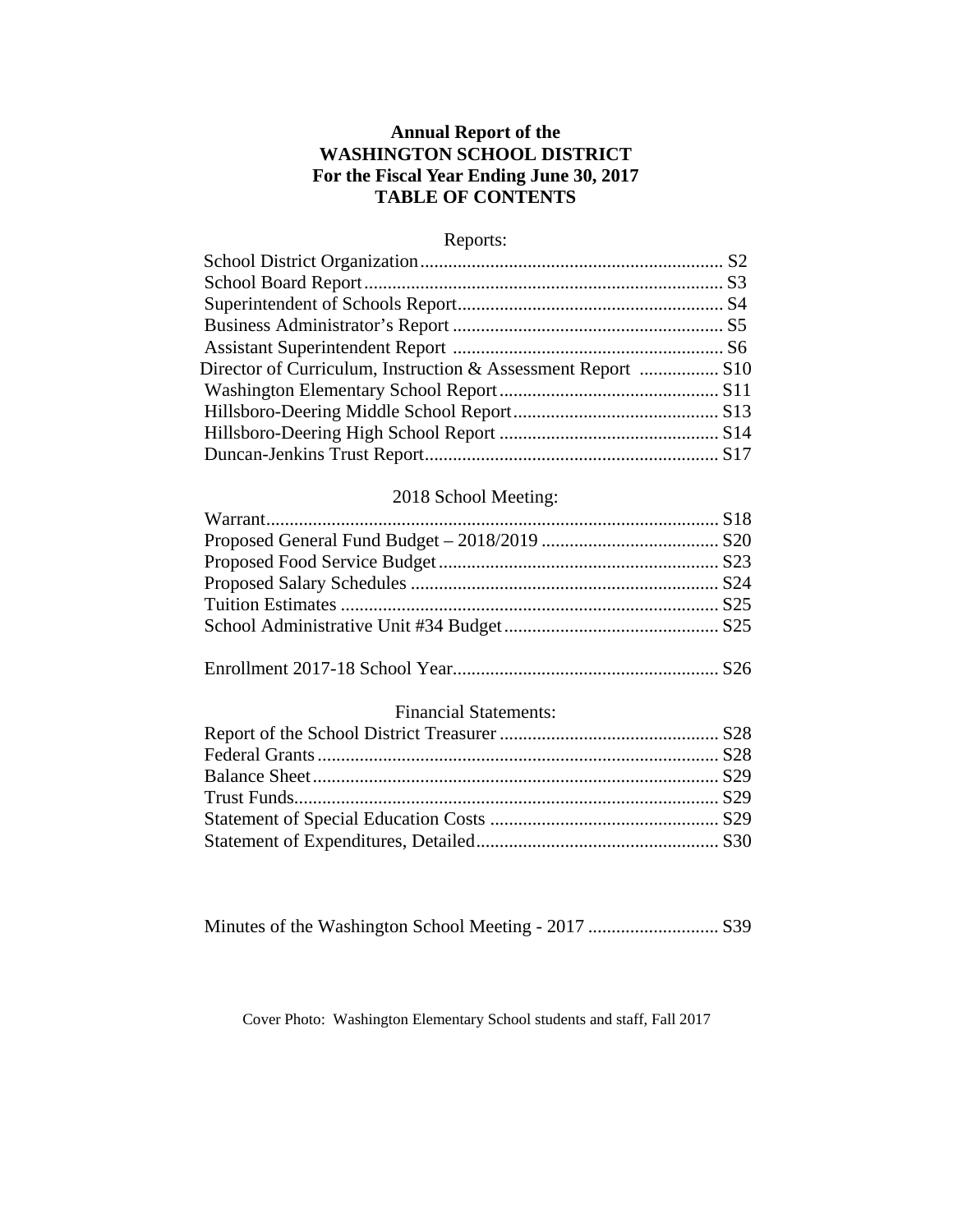# **WASHINGTON SCHOOL DISTRICT ORGANIZATION**

| Moderator                                                                                                                                                                                                                                                                                                                                     | <b>Guy Eaton</b>                                                                                                                                                                                                                                                                                                                                                                                                                                                                                                                                                                |
|-----------------------------------------------------------------------------------------------------------------------------------------------------------------------------------------------------------------------------------------------------------------------------------------------------------------------------------------------|---------------------------------------------------------------------------------------------------------------------------------------------------------------------------------------------------------------------------------------------------------------------------------------------------------------------------------------------------------------------------------------------------------------------------------------------------------------------------------------------------------------------------------------------------------------------------------|
| Clerk                                                                                                                                                                                                                                                                                                                                         | Colleen Duggan                                                                                                                                                                                                                                                                                                                                                                                                                                                                                                                                                                  |
| Treasurer                                                                                                                                                                                                                                                                                                                                     | <b>Ingrid Halverson</b>                                                                                                                                                                                                                                                                                                                                                                                                                                                                                                                                                         |
| <b>School Board</b>                                                                                                                                                                                                                                                                                                                           | Linda Musmanno term to 2019<br><b>Kathy Atkins</b><br>term to 2020<br>Gayle Terani<br>term to $2018$<br>Karen Belanger term to 2018<br>Cameo Mulliner term to 2019                                                                                                                                                                                                                                                                                                                                                                                                              |
| Auditors                                                                                                                                                                                                                                                                                                                                      | Vachon Clukay & Co., PC                                                                                                                                                                                                                                                                                                                                                                                                                                                                                                                                                         |
| Superintendent                                                                                                                                                                                                                                                                                                                                | Robert A. Hassett, M.Ed.                                                                                                                                                                                                                                                                                                                                                                                                                                                                                                                                                        |
| <b>Business Administrator</b>                                                                                                                                                                                                                                                                                                                 | Loreal R. Schmidt, M.S.T.                                                                                                                                                                                                                                                                                                                                                                                                                                                                                                                                                       |
| <b>Assistant Superintendent</b>                                                                                                                                                                                                                                                                                                               | Patricia M. Parenteau, M.S., CAGS                                                                                                                                                                                                                                                                                                                                                                                                                                                                                                                                               |
| Director of Curriculum, Instruction<br>& Assessment                                                                                                                                                                                                                                                                                           | Kevin Johnson, Ed.D.                                                                                                                                                                                                                                                                                                                                                                                                                                                                                                                                                            |
| <b>Washington Elementary School</b><br><b>Consulting Principal</b>                                                                                                                                                                                                                                                                            | Kevin Johnson, Ed.D.                                                                                                                                                                                                                                                                                                                                                                                                                                                                                                                                                            |
| Teachers & Staff<br>Erika Sullivan<br>Tamara Webber<br>Kelli Aldrich<br>Sarah Carlisle<br>Rebecca McLean<br>Mary Jo DeBrusk<br>Jane Johnson<br>Amy Healey<br>Sharon Oliveira<br>Dawn Bilski<br>Kathleen Brown<br>Camille Gibson<br>Linda Kress<br>Eric Geaumont<br>Jill Severino<br>Karen Cota<br><b>Elizabeth Sargent</b><br>Barbara Jackson | Kindergarten/Grade 1 Teacher<br>Grades 2-3 Teacher/Leadership Team<br>Grades 4-5 Teacher/Curriculum & Assessment<br>Music Teacher<br><b>Art Teacher</b><br><b>Physical Education Teacher</b><br>Special Education Teacher/Leadership Team<br><b>School Nurse</b><br>Paraeducator<br><b>Office Administrative Assistant</b><br>Title 1 Tutor<br>Paraeducator/Library Media Paraprofessional<br>Speech & Language Pathologist<br>Psychologist<br><b>Occupational Therapist</b><br><b>Certified Occupational Therapy Assistant</b><br>Maintenance/Janitor<br>Food Service Director |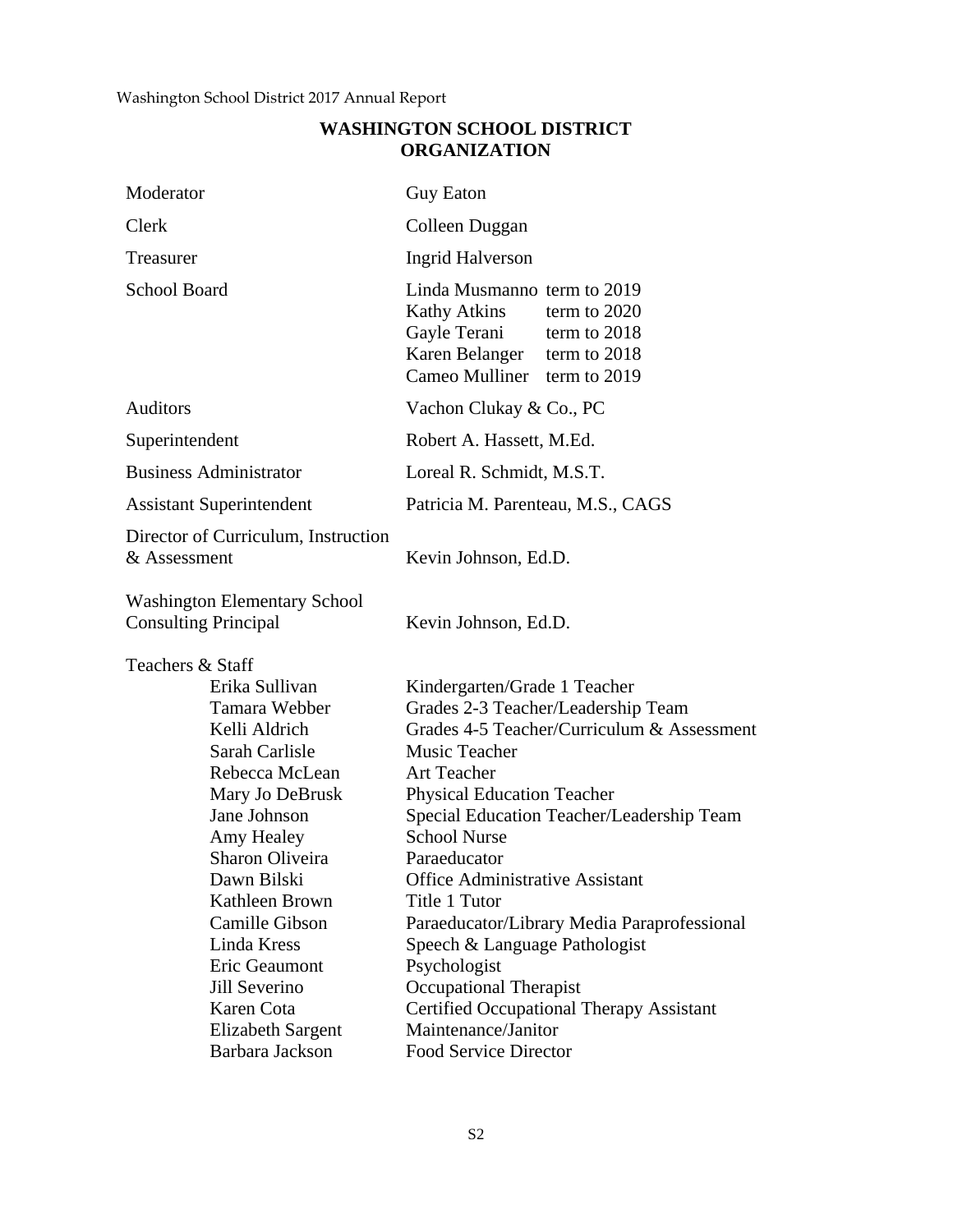# **Washington School Board Report**

Under the guidance of the Leadership Team – Jane Johnson and Tamara Webber – as well as the staff - the students attending the Washington Elementary School have continued to do well.

We are also fortunate to have the continued guidance and support of Superintendent Robert Hassett, Assistant Superintendent, Patricia Parenteau, Business Administrator, Lori Schmidt and the SAU staff.

Financially, the school year has been a challenging one. The District did not receive tuition revenue that had been expected for the fiscal year 2017-2018. There was also a change in the insurance budgeted expense resulting in an increase in that amount.

On Friday, March 31st, the well pump located at Camp Morgan and shared by both parties failed. This resulted in no running water for the building, and the children were sent home. In order for the school to be open on Monday, the work needed to be completed over the weekend. The total cost of this emergency was \$9,148.63. After several discussions with the Washington Selectmen, it was determined that the School District would be responsible for \$5,148.63. and that the Town of Washington would pay \$4,000.00. On May 16th, the Washington School Board held a special meeting to receive authorization to take the funds from the Maintenance Trust Fund. This vote passed unanimously.

Due to a staff change, the Board voted to have technology assistance, when needed provided by personnel from Hillsboro-Deering on an hourly rate basis. The Board also voted to have the Hillsboro-Deering Facilities Director come to Washington to speak with Liz Sargent and the staff regarding issues that will need to be addressed in the future. This will enable the Board to plan a budgeting timeline for maintaining the building and implementing cost saving plans.

The Board very much appreciates the continued support of the Community and continues to uphold our fiduciary responsibilities in maintaining the buildings and grounds of the school, as well as maintaining support for educational excellence.

We want to thank our Leadership Team, teachers, staff and volunteers for all that they do in order to provide our students with excellent preparation as they continue their education.

Respectfully submitted,

Washington School Board Kathy Atkins, Karen Belanger, Cameo Mulliner, Gayle Terani, Linda Musmanno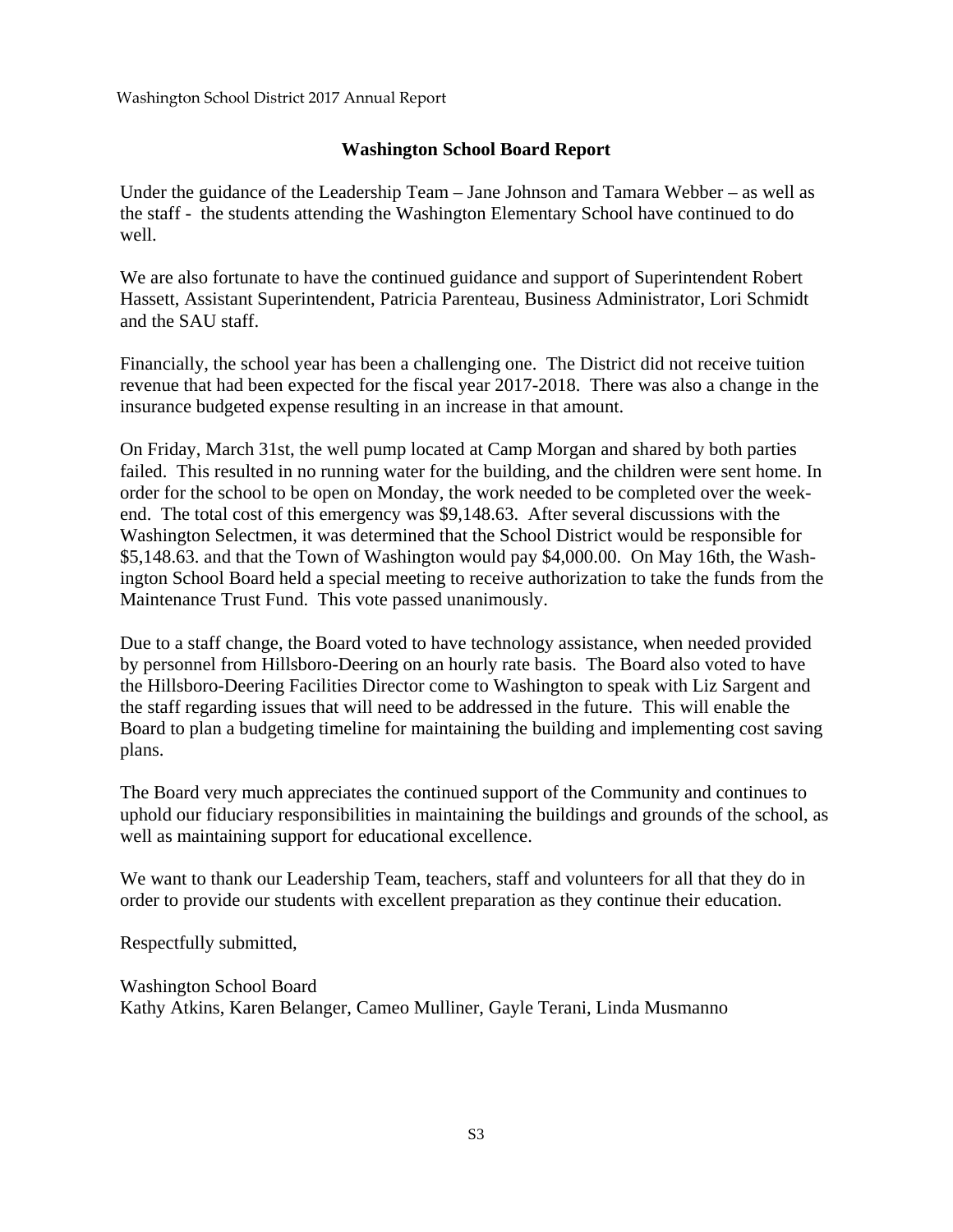# **Annual Report Superintendent of Schools 2016-2017**

It hardly seems possible that I am writing this sixth Annual Report for our School District. I am extremely proud of what a great job our students, teachers and administrators do on a daily basis. The students arrive every day excited about learning and the teachers work diligently to inspire them to become our future leaders and responsible, hardworking citizens.

One of the major challenges we have faced has been the turnover in leadership which has a significant role in advancing a consistent mission, curriculum and learning environment. I am pleased to say that we have a very strong and talented administrative team currently in place. This team has identified the areas we excel in and the areas we need to prioritize and direct change.

Over the past several years we have experienced mandated assessments that have also been inconsistent: NECAP, Smarter Balance and now a new version NHSAS. Fortunately all statewide assessments are based on the Common Core State Standards and we have been providing teachers with substantial professional development and aligning our curriculum to those standards.

An area where we have also expended a lot our human capital and financial support has been the use of technology in the classroom. We have continued to provide technology that is cutting edge and are using Google classroom at almost every level. Cloud-based classroom and storage has created a very different way of teaching and learning. Our students and teachers continue to amaze me with the ease and confidence in taking these very big steps into the 21st century.

As always, the parents and community support the learning community, not only financially but in spirit and camaraderie. It is said that a school is a building with four walls and the future inside! Our schools are structures that always need updates, roofs, and windows, heating systems, elevators and the taxpayers always support their schools being a source of pride. This past year we made a substantial investment in energy updates that will reap long term savings and provide a healthy and safe learning environment. Our maintenance team of three keeps all of the buildings up and running seamlessly!

In the next several pages our administrators will provide an overview of the state of our schools and the vision we all share of continuous improvement. I would like to thank all of our community members for their continued support in providing a strong educational experience for all of our children. It is an honor and a privilege to serve as your Superintendent!

Respectfully submitted,

Robert A. Hassett, M.Ed. Superintendent of Schools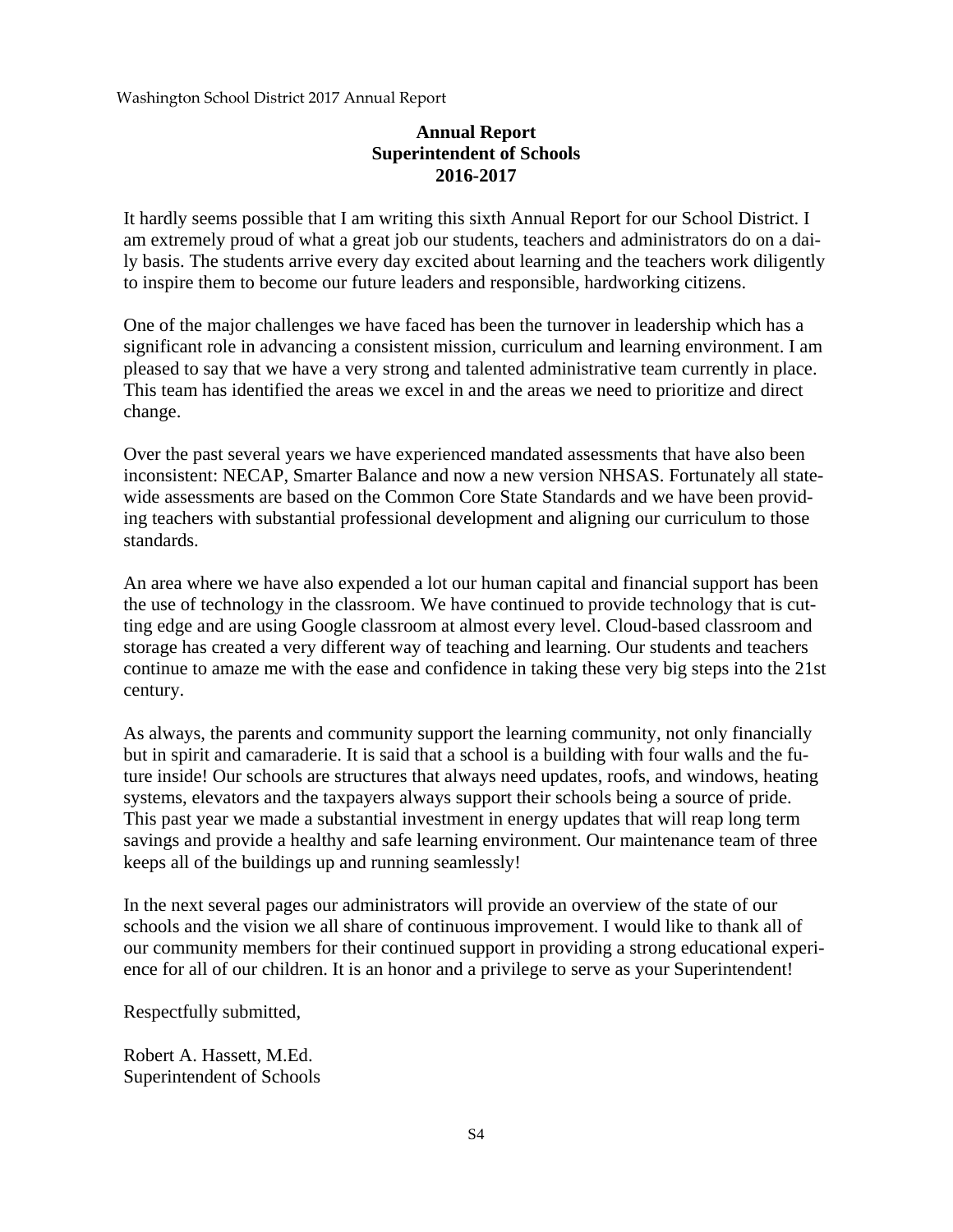# **BUSINESS ADMINISTRATOR'S REPORT**

We thank the voters for supporting the school budget. The trust funds for Maintenance and Special Education were funded once again. In case of an unavoidable expense, these funds allow us to respond to the issue without deficit spending or a dramatic increase in the next year's budget. These reserves are funded only by reserves from end-of year balances. It's important to continue this practice for the sound fiscal management of the school district.

The FY 2016 – 2017 budget was adequate for the school's operation and a surplus of \$194,406 was returned to the taxpayers. The major areas for savings were a return of taxation funds raised for roof repair and tuition costs. The \$194,406 also includes \$59,150 that was retained from the prior year's fund balance.

We continue to maintain our school and grounds making improvements as funds allow. Bus routes are fine-tuned annually depending on the location of our students. We have a cooperative relationship with our provider, First Student.

As the school district officer in charge of business operations, student transportation, food service and facilities, I want to sincerely thank the community for its support of the Washington School District, its students and staff and the School Administration Unit staff who serve your school district.

Respectfully submitted,

Lori Schmidt Business Administrator

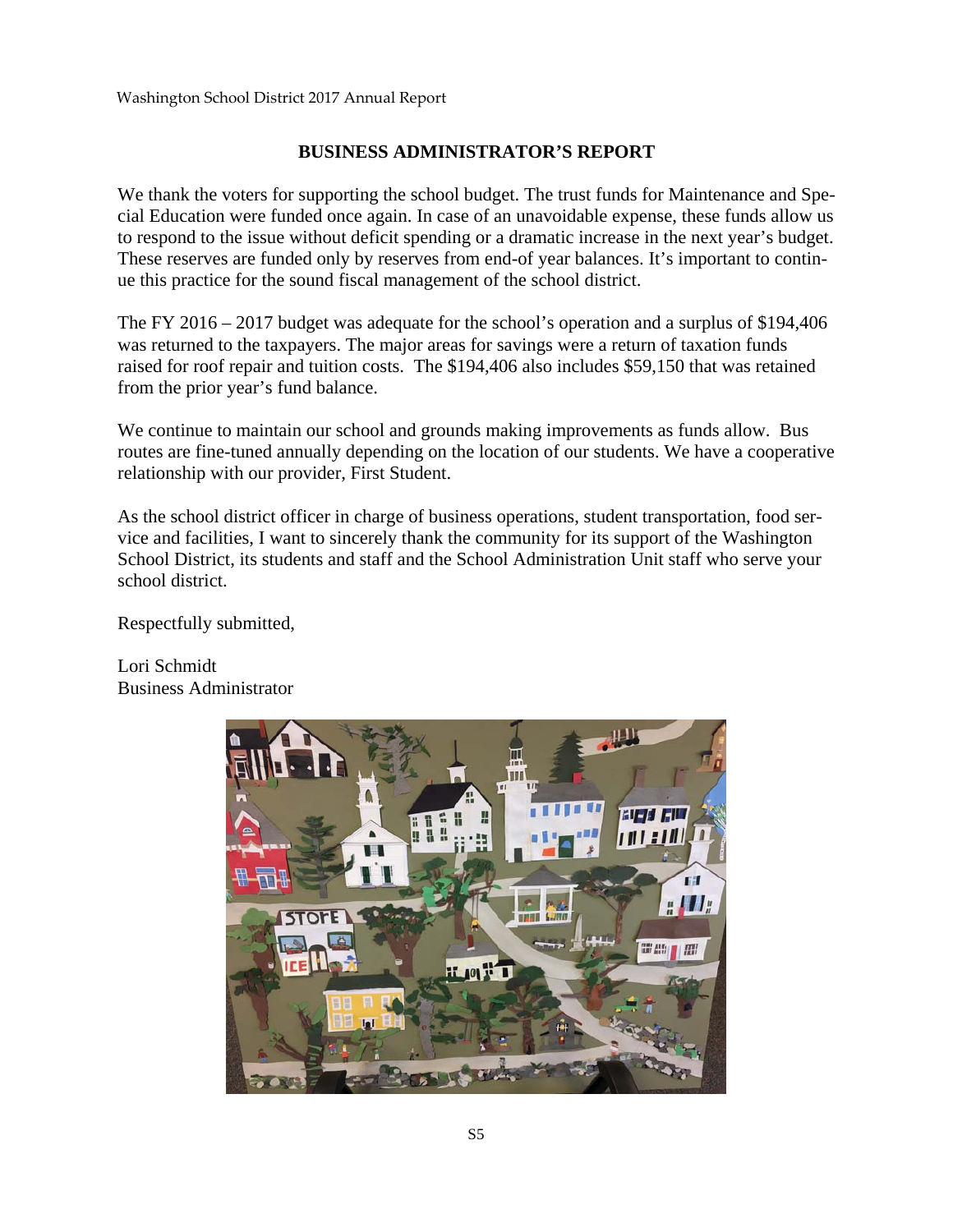# **Annual Report Assistant Superintendent**

Support services collaborate with students, staff and families to provide education, prevention and intervention services in an attempt to eliminate barriers and service the needs of our students. The following are a number of important programs providing a range of opportunities to serve these needs.

**English for Speakers of Other Languages, (ESOL)**: As stated on the New Hampshire Department of Education's website, "*The mission of the ESOL Program is to ensure that all English Learners in New Hampshire are given an equitable, appropriate, and academically challenging education.*" SAU #34 began the year with two students at the high school who met the eligibility criteria to receive ESOL support however, three additional students enrolled throughout the year. Students receiving ESOL support services spoke Tagalog and Spanish.

**Section 504**: The Rehabilitation Act of 1973, Section 504, is a civil rights law that prohibits discrimination against individuals with disabilities. As of October 1, 2016, 7.4% of SAU #34's student population were identified under Section 504 and received accommodations to meet their individual needs to the same extent as the needs of students without disabilities: 1 student at WES (2%), 29 students at HDES (5.5%), 27 students at HDMS (9%) and 33 students at HDHS (9.6%).

**Nursing**: The nursing team actively participated and developed programs that promoted health and safety of students, school personnel and families. The nursing team worked with educators and community organizations to identify and address known health related variables that impact academic success as follows:

- Granite United Way and Maxim to provide students and faculty with an on-campus flu vaccine clinic. Access to the flu vaccine increases the overall health and welfare of our students and faculty by decreasing the incidence of absences due to flu during the flu season.
- Hillsboro Chapter of Lions Club to provide the Spot Vision Scanner to the Districts; families had access to a free initial screen identifying the potential need for glasses. The Lions Club also generously provided students who were in need of services, free professional exams and glasses.
- School Nurse Partnership Program through ConvenientMD to provide free school/sport physicals, free medical care to students in need, free Epi pens for the health offices, physician consultation, and free continuing education for our nurses.
- Community outreach to support the families in need by working with charitable programs such as Lions Club and Knight of Columbus to provide coats, hats and other essentials to students in need.

**Counseling and Therapeutic Support**: The schools continued their partnership with Brookside Counseling in an effort to improve the availability of mental health therapeutic support to children and families in the Washington area. Eric Geaumont, a licensed clinical mental health counselor from Brookside Counseling, provided individual therapy to students during the school day, as well as consultation with teachers regarding emotional and behavioral needs. This school-based mental health program supported students who demonstrated significant emotional, social and or behavioral challenges at home, in school and in the community.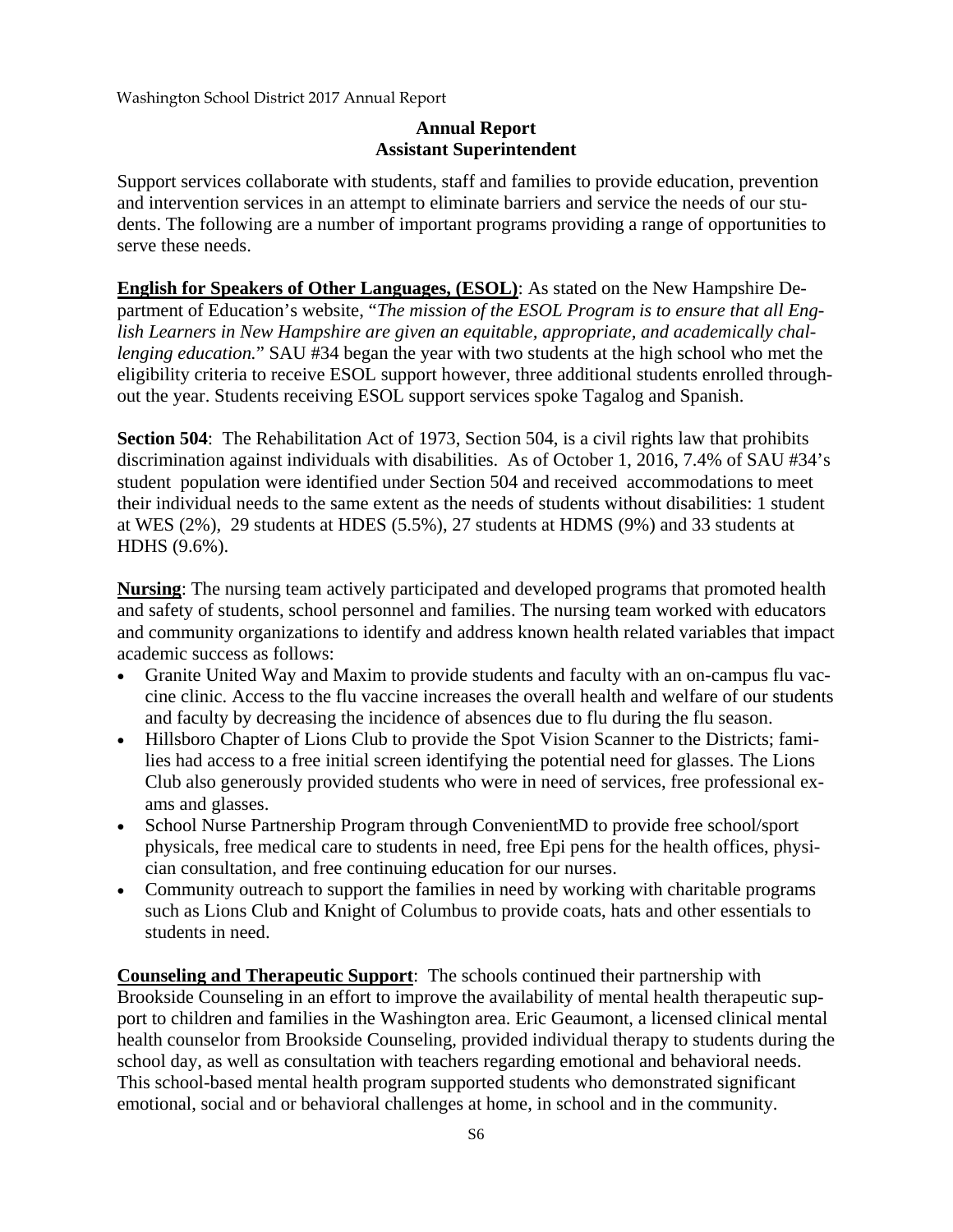This year, HDHS was awarded a grant from the State of NH Health and Human Services to assist in funding a contracted service provider from Second Start trained in Project SUCCESS (Schools Using Coordinated Community Efforts to Strengthen Students). The Student Assistance Program (SAP) attempted to identify students who carry risk factors, such as poor attachment to school, that make it more likely that they may engage in substance misuse, and provide them with support services to boost protective factors that will help these students to adopt healthy coping strategies. During the 2016-2017 school year, approximately 15 students benefitted from these support services in the form of weekly individual consultations and a group designed to target their specific risk factors. SAP provided school-wide prevention messaging to increase students' perception of harm in regard to substance misuse. Twelve environmental initiatives were implemented during the school year aimed at the dangers of alcohol and other drug involvement, taking a stand against bullying and adopting healthy ways of coping with stress. SAP collaborated with the health teacher to expand students' understanding of substance misuse through classroom instruction.

**Special Education:** A total of 269 students were identified with educational disabilities which represents 22% of the SAU's school-aged population: 8.5% at WES (4 students), 22.6% at HDES (120 students), 22.6% at HDMS (68 students) and 19.2% at HDHS (66 students). As of October 1, 2016, 7 students with educational disabilities were placed in out-of-district programs.

In an effort to address the increasing academic needs of our special education population, the sixth grade team participated in a yearlong training on Universal Design for Learning (UDL) sponsored by NHDOE Bureau of Special Education and the Center for Applied Special Technology (CAST). UDL is a framework for designing learning environments that provides access for all. The sixth grade team participated in off-site workshops, a book study, on-site visits and bi-weekly meetings focused on UDL activities. The culminating activity involved the use of surveys and data, looking for patterns and or improvements while introducing the Grit Curriculum (a component of character education). Difficulty securing substitutes for staff to participate in off-site workshops impacted the whole teams' ability to consistently participate.

Every three years the NHDOE conducts onsite visitations to high schools throughout the state regarding Indicator 13 that monitors Secondary Transition Planning. The high school special education department participated in multiple trainings conducted by the building coordinator and worked diligently to ensure the standards were met as set by the NHDOE for Indicator 13. Results stated that HDHS is in 100% compliance with Indicator 13 and no further action is required.

**The McKinney-Vento Homeless Assistance Act** provides certain rights and protections for families experiencing homelessness. Public school districts must ensure that students who are homeless have equal access to the same free, appropriate public education as their nonhomeless peers. Through the combination of Title I and District funds, students who were homeless received access to tutoring, counseling, enrichment activities, transportation, home visits, and school and hygiene supplies. Support was provided to connect families with local, state and community associations to assist with needs related to housing, utilities, food, and medical and mental health care. Local community organizations filled the need for holiday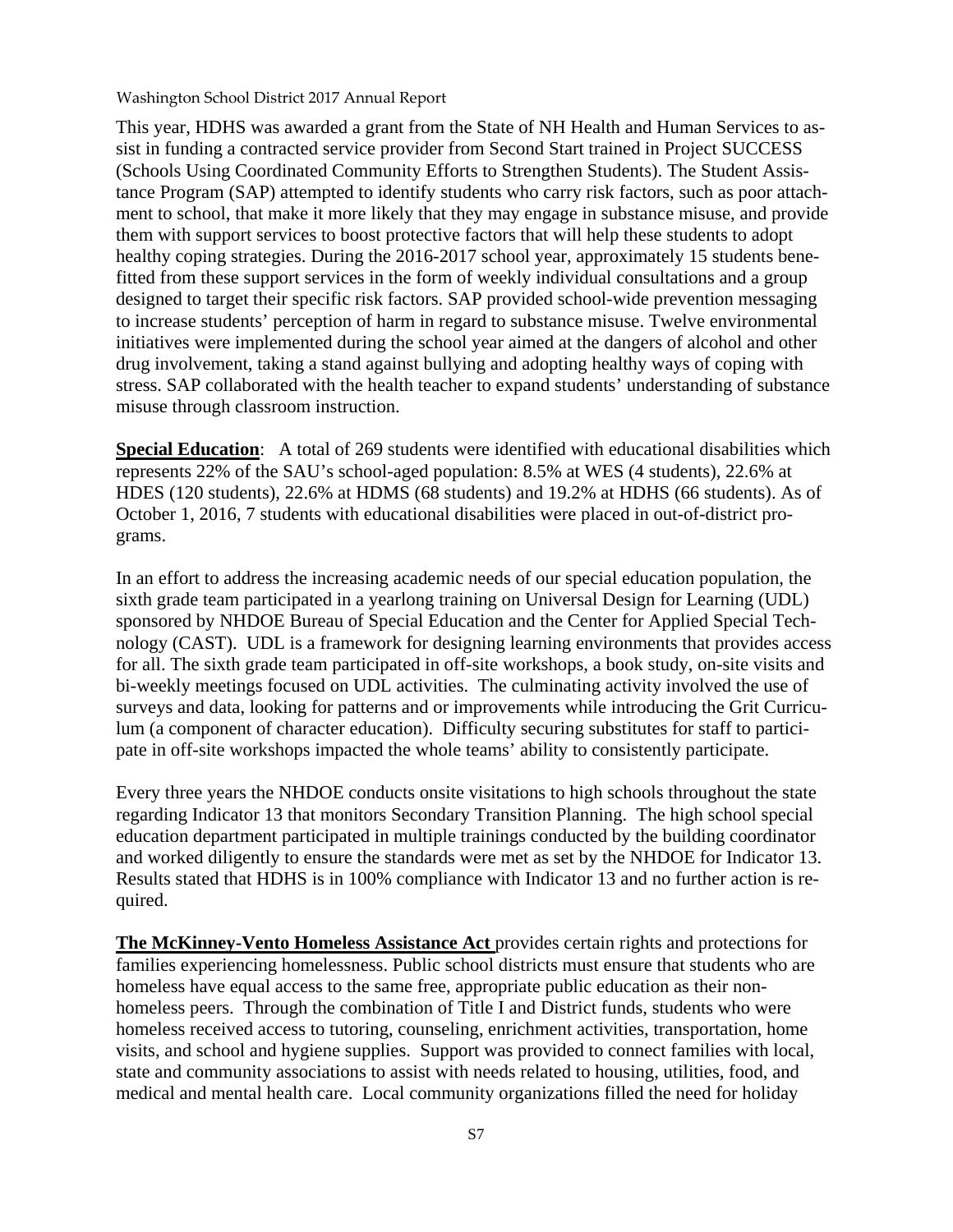food baskets and Toys for Tots. As part of their National program "Coats for Kids", the local Knights of Columbus Council generously donated over 50 new winter coats to students in need in the Hillsboro-Deering and Washington School Districts. The number of students residing in homeless environments in the Hillsboro-Deering School District during the 2016-2017 school year was as follows: 21 students at HDES, 7 students at HDMS and 10 students at HDHS for a total of 38 students from 24 families. While there was a decrease this year in the number of students and families who accessed the District's Families in Transition Program, there was an increase in the number of homeless families living temporarily outside of their district that required assistance with transportation. HDSD partnered with 8 other districts to provide the transportation needed for 21 students from 14 families to access their education in their schools of origin.

**Title I**: Washington Elementary School is a Targeted Assistance Title I School and this federally funded program's intent is to provide students at risk of failure additional time with research-based targeted instruction in the areas of math and reading to increase their opportunity to become successful learners at their grade level. Title I programs do not supplant regular classroom instruction; they supplement the instruction.

As a Title I School, federal funds were received for students at risk of failure. This designation was determined by the free and reduced lunch count which was approximately 38% at WES. These funds supported instructional salaries and supplies, professional development, parent education and involvement activities.

In an effort to prepare the District's early learners for social-emotional and academic success, WES allocated a portion of the Title I funds toward a preschool teacher's salary. The preschool program was offered three mornings a week for the three and four year olds residing in Washington. This program was designed to incorporate "*The New Hampshire Kindergarten Readiness Indicators*" and activities from the "*Creative Curriculum*". Pre and post assessment data indicated that all of these young students demonstrated growth in many areas.

Additionally, a supplemental program was offered during the summer for students K-5. Students were chosen using several criteria and received small group supplemental tutoring to accelerate their academic performance.

**HDMS Afterschool Clubs - Middle School Grades 6-8**: HDMS Clubs offered programs that kept students safe, provided academic and social supports, inspired them to learn, and assisted working families. A strong school-family-community partnership allowed the program to capitalize on resources and opportunities for educational learning experiences through extended learning time after school.

HDMS Clubs funding was derived from parent fees, Duncan-Jenkins Trust and the Hillsboro-Deering School District. The University of New Hampshire Cooperative Extension, Hillsboro Parks and Recreation, Hillsboro Police Department, Osram Sylvania, Fuller Library, SAU 34, Hillsboro-Deering Elementary School and Food Service Department, HDES Parent-Teacher Organization, Caroline A. Fox State Forest and New England College were KA Community Partners which supported the programs through volunteer hours, donation of supplies and In-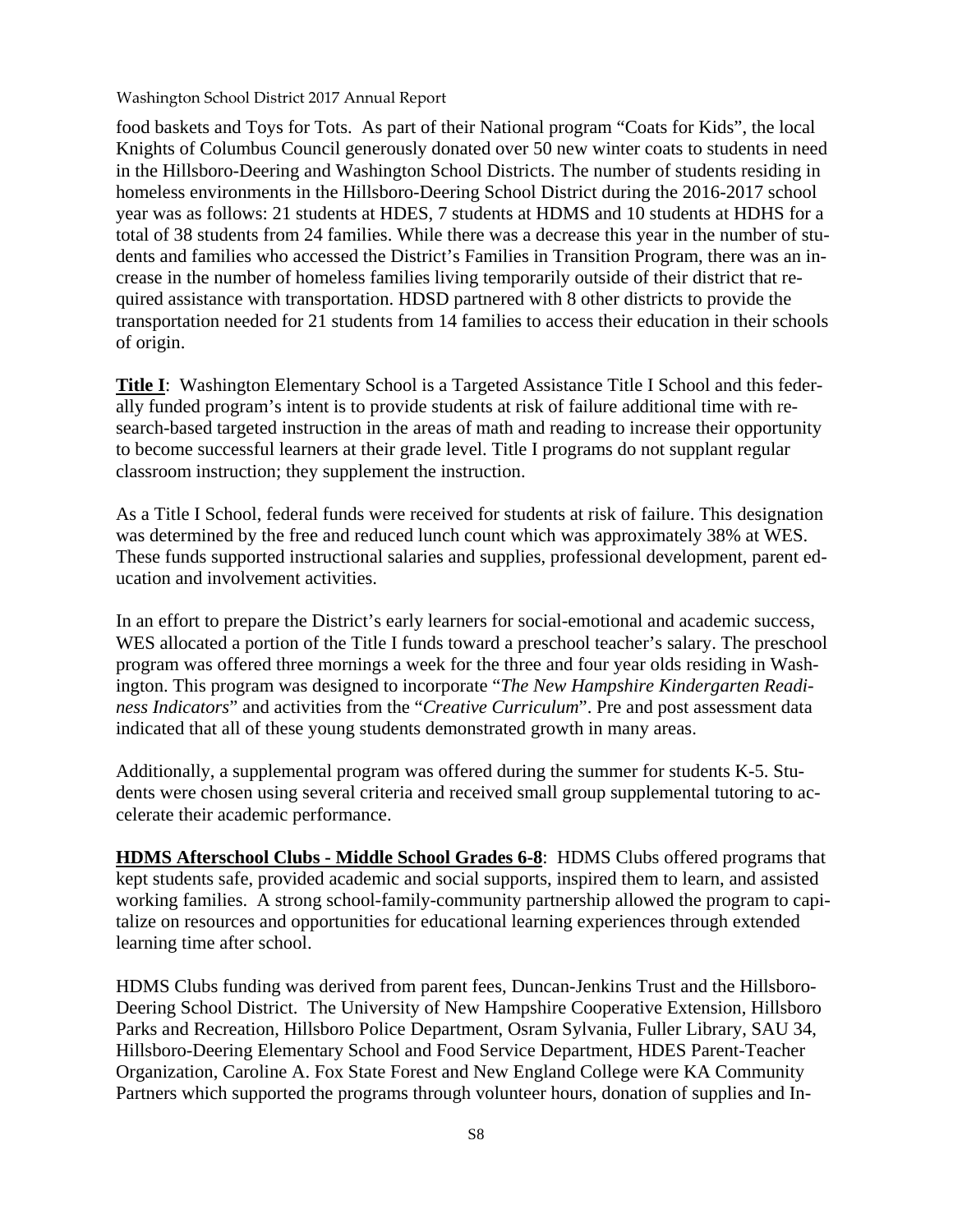Kind services. Homework Club was offered Monday-Thursday for an hour each day staffed by HDMS teachers. wo new opportunities for students this year were Hillcat Running Club and Girls on the Run. During 2016-2017, 77 students participated in the HDMS Clubs.

**Federal Grants**: Over fifty-four thousand dollars in federal grant funding was awarded to the Washington School District. Each grant had very specific criteria regarding allocation of funds and required an approval process from the Superintendent to the New Hampshire Department of Education. Funds were used to hire staff, provide professional development and purchase books, materials, supplies, technology and equipment.

For additional information regarding the above material, please visit SAU #34's website at www.hdsd.org.

Respectfully submitted,

Patricia Parenteau Assistant Superintendent

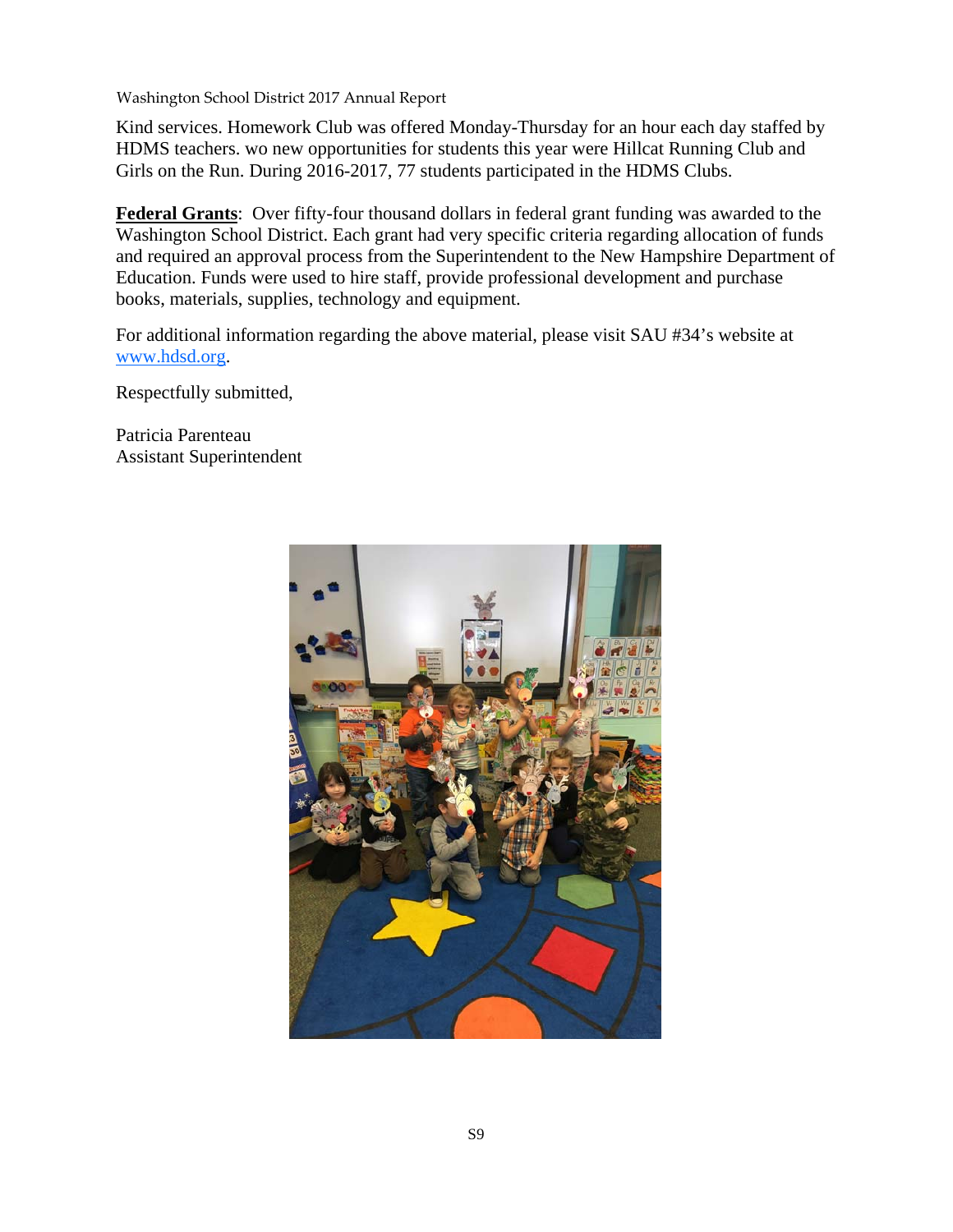# **Annual Report Director of Curriculum, Instruction and Assessment**

#### *Curriculum and Instruction*

SAU 34 continued to make progress during the 2016-17 school year with curriculum development and implementation. Curriculum alignment continued in all content areas through the use of K-12 vertical curriculum teams, with an emphasis on math. All work developed by each team is shared with staff in google classroom so all can be involved in the process. Further work to align our science curriculum with the NextGen Science Standards (NGSS) was also completed. These standards allow students to think critically about and analyze problems in order to find solutions to complex tasks. In all grades, science practices are used to learn new content and apply common themes. These standards will be assessed statewide through the NH Statewide Assessment System.

Our Professional Development Committee takes feedback from staff to bring topics of need and interest to our teachers and staff. This collaborative effort helps us to differentiate workshops based on feedback and need. Teachers and staff have time to choose offerings in which all staff, grade levels, or content areas may have to participate. Professional development is provided by outside and in-house experts. Implementation is followed-up with support provided through professional team collaboration and administration.

#### *Assessment*

As 2016-17 was the last year for the Smarter Balanced testing, we would like to share information about the new state testing starting this school year.

This is the first year of the new state tests in math, ELA, and science. The new test is referred to as the Statewide Assessment System, or SAS.

Grades 3-8 will take the new NH Statewide Assessment System (NH SAS) for English language arts (ELA)/writing and mathematics. Grade 11 students will continue to take the College Board School Day SAT. All students in grades 5, 8 and 11 will also take the common statewide assessment for science. This is now the NH SAS for Science. Science is now administered in grade 5, not grade 4. This does mean that grade 4 students who took the assessment in 2017 will take the statewide assessment again in grade 5. The change is based on the alignment to the science standards adopted in 2016.

The NH DOE also offers the Dynamic Learning Maps Assessment (DLM) for ELA, Math and Science as the alternate assessment for the 1% of students who are not able to participate in the regular Statewide Assessment.

Our district moved to the STAR assessment in both math and reading. The information STAR gives us is directly aligned to the Common Core Standards.. This information can be tied directly to instruction for each student and/or groups of students. This allows us to progress monitor student growth multiple times during the school year. Professional development in STAR is ongoing, and we have a STAR coach who provides guidance as we grow our expertise with these instruments. More information regarding the statewide assessment system can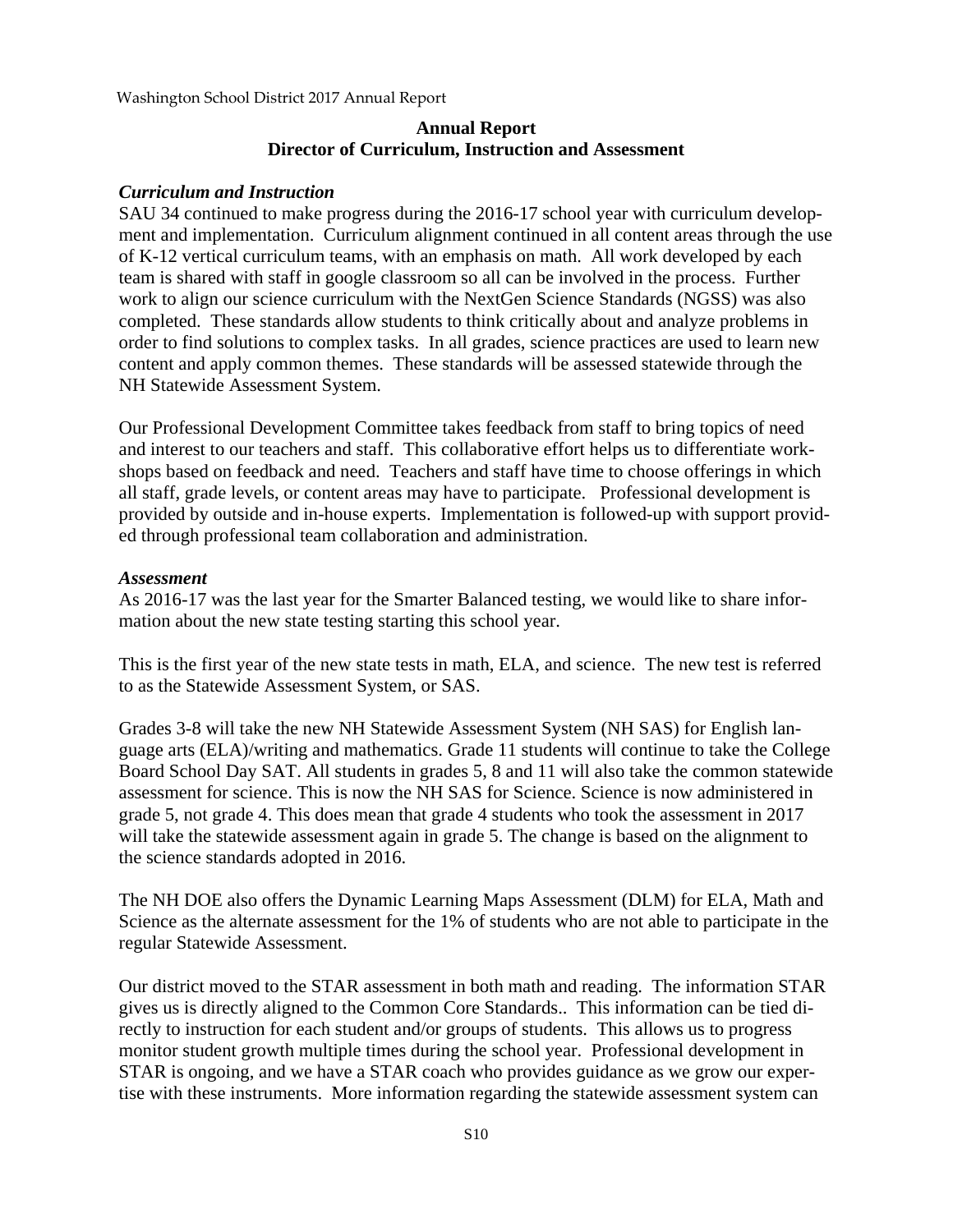be found at: https://www.education.nh.gov/instruction/assessment/documents/ assessment\_faqs2017.pdf.

Respectfully Submitted,

Kevin Johnson, Ed.D. Director of Curriculum, Instruction, and Assessment

Kelli Aldrich, M. Ed. WES Curriculum Leader



**Washington Elementary School Leadership Team Report** 

In 2017, the staff at Washington Elementary School continued its efforts to provide a supportive learning environment for our students, bolstered by strong parent and community support. We focused on fostering a growth mindset and persevering through challenges to promote brain development and growth. We are mindful of not only what we teach but also how we teach, to ensure that all students succeed.

At the start of the year we welcomed 11 kindergarteners and 3 other new students to our pack. Our current enrollment is 45 students. An additional 13 three and four year-olds are in our preschool program this year.

Sarah Carlisle joined our school community this year as our music educator. She teaches instrument lessons and music classes one day a week. In addition, Ms. Carlisle is an accomplished musician who tours both nationally and internationally. We also have a new part-time nurse at WES. Amy Healey, a RN with her own midwifery practice, will help with medical records, screenings, and other medical support. Last, but not least, Dawn Bilski switched from being a classroom paraprofessional to our new administrative assistant. Welcome!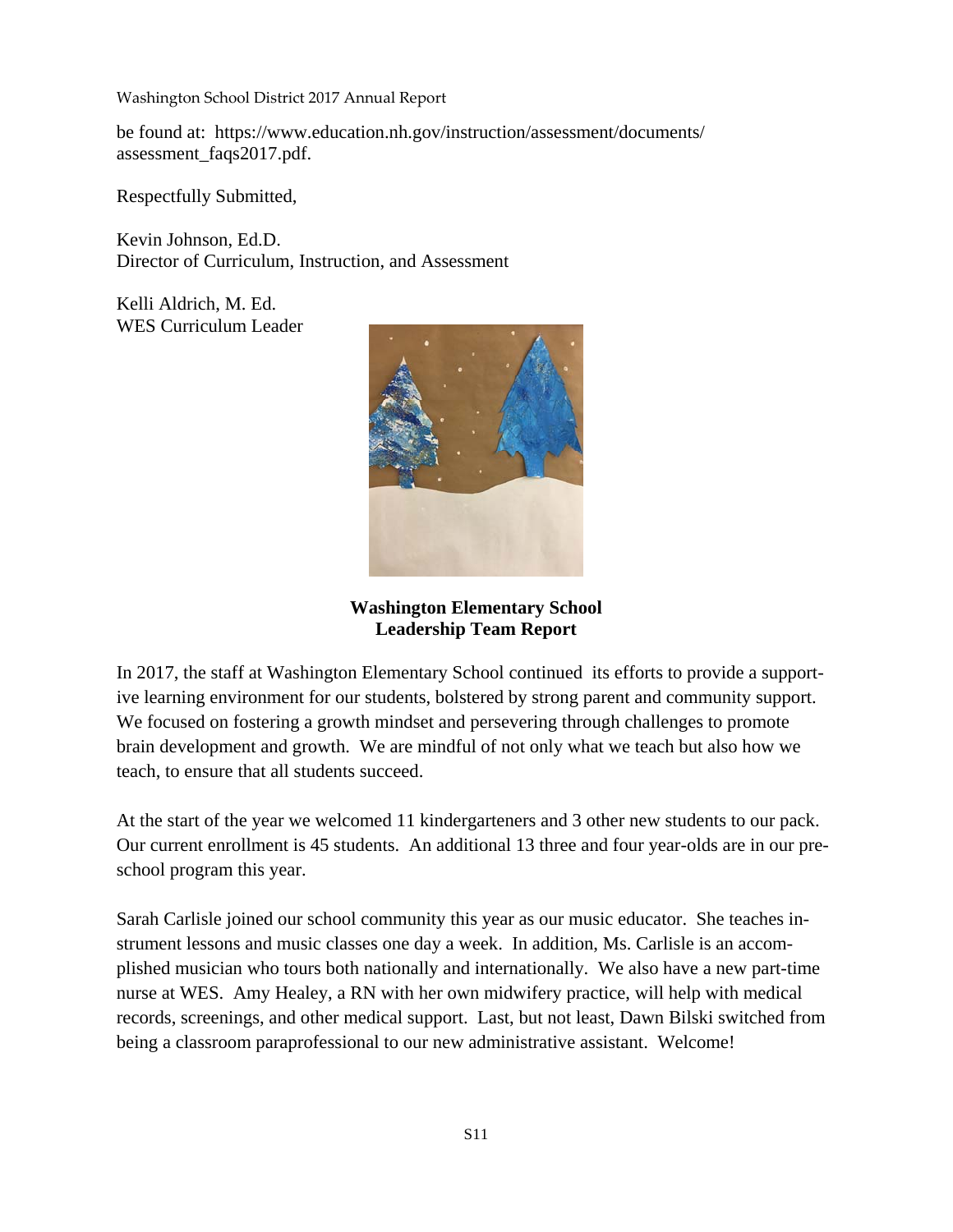At Washington Elementary, we assess the progress and growth that our students are making in many different ways. Our lessons are aligned to the Common Core State Standards. Students in grades 3-5 take the Smarter Balanced Assessment, a computerized adaptive test, each spring. Again this year, the 2017 results show that our students scored at or above the state averages in both English language arts and mathematics. Students K-5 are also tested multiple times per year using STAR math and reading (or early literacy) assessments. Fifth graders take the NE-CAP science assessment.

As members of the Washington Wolf Cubs, our school once again focused on what it means to be part of a pack and what lessons we can learn from wolves. We worked together as a school pack, but we also formed multi-age pack partners. These partnerships worked together to solve challenges, reinforcing the importance of teamwork, perseverance, and grit.

Our wolf pack extends beyond the walls of our school. The Friends of WES served us a spaghetti supper for our Back to School Night, raised funds for our school, created an awesome luncheon for Teacher Appreciation Week, and provided refreshments for school events. Volunteers from the Washington Fire Department and Rescue visited our school as part of Fire Prevention Week. Community members sponsored our Pick of the Pack lunches with the police department. The ladies from the library provided birthday books for us all and visited classrooms to read stories. The Conservation Commission taught us about vernal pools and pollinators in our natural community. Our writing buddies and grandpals made valuable connections with our children. The list goes on and on, and we are thankful for the support.

Enrichment opportunities abound at WES, thanks to the Duncan-Jenkins Trust. In 2017, our students had a week-long residency with the NH Dance Institute. We performed for family and friends Night of Celebration. The NH Historical Society enriched the NH history curriculum of the fourth and fifth graders, and artist in residence Giles Laroche taught us how to make cut paper collages that represented our town and state. No Strings Marionettes came to WES and performed Treasure Hunt and showed us their craft. We learned about New Hampshire's geology as we squeezed through caves and boulder formations at Lost River Gorge. We thank the Trust for their generosity.

As Rudyard Kipling wrote, "For the strength of the pack is the wolf, and the strength of the wolf is the pack." Thank you all for contributing to our wolf pack.

Respectfully submitted,

Jane Johnson and Tamara Webber WES Leadership Team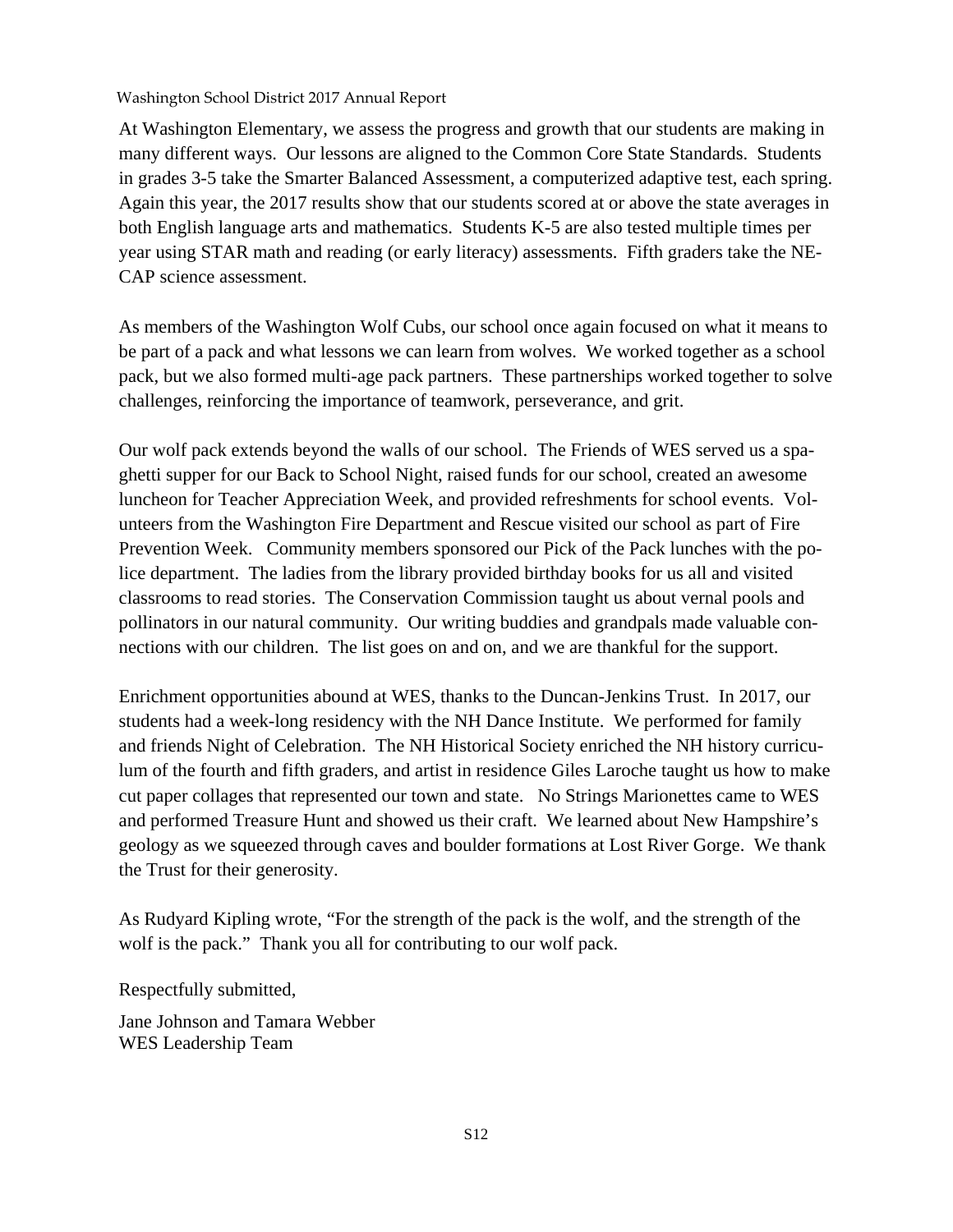# **Hillsboro-Deering Middle School Annual Report**

The enrollment for the 2016-2017 school year averaged 301 students. This was an increase of 21 students from the 2015-16 school year. The grade level enrollment averages were as follows: 8th grade – 102, 7th grade 97 and 6th grade 102. Grade level teams consisted of math, ELA, writing, social studies and science. 6th and 7th grade students were scheduled into one semester of writing and one semester of STEM. Students were enrolled in two UA classes during the school day. The four UA classes, art, health, music and PE rotated quarterly during the school year.

The students at HDMS participated in several building wide assessments to measure math and ELA skills during the school year. STAR 360 is a district level assessment that is given to students three times during the school year. The state wide SBAC assessment is given to all students in the spring. 2016-2017 was the second year that 8th grade students participated in the PSAT assessment. The PSAT is given to students to better prepare them for the SAT assessment that they will take in their junior year of high school.

Enrollment in Hillsboro-Deering Middle School's music program continued to increase. Over 100 students participated in chorus and or band. The Winter and Spring concerts provided the students the opportunity to perform in front of a large audience. This outstanding support is greatly appreciated! Several band and chorus students qualified for the Southwest District Music Festival this year. One 8th grade trumpet musician, qualified for the middle school state honor band.

Hillsboro-Deering Middle School students were able to take several class trips during the school year. The 6th grade class made the trip to Mt. Washington and were able to reach the summit of the mountain via the Cog Railway. The class also visited The American Stonehenge site which is located in Salem, NH. The 7th grade class took a trip to Lowell, MA to visit the Boot Cotton Mills Museum. The 8th grade class attended a play at the Capitol Center for the Arts in Concord, NH. Over 60 students in the 8th grade class participated in the annual class trip to Washington D.C. The students had a wonderful trip and they were excellent representatives of their school and communities.

This year, the National Geography Bee competition was held as an all school assembly in the gymnasium. Qualifying students from each grade competed in front of the entire student body and staff. The support they received was very impressive. Seventh grader, David Denslow, was the overall building winner, which qualified him for the state competition.

Many after school opportunities are available for students at Hillsboro-Deering Middle School. Dance Committee, Student Council, DECA, Yearbook and Destination Imagination are all very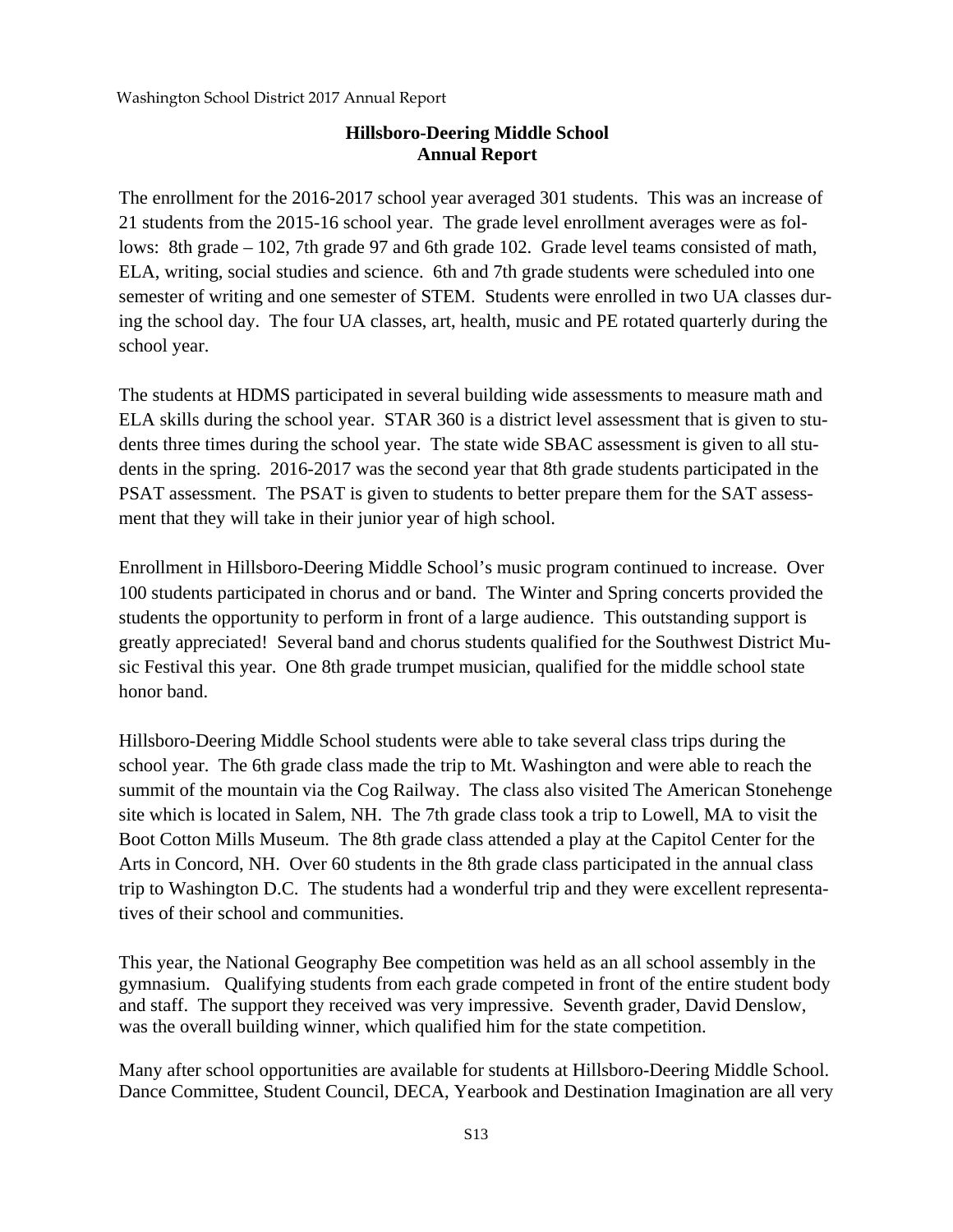active committees/clubs for students to join. The after school program started a new club model this year. Based on enrollment and feedback from students, it was a very successful first year. Over 20 clubs were offered for students to join. Some of the more popular clubs were, mountain biking, woodworking, cooking, drama, chess, digital photography, holiday crafts and art.

Student Council had another busy year sponsoring several school wide events. The Veteran's Day breakfast saw over 30 veterans attend along with their middle school student. Caroling took place in December at a nearby nursing home. Student Council helped organize the Winter Carnival week in February. This group of students organized and hosted the Talent Show in April, which is always a student and family favorite.

Over 40 staff enjoyed working with our middle school students and their families to provide outstanding learning opportunities both in and out of the classroom during the past schoolyear. We look forward to new opportunities that the next school year will bring.

Respectfully submitted,

Marc Peterson Hillsboro-Deering Middle School Principal



**Hillsboro-Deering High School Annual Report** 

Thanks to the generosity of the Duncan-Jenkins Grant Committee, the National Honor Society was able to send four students to MIT Splash! Weekend in November of 2016. These students took classes ranging from salsa dancing to debate over the two day event.

During the 2016-2017 school year, the Extended Learning Opportunities (ELO) program provided a means for students to earn credit for learning experiences outside the traditional classroom. Students completed a total of 15 ELOs on various topics ranging from Women in Government, Hunter Safety, Firefighting, Intensive Reading, and Early Childhood Education. The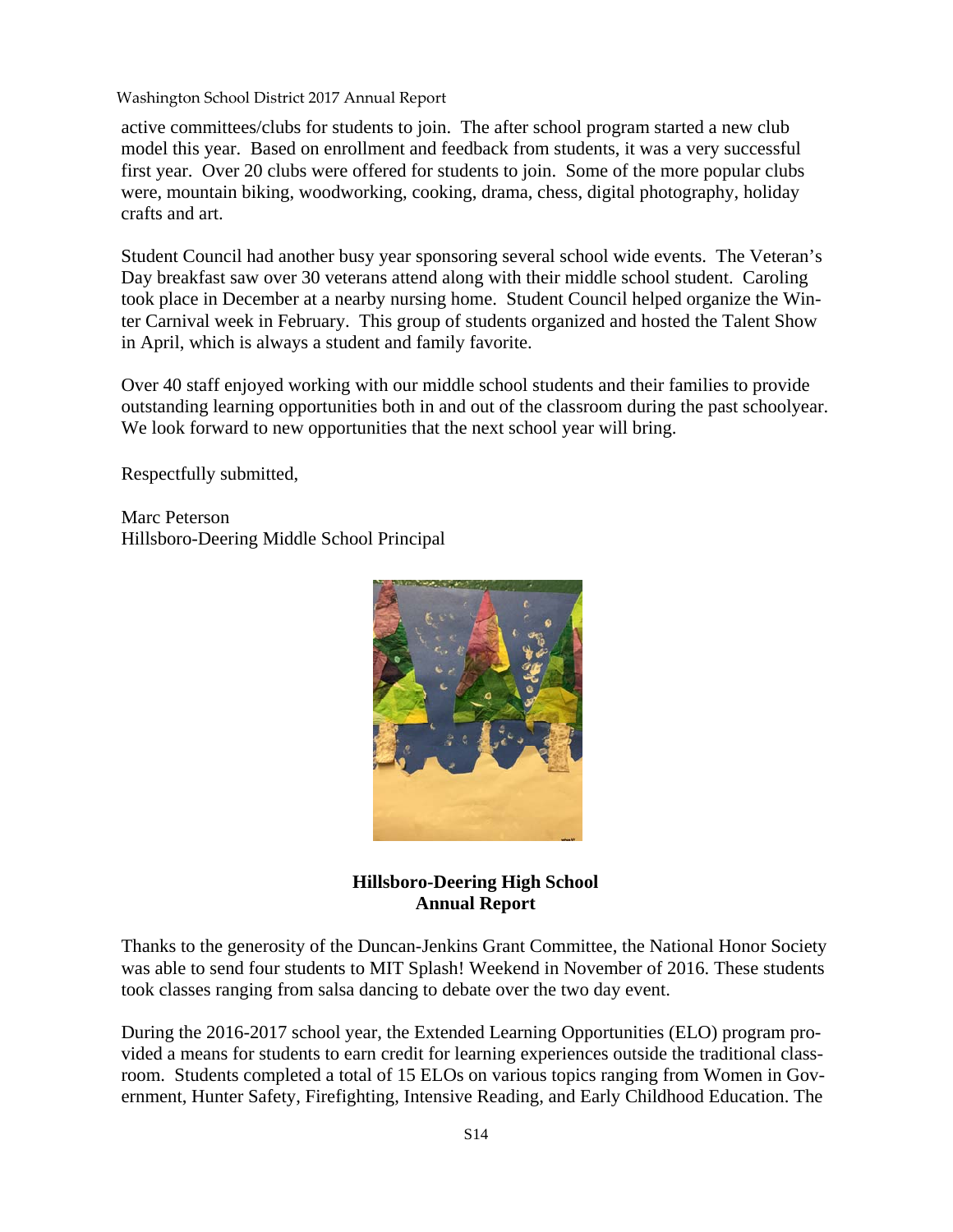School-to-Career Internship class provided additional career development opportunities for students to learn how to sell themselves in a competitive job market and explore careers in marketing, law enforcement, education, plumbing, dentistry, and culinary arts."

The HDHS Music Dept. had another busy year! Once again, we had several students participate in All New England Choral and Band Festivals, Monadnock Valley District Music Festival, and NH All-State Auditions. In May, the 3rd HillStark Festival combined the talents of the HDHS and John Stark HS music departments for rehearsals and a trip to Boston where students performed in Faneuil Hall, toured Fenway Park and attended a Red Sox game and a Blue Man Group performance. We also had several guest conductors in the band room from UNH, Plymouth State, and Keene State College to spend time working with the small but mighty HDHS Concert Band.

The Costa Rican Exploration Trip offered a variety of cultural experiences and amazing natural wonders to its participants. During the spring vacation in April 2017 our group of teachers, students, and community members spent 9 days touring some of Costa Rica's most famous natural phenomena and unique cultural traditions. The group treated their senses to rich aromas at a coffee roastery in San José and sweet delights at a pineapple plantation in Sarapiquí. In Monteverde, they felt the thrill of a canopy adventure before visiting a local exchange to soak up indigenous customs and traditions. At Braulio Carillo National Park, they soaked in the breathtaking biodiversity and geological wonders.

During the Fall sport season Hillcat Athletics and the entire school community witnessed the breaking of a long-time soccer scoring record set by Steve Parenteau in 1979 scoring 82 goals in his high school career. In the Fall of 2016, Bridgette Winters broke the 37 year record, scoring 83 goals in her high school career.

The Hillsboro-Deering/Hopkinton Redhawks kicked off their inaugural varsity football season in Division II after spending two years as a junior varsity program. The cooperative program has been a huge success and has made a positive impact on both school communities.

The New Hampshire Interscholastic Athletic Association honored seven H-DHS Senior Scholar Athletes: Kierston Clough, Meredith Denu, Nicole Mooney, Shannon Thomes, Melissa Veitch, Reed Cullen and William Dubuque. The NHIAA recognizes students who earned a minimum of a 3.5GPA and participate in at least two varsity sports during their senior year . Hillsboro-Deering High School DECA traveled to the international competition in Anaheim, California and won several accolades. The group attended the conference from April 25 – April 30, 2017 and during this event two teams made their way into the finals of their respective competitions and finished in the top 5 out of over 3000 teams in each competitive event.

This year H-D had two Virtual Business Sports Management teams qualify for the finals. The team of Nicholas Lester, Thomas Ferguson, and Ryan Gillett finished in 5th place internationally in an event that saw them do well through several rounds of competition. The team of Gunner Hagstrom, Nate McGillicuddy, and Max Costello (all freshmen) competed hard and finished just outside of medal contention in 9th place.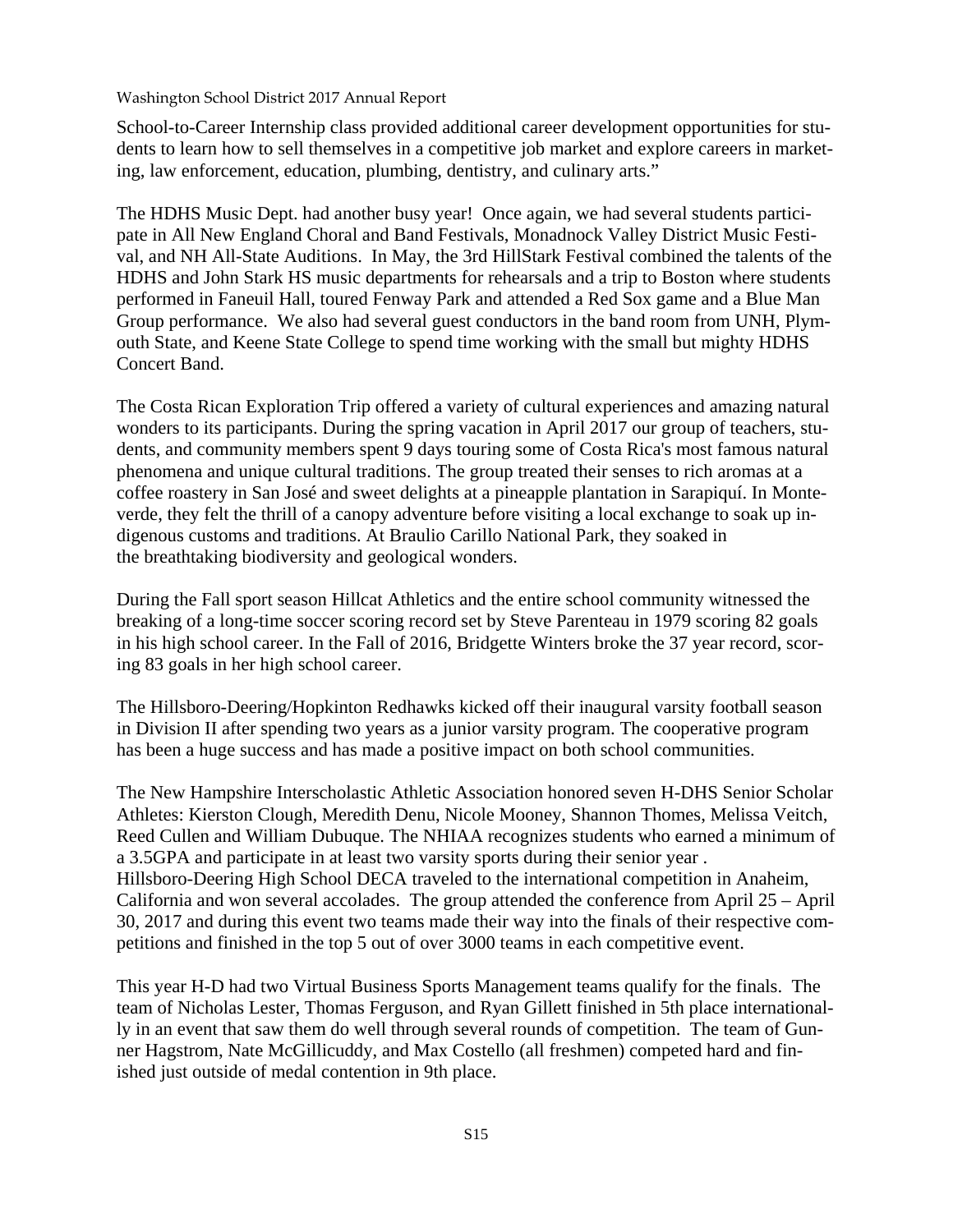Similarly, H-D's Virtual Business Restaurant Management team of Matt Otten and Sam Audette finished in 5th place internationally in their event. The Restaurant competition was also heavily competed in this season with over 3000 teams from around the globe participating. H-D also qualified a Virtual Business Retail Management team. The team of Sam Taylor, Dustin Vancleave, and Quinn Erickson made their way to the semi-finals and finished in 12th place.

It was announced that the combined competitors in all of the DECA Virtual Business events was 41,000 students this season with only the top 200 students making the finals. This means that HD students were in the top 0.5%.

Hillsboro-Deering DECA's School Based Enterprise was awarded the Gold Re-certified School Based Enterprise Award for "The Hillcat Corner", the chapter's school based enterprise. This is the tenth consecutive year that the chapter has received this award. Additionally, sophomore Kimberly Rodier, who were elected to serve as New Hampshire DECA State Officers at the NH State Conference in February attended the EMPOWER Academy for State Officers.

Rounding out the team of twenty-three qualified students from Hillsboro-Deering were: seniors Meredith Denu, Allie Lester, and Shannon Thomes (Franchising Business Plan); senior Mason Connor (Accounting), juniors Colby Wilkens and Kianna Carter (Travel and Tourism Marketing), sophomore Josh Marshall (Human Resources Management), and freshmen Emma Breed (Thrive Academy) and Miranda Feighery (Principles of Marketing).

We are excited to continue our work together improving and refining Hillsboro-Deering High School into a twenty-first century learning community that provides high quality, personalized education for every student.

> H-DHS commits to building community, providing a personalized education, encouraging continual progress, and inspiring purposeful lives.

Respectfully Submitted, James O'Rourke Hillsboro-Deering High School Principal

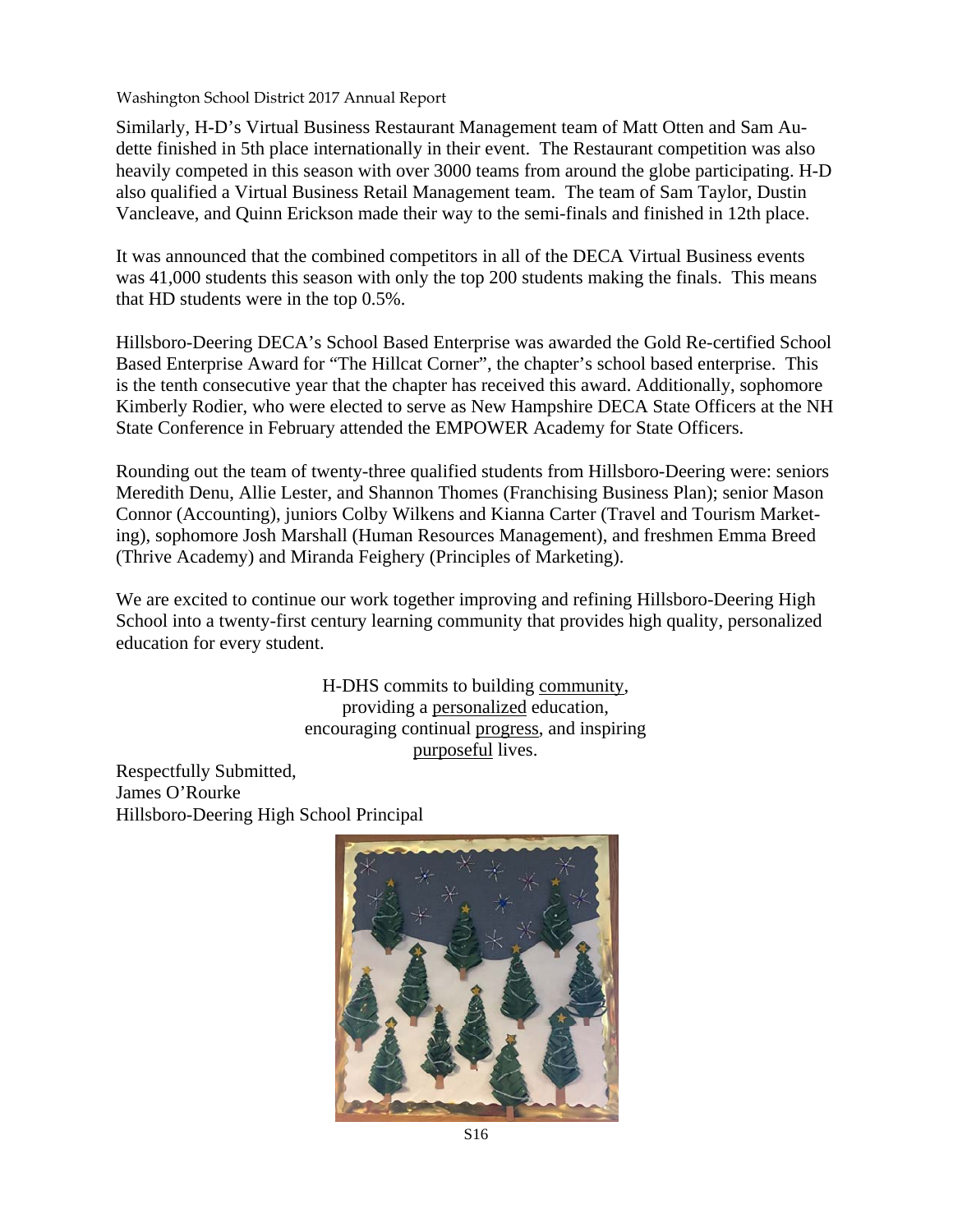Duncan-Jenkins Trust

A Charitable Trust Supporting Teachers and Students Of the Washington and Hillsboro-Deering School Districts

PO Box 13 Hillsborough, N.H. 03244  $(603)464-5578$ Fax (603)464‐3269

Grant Committee: Robert Hassett, Superintendent SAU #34 Richard Pelletier Hillsboro-Deering School Board Linda Musmanno , Washington School Board Ronald Jager, Public Member Grace Jager, Public Member Douglas S. Hatfield, Trustee

#### **2016 Report of the Trustee**

As Trustee of the Duncan Jenkins Trust, I'm pleased to report to the Hillsboro-Deering and Washington education community that 2016 was a year that returned to growth for our investments. Based on our spending plan, we were able to meet the needs of all of our grant applications. Looking forward to 2017, we're going to have available for distribution under Student Enrichment grants approximately \$114,000; for scholarships, about \$160,000 (these funds are increased by unexpended Teacher Enrichment funds from the previous year.); and for Teacher Enrichment grants, about \$162,000. The Grant Committee is very excited about having these funds available, particularly as we develop our scholarship program. We would like to encourage the teachers from Washington and Hillsboro-Deering to be imaginative in developing programs that could be funded by the Trust, as we all strive to enrich the students' educational experience and benefit the teachers, both individually and as they carry out their classroom responsibilities. As I have said in probably every report that I've written, it is such a privilege to be part of this charitable endeavor which supports our teachers and students and enriches the quality of education because, ultimately, it enhances the quality of life in all of our communities.

In 2016, we distributed almost \$75,000 for Student Enrichment programs, \$113,000 for scholarships, and \$96,000 for Teacher Enrichment programs. The programs ranged from allowing teachers to participate in foreign travel during vacation time, bringing authors and special programs such as No Strings Marionettes into the school classroom, and allowing teachers to attend workshops, conferences and training sessions, not only in the local area but throughout the United States. These are programs that the teachers would not be able to attend without the benefit of the Duncan-Jenkins Trust as our tax dollars simply do not allow for those expanded opportunities. It makes me proud every June, when we give out the Duncan-Jenkins scholarships, and I can see on behalf of our Grant Committee so many students whose education is (1) made available, and (2) made available at lower cost than it would be without the Trust. To the extent we can reduce the burden of debt for students graduating from Hillsboro-Deering as they go forward with their education, I think we've served the intention of Sally Jenkins.

Again, I want to give special thanks to the Grant Committee. This Committee serves without compensation and donates significant time to reading grant applications, scholarship applications, and attending meetings to determine the distribution of the Duncan-Jenkins Trust funds. This Grant Committee deserves the thanks of the community.

Respectfully submitted,

Daugh / Halfard

 Douglas S. Hatfield Trustee of the Duncan Jenkins Trust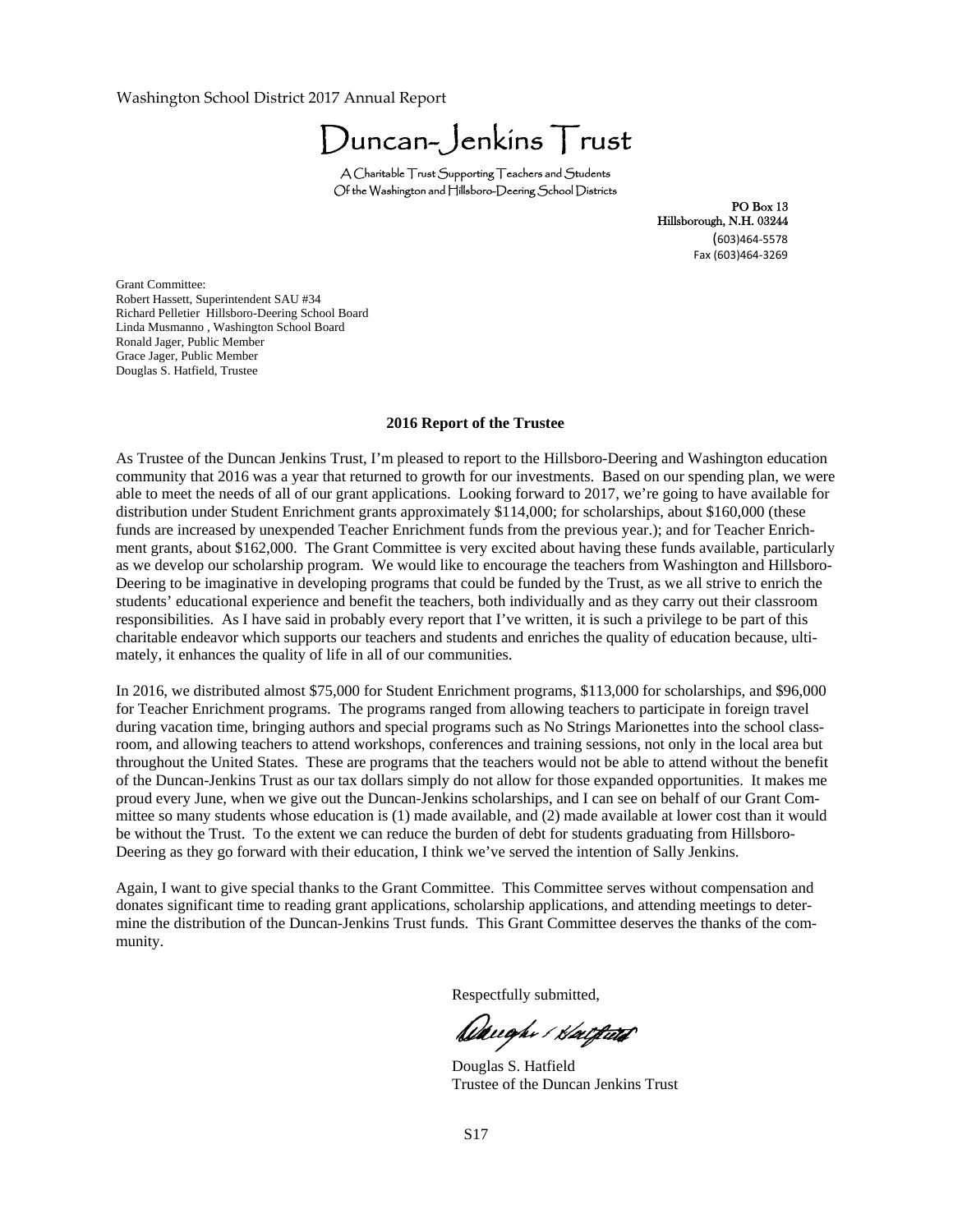# **WASHINGTON SCHOOL DISTRICT NEW HAMPSHIRE WARRANT AND BUDGET 2018**

## **To the inhabitants of the School District in the town of Washington in the County of Sullivan in the state of New Hampshire qualified to vote in District affairs:**

You are hereby notified and warned of the Annual Meeting which will be held as follows:

Date: Saturday, March 10, 2018 Time: 2:00 pm Location: Washington Elementary School, Multi-Purpose Room Details: To act upon the following articles;

#### **Article 1. Election of Officers**

To choose by nonpartisan ballot the following School District officials: Two School Board Member for a 3-year term One Moderator for a 1-year term One Clerk for a 1-year term One Treasurer for a 1-year term

## **Article 2. Accept Annual Reports**

To hear the reports of agents, auditors and committees or officers chosen and to pass any vote relating thereto? *Recommended by School Board*

#### **Article 3. Set Salaries of School Board, Agents/Officers**

To determine and appoint the salaries of the School Board, and fix the compensation for any other officers or agents of the District as follows:

| School Board Chair:               | \$750 |
|-----------------------------------|-------|
| <b>School Board Members:</b>      | \$500 |
| <b>School District Clerk:</b>     | \$75  |
| <b>School District Treasurer:</b> | \$500 |
| <b>School District Moderator:</b> | \$100 |
| Recommended by School Board       |       |

*Recommended by School Board*

#### **Article 4. Operating Budget**

To see if the Washington School District will vote to raise and appropriate for the support of schools, the payment of salaries of School District employees, and for the payment of statutory obligations of the District, the sum of \$2,418,285 (two million four hundred eighteen thousand two hundred and eighty-five dollars) or take any other action in relation thereto? (*This article does not include the budget of the School Administrative Unit.) Recommended by School Board*

### **Article 5. Appropriation for SAU Budget**

Shall the voters of the Washington School District adopt a school administrative unit budget of \$1,106,837 (one million, one hundred six thousand, eight hundred thirty-seven dollars) for the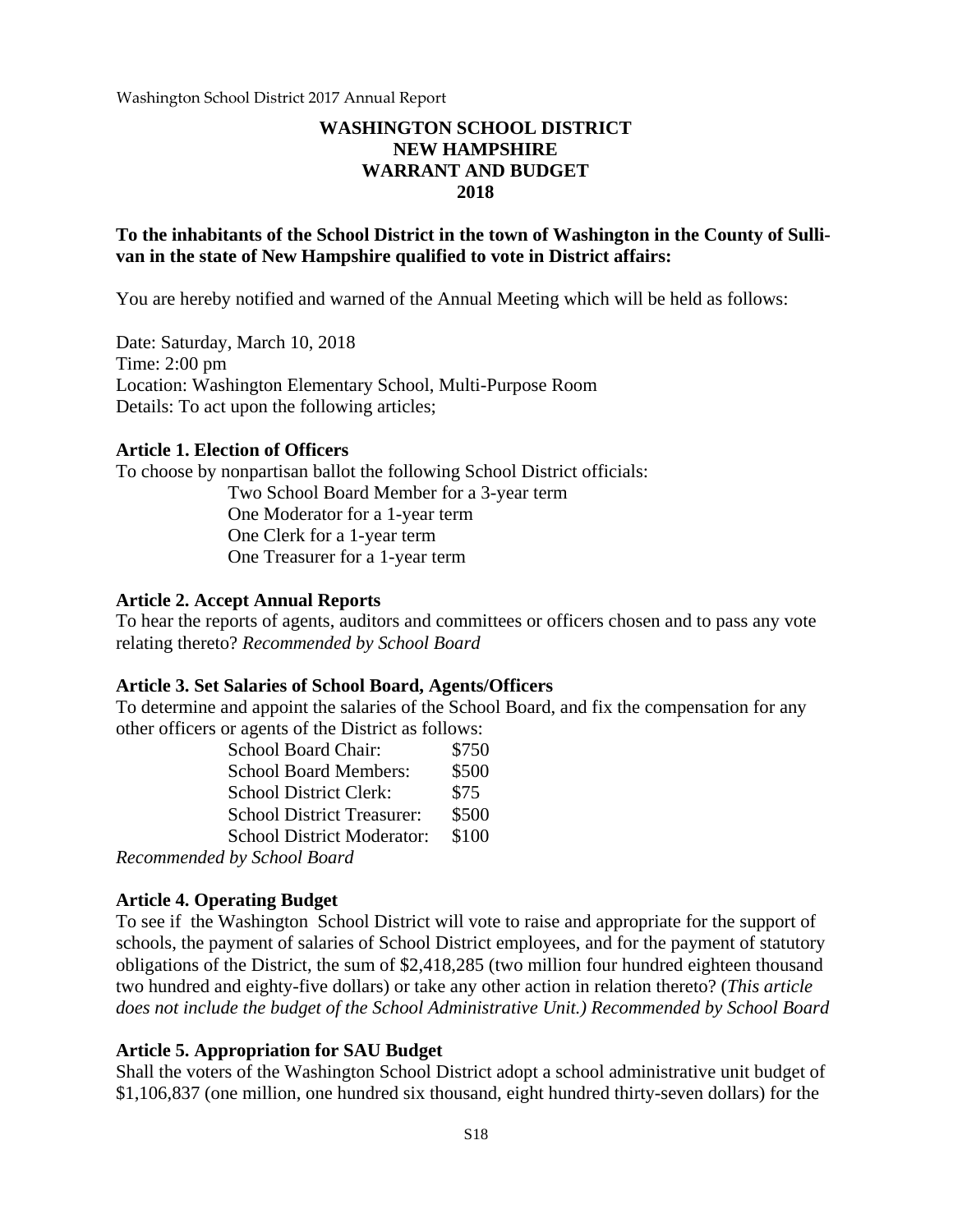forthcoming fiscal year in which \$139,330 (one hundred thirty nine thousand three hundred thirty dollars) is assigned to the school budget of this school district? This year's adjusted budget of \$1,082,809 (one million eighty-two thousand eight hundred nine dollars) with \$137,435 (one hundred thirty-seven thousand four hundred thirty-five dollars) is assigned to the school budget of this school district, will be adopted if the article does not receive a majority vote of all the school district voters voting in this school administrative unit. *Recommended by School Board*

# **Article 6. Appropriation for Food Service and Federal/State Projects**

To see if the Washington School District will raise and appropriate funds the sum of \$75,000 for the support of school projects as follows: for food service, \$25,000 (twenty-five thousand dollars) and for Federal and State projects, \$50,000 (fifty thousand dollars) with \$75,000 to come from school lunch sales and State and Federal revenue? (No amount to be raised by taxation). *Recommended by School Board*

# **Article 7. Fund Special Education Expendable Fund**

To see if the school district will vote to raise and appropriate the sum of \$20,000 (twenty thousand dollars) to add to the expendable trust fund created with the March 2005 Annual Meeting vote, for the purpose of paying for any unanticipated Special Education out-of-district tuition, related transportation and special therapy services and authorize the use of the sum of up to \$20,000 (twenty thousand dollars) from the year end undesignated fund balance (surplus) available on July 1 of 2018, if any, toward this purpose. *Recommended by School Board*

# **Article 8. Expendable Trust for School Building Upkeep**

To see if the school district will vote to raise and appropriate the sum of \$10,000 (ten thousand dollars) to add to the expendable trust fund created with the March 2005 Annual Meeting vote, for the purpose of maintaining and repairing school buildings and authorize the use of the sum of up to \$10,000 (ten thousand dollars) from the year end undesignated fund balance (surplus) available on July 1 of 2018, if any, toward this purpose. *Recommended by School Board*

# **Article 9. Other Business**

To transact any other business that may legally come before said meeting.

Given under our hands at said Washington on this 13th day of February 2018.

LINDA MUSMANNO, CHAIR KATHY ATKINS GAYLE TERANI KAREN BELANGER CAMEO MULLINER School Board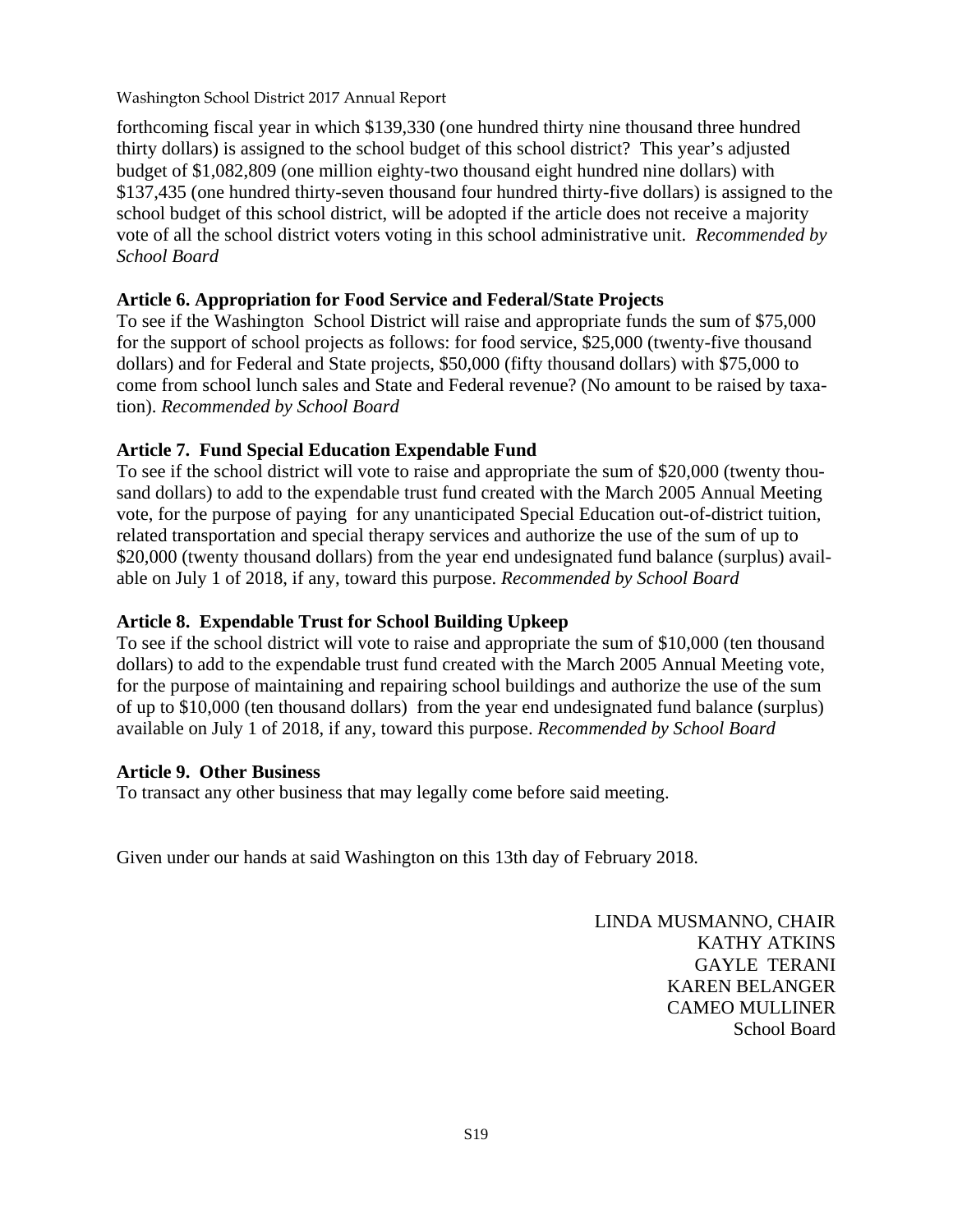#### *PROPOSED 2018-2019 GENERAL FUND BUDGET*  **REVENUES FY 2017 Received FY 2018 EsƟmated FY 2019 Proposed AMT DIFF**  Local Tax Revenue 1,677,465 1,832,440 2,089,165 256,725 Statewide Property Tax 526,803 585,027 465,950 (119,077) State Adequacy Grant 79,202 60,015 ‐ (60,015) State Building Aid **and State Building Aid 18,188 18,188 18,188** Catastrophic Aid **Andrew Catastrophic Aid** Medicaid Revenue 3,081 2,500 2,500 ‐ TuiƟon Revenue ‐ 15,000 ‐ (15,000) Transfer from Maintenance Trust  $\overline{63,345}$  and  $\overline{10,100}$  and  $\overline{10,100}$  and  $\overline{10,100}$  and  $\overline{10,100}$  and  $\overline{10,100}$  and  $\overline{10,100}$  and  $\overline{10,100}$  and  $\overline{10,100}$  and  $\overline{10,100}$  and  $\overline{10,10$ **Grand Total** 2,368,084 2,494,982 2,557,615 62,633

*WASHINGTON SCHOOL DISTRICT* 

|                                | FY 2017         | FY 2018          | FY 2019   |                          |
|--------------------------------|-----------------|------------------|-----------|--------------------------|
| <b>EXPENSES</b>                | <b>Received</b> | <b>Estimated</b> | Proposed  | <b>AMT DIFF</b>          |
| <b>Regular Education</b>       |                 |                  |           |                          |
| <b>Salaries</b>                | 212,039         | 251,563          | 262,076   | 10,513                   |
| <b>Support Staff Wages</b>     | 39,350          | 46,879           | 36,175    | (10, 704)                |
| Substitutes                    | 1,617           | 2,000            | 2,000     |                          |
| <b>Health Insurance</b>        | 48,991          | 61,456           | 60,484    | (972)                    |
| Dental Insurance               | 1,551           | 2,500            | 4,014     | 1,514                    |
| Life Insurance                 | 396             | 400              | 462       | 62                       |
| Long Term Disability           | 534             | 500              | 689       | 189                      |
| <b>FICA</b>                    | 19,091          | 22,831           | 22,823    | (8)                      |
| <b>NH Retirement</b>           | 27,078          | 36,591           | 34,809    | (1,782)                  |
| Repairs & Maintenance          | 2,540           | 3,750            | 3,750     |                          |
| Postage                        | 88              | 350              | 350       |                          |
| Tuition - MS                   | 547,985         | 652,819          | 676,532   | 23,713                   |
| Tuition - HS                   | 629,598         | 720,972          | 782,228   | 61,256                   |
| Supplies                       | 4,733           | 8,600            | 8,600     |                          |
| <b>Books</b>                   | 756             | 2,000            | 2,000     |                          |
| Equipment                      | 83              |                  |           |                          |
| Dues & Fees                    | 704             | 800              | 800       |                          |
| <b>Academic Excellence</b>     | 227             | 1,450            | 1,450     |                          |
| <b>Regular Education Total</b> | 1,537,361       | 1,815,461        | 1,899,241 | 83,780                   |
| <b>Special Education</b>       |                 |                  |           |                          |
| <b>Salaries</b>                | 64,489          | 32,889           | 33,547    | 658                      |
| <b>Support Staff Wages</b>     | 8,151           |                  |           | $\sim$                   |
| Summer School                  | 1,320           | 2,000            | 2,000     |                          |
| Health Insurance               | 17,190          | 9,172            | 9,027     | (145)                    |
| Dental Insurance               | 1,022           | 1,022            | 523       | (499)                    |
| Life Insurance                 | 132             | 132              | 66        | (66)                     |
| Long Term Disability           | 200             | 160              | 104       | (56)                     |
| <b>FICA</b>                    | 5,602           | 2,516            | 2,566     | 50                       |
| <b>NH Retirement</b>           | 10,105          | 5,710            | 5,257     | (453)                    |
| <b>Professional Services</b>   | 168             | 500              | 500       | $\overline{\phantom{0}}$ |
| Travel                         | 15              |                  |           |                          |
| <b>Supplies</b>                | 249             | 500              | 500       |                          |
| <b>Special Education Total</b> | 108,643         | 54,601           | 54,090    | (511)                    |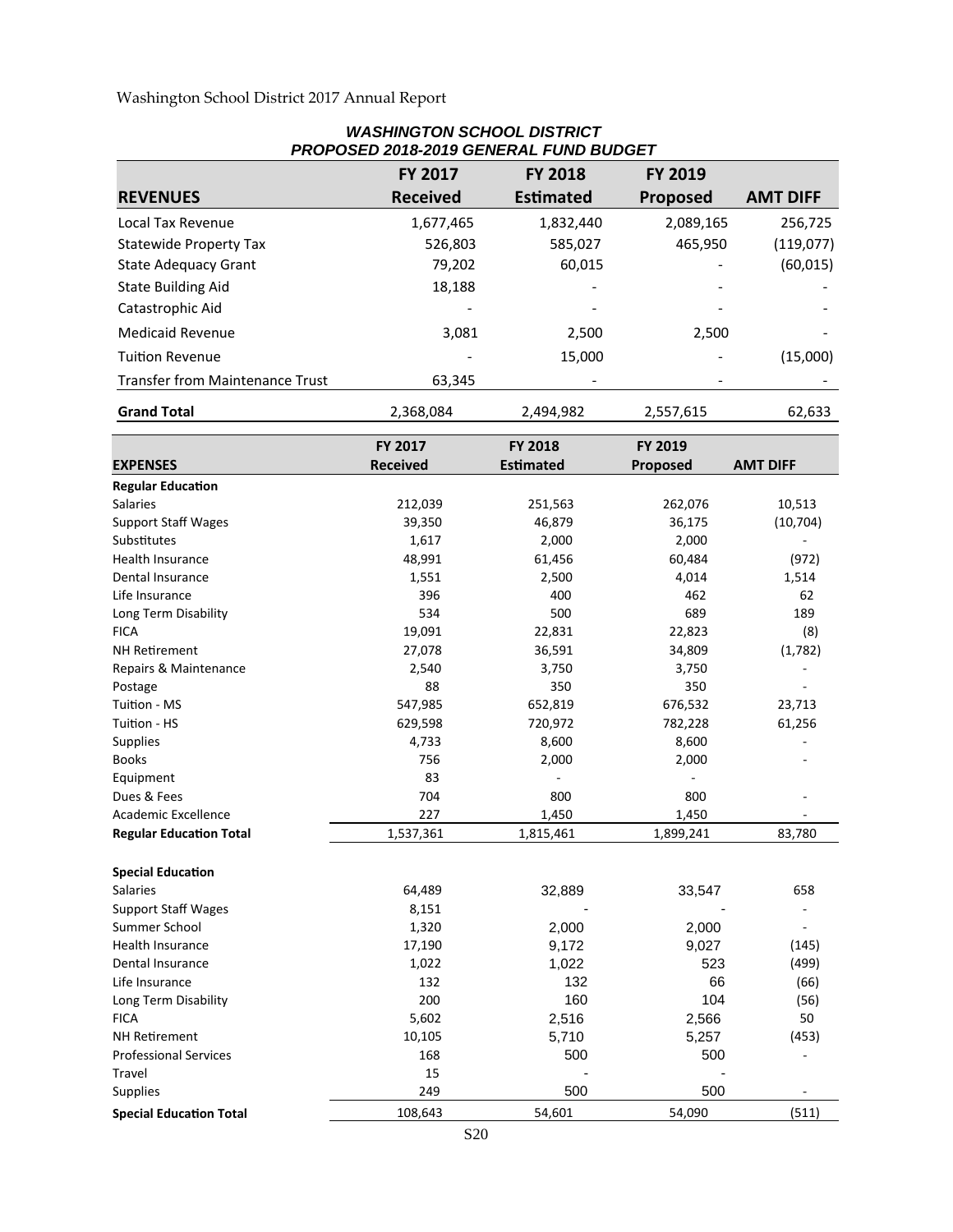|                                            | FY 2017                  | <b>FY 2018</b>   | FY 2019  |                 |
|--------------------------------------------|--------------------------|------------------|----------|-----------------|
| <b>EXPENSES</b>                            | <b>Received</b>          | <b>Estimated</b> | Proposed | <b>AMT DIFF</b> |
| Guidance                                   |                          |                  |          |                 |
| <b>DARE PROGRAM</b>                        |                          | 250              | 250      |                 |
| <b>SUPPLIES</b>                            |                          | 2,000            | 2,000    |                 |
| <b>Guidance Total</b>                      |                          | 2,250            | 2,250    |                 |
|                                            |                          |                  |          |                 |
| <b>Nursing Services</b>                    |                          |                  |          |                 |
| <b>Salaries</b>                            | 23,829                   | 21,922           | 6,426    | (15, 496)       |
| Health Insurance                           | ÷,                       | 3,000            |          | (3,000)         |
| Dental Insurance                           | 264                      | 275              |          | (275)           |
| Life Insurance                             | 26                       | 25               |          | (25)            |
| Long Term Disability                       | 65                       | 60               |          | (60)            |
| <b>FICA</b>                                | 1,776                    | 1,677            | 492      | (1, 185)        |
| <b>Professional Services</b>               |                          | 400              | 1,000    | 600             |
| Supplies                                   | 308                      | 1,000            | 400      | (600)           |
| <b>Nursing Services Total</b>              | 26,267                   | 28,359           | 8,318    | (20, 041)       |
| <b>Psychological Services</b>              |                          |                  |          |                 |
| <b>Professional Services</b>               | 9,188                    | 10,000           | 12,000   | 2,000           |
| Travel                                     |                          | 750              | 750      |                 |
| <b>Psychological Services Total</b>        | 9,188                    | 10,750           | 12,750   | 2,000           |
| <b>Speech/Language Services</b>            |                          |                  |          |                 |
| <b>Professional Services</b>               | 3,787                    | 10,000           | 10,000   |                 |
| Supplies                                   |                          | 650              | 650      | \$0.00          |
| <b>Speech/Language Services Total</b>      | 3,787                    | 10,650           | 10,650   | ۰               |
|                                            |                          |                  |          |                 |
| Occ & Phys Therapy                         |                          |                  |          |                 |
| <b>Professional Services</b>               | 1,855                    | 17,000           | 5,000    | (12,000)        |
| Supplies                                   |                          | 450              | 450      |                 |
| Occ & Phys Therapy Total                   | 1,855                    | 17,450           | 5,450    | (12,000)        |
| <b>Staff Development</b>                   |                          |                  |          |                 |
| Training/Tuition Reimb                     | 913                      | 7,360            | 7,500    | 140             |
| <b>Books</b>                               | 220                      | 250              | 250      |                 |
| <b>Staff Development Total</b>             | 1,132                    | 7,610            | 7,750    | 140             |
| <b>School Media and Technology</b>         |                          |                  |          |                 |
| <b>Technology Contract Services</b>        | 150                      | 1,500            | 4,500    | 3,000           |
| <b>Support Staff Wages</b>                 | 886                      | 3,828            | 979      | (2,849)         |
| <b>FICA</b>                                | 68                       | 292              | 75       | (217)           |
| <b>Books</b>                               | 678                      | 800              | 800      |                 |
| Software                                   | 3,658                    | 5,000            | 5,000    |                 |
| Equipment                                  | $\overline{\phantom{a}}$ | 2,850            | 2,850    |                 |
| <b>School Library and Technology Total</b> | 5,440                    | 14,270           | 14,204   | (66)            |
|                                            |                          |                  |          |                 |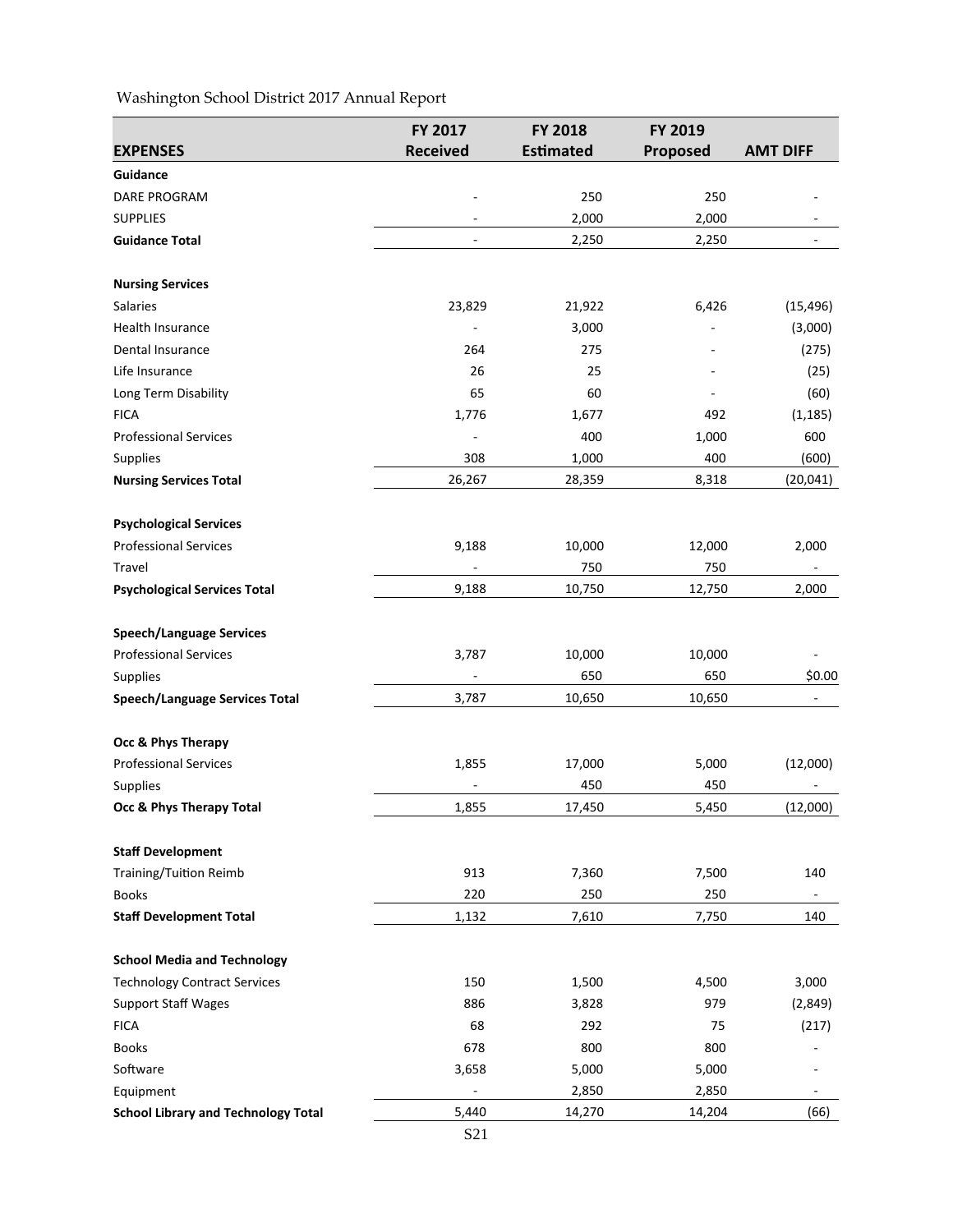|                                   | FY 2017                  | <b>FY 2018</b>   | FY 2019                      |                 |
|-----------------------------------|--------------------------|------------------|------------------------------|-----------------|
| <b>EXPENSES</b>                   | <b>Received</b>          | <b>Estimated</b> | Proposed                     | <b>AMT DIFF</b> |
| <b>School Board</b>               |                          |                  |                              |                 |
| <b>Salaries</b>                   | 2,750                    | 2,750            | 2,750                        |                 |
| <b>FICA</b>                       | 210                      | 200              | 210                          | 10              |
| Dues & Fees                       | 3,266                    | 4,000            | 4,000                        |                 |
| Miscellaneous                     | 530                      | 2,250            | 2,250                        |                 |
| <b>School Board Total</b>         | 6,757                    | 9,200            | 9,210                        | 10              |
| <b>District Secy/Clerk</b>        |                          |                  |                              |                 |
| <b>Professional Services</b>      | 400                      | 75               | 700                          | 625             |
| <b>District Secy/Clerk Total</b>  | 400                      | 75               | 700                          | 625             |
| <b>District Treasurer</b>         |                          |                  |                              |                 |
| <b>Salaries</b>                   | 500                      | 500              | 500                          |                 |
| <b>FICA</b>                       | 38                       | 38               | 38                           |                 |
| Supplies                          |                          | 450              | 450                          |                 |
| <b>District Treasurer Total</b>   | 538                      | 988              | 988                          |                 |
| <b>Election Services</b>          |                          |                  |                              |                 |
| <b>Professional Services</b>      | 255                      | 500              | 500                          |                 |
| Printing                          | $\overline{\phantom{a}}$ | 150              | 150                          |                 |
| <b>Election Services Total</b>    | 255                      | 650              | 650                          |                 |
| Administration                    |                          |                  |                              |                 |
| <b>Unemployment Compensation</b>  | 779                      | 519              | 600                          | 81              |
| <b>Workers Compensation</b>       | 3,045                    | 3,111            | 3,425                        | 314             |
| <b>Employee Background Checks</b> | 91                       | 200              | 200                          |                 |
| <b>SAU Services</b>               | 135,172                  | 141,740          | See Warrant                  | N/A             |
| Legal And Audit Fees              | 11,164                   | 12,000           | 15,000                       | 3,000           |
| Copier Expense                    | 4,550                    | 5,000            | 5,000                        |                 |
| Advertising                       | 626                      | 1,000            | 1,000                        |                 |
| <b>Administration Total</b>       | 155,428                  | 163,570          | 25,225                       | 3,395           |
| <b>Office Of Principal</b>        |                          |                  |                              |                 |
| Leadership Stipends               | 40,000                   | 37,000           | 37,000                       |                 |
| Office Admin Asst Salary          | 24,128                   | 21,922           | 22,820                       | 898             |
| Principal 's Office Salary        | 2,910                    | 2,280            | 3,240                        | 960             |
| Health Insurance                  |                          | 3,000            |                              | (3,000)         |
| Dental Insurance                  | 265                      | 264              |                              | (264)           |
| Life Insurance                    | 26                       | 26               |                              | (26)            |
| Long Term Disability              | 65                       | 120              |                              | (120)           |
| Leadership Stipends FICA          | 3,019                    | 1,328            | 2,831                        | 1,503           |
| Office Admin Asst FICA            | 2,021                    | 1,677            | 1,994                        | 317             |
| Leadership Stipends NHRS          | 5,798                    | 6,423            | 5,798                        | (625)           |
| Office Admin Asst NHRS            | $\blacksquare$           | 900              | $\qquad \qquad \blacksquare$ | (900)           |
| <b>Office Of Principal Total</b>  | 78,232                   | 74,940           | 73,682                       | (1, 258)        |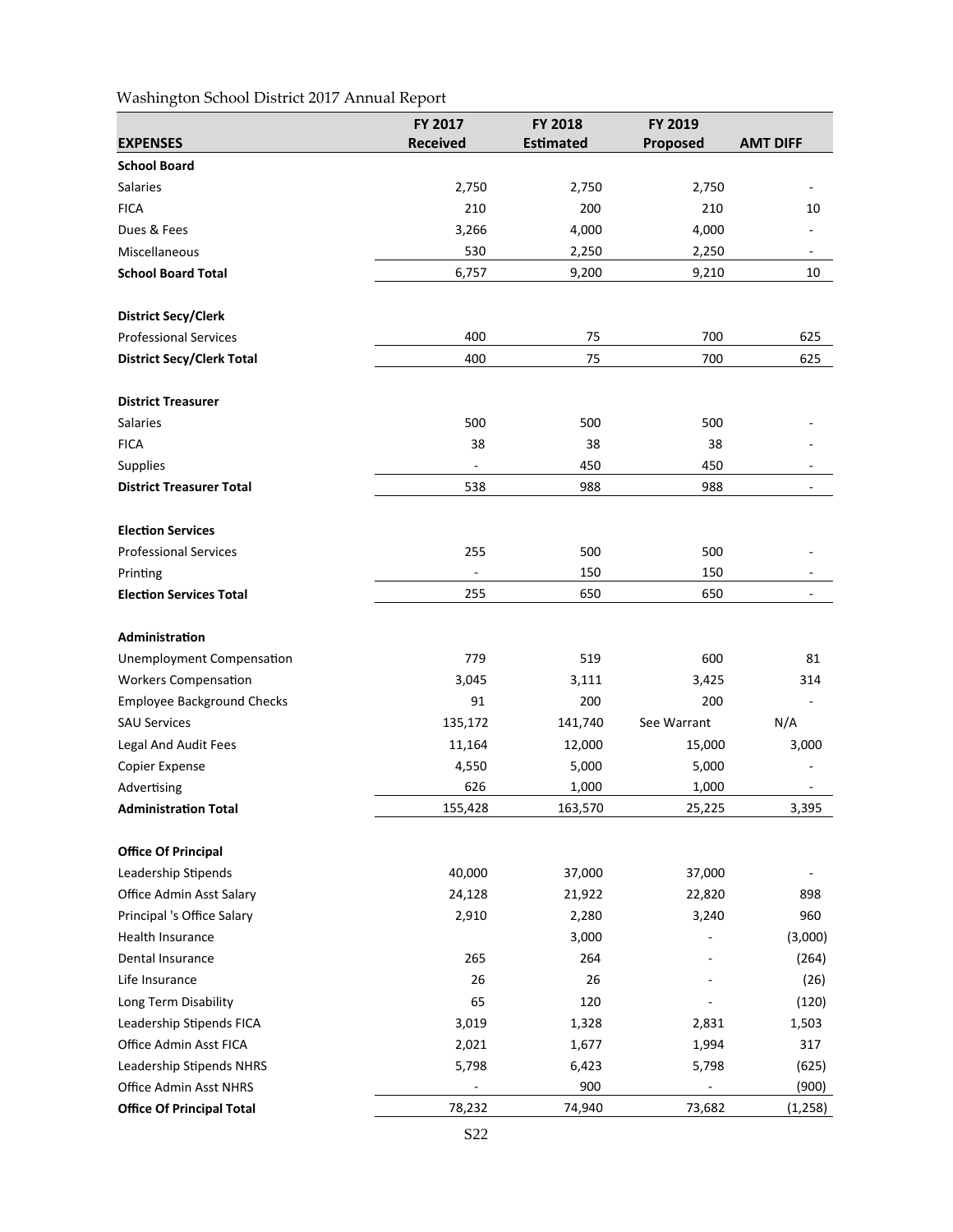|                                        | FY 2017         | FY 2018          | FY 2019   |                 |
|----------------------------------------|-----------------|------------------|-----------|-----------------|
| <b>EXPENSES</b>                        | <b>Received</b> | <b>Estimated</b> | Proposed  | <b>AMT DIFF</b> |
| <b>Maintenance</b>                     |                 |                  |           |                 |
| <b>Salaries</b>                        | 35,854          | 36,808           | 37,536    | 728             |
| Health Insurance                       | 8,595           | 9,173            | 9,027     | (146)           |
| Dental Insurance                       | 528             | 500              | 500       |                 |
| Life Insurance                         | 53              | 50               | 53        | 3               |
| Long Term Disability                   | 109             | 100              | 116       | 16              |
| <b>FICA</b>                            | 2,622           | 2,815            | 2,872     | 57              |
| <b>NH Retirement</b>                   | 4,005           | 4,189            | 4,193     | 4               |
| <b>Winter Maintenance</b>              |                 | 1,500            | 1,500     |                 |
| Repairs & Maintenance                  | 24,173          | 20,000           | 30,000    | 10,000          |
| Property & Liability Insurance         | 3,048           | 3,147            | 3,470     | 323             |
| Telephone                              | 1,184           | 2,500            | 2,500     |                 |
| <b>Supplies</b>                        | 2,883           | 4,750            | 4,750     |                 |
| Electricity                            | 14,753          | 19,000           | 19,000    |                 |
| <b>Gas Utility</b>                     | 15,181          | 25,000           | 15,000    | (10,000)        |
| Equipment                              |                 | 500              | 500       |                 |
| <b>Maintenance Total</b>               | 112,988         | 130,031          | 131,017   | 986             |
| <b>Transportation</b>                  |                 |                  |           |                 |
| Transportation To & From School        | 139,201         | 145,814          | 149,110   | 3,296           |
| Special Ed Transportation              | 284             | 13,500           |           | (13,500)        |
| <b>Field Trips</b>                     | 870             | 4,000            | 4,000     |                 |
| <b>Transportation Total</b>            | 140,355         | 163,314          | 153,110   | (10, 204)       |
| <b>Debt &amp; Fund Transfers</b>       |                 |                  |           |                 |
| Debt Principal                         | 70,000          |                  |           |                 |
| Debt Interest                          | 1,680           |                  |           |                 |
| <b>Transfer To Food Service Fund</b>   | 9,000           | 9,000            | 9,000     |                 |
| <b>Debt &amp; Fund Transfers Total</b> | 80,680          | 9,000            | 9,000     |                 |
|                                        |                 |                  |           |                 |
| <b>Grand Total</b>                     | 2,269,306       | 2,513,170        | 2,418,285 | 46,856          |
| Proposed SAU Budget                    |                 |                  | 139,330   | N/A             |
| <b>Total with Proposed SAU Budget</b>  | 2,269,306       | 2,513,170        | 2,557,615 | 44,444.81       |

#### **WASHINGTON SCHOOL DISTRICT FY 2018‐2019 Proposed Food Service Budget**

| . . 2010 20190p09ca . 00a 9c. cc Dauget |                 |                  |                 |                          |
|-----------------------------------------|-----------------|------------------|-----------------|--------------------------|
|                                         | <b>FY 2017</b>  | <b>FY 2018</b>   | FY 2019         |                          |
| <b>REVENUES</b>                         | <b>Received</b> | <b>Estimated</b> | <b>Proposed</b> | <b>AMT DIFF</b>          |
| Café Sales                              | 4,654           | 6,700            | 5,000           | (1,700)                  |
| <b>Federal &amp; State Revenues</b>     | 14,775          | 20,000           | 15,000          | (5,000)                  |
| <b>Transfer from General Fund</b>       | 9,000           | 9,000            | 15,000          | 6,000                    |
| <b>Total Revenue</b>                    | 28,429          | 35,700           | 35,000          | (700)                    |
|                                         | <b>FY 2017</b>  | <b>FY 2018</b>   | <b>FY 2019</b>  |                          |
| <b>EXPENSES</b>                         | <b>Received</b> | <b>Estimated</b> | <b>Proposed</b> | <b>AMT DIFF</b>          |
| <b>Wages</b>                            | 17,265          | 17,350           | 17,700          | 350                      |
| <b>FICA</b>                             | 1,321           | 1,350            | 1,354           | 4                        |
| Repairs & Maintenance                   |                 | 500              | 500             |                          |
| <b>Supplies</b>                         |                 | 500              | 500             | $\overline{\phantom{a}}$ |
| Food & Milk                             | 13,676          | 15,000           | 15,000          | $\overline{\phantom{a}}$ |
| Equipment                               |                 | 1,000            | 1,000           | -                        |
| <b>Total Expenses</b>                   | 32,262          | 35,700           | 36,054          | 354                      |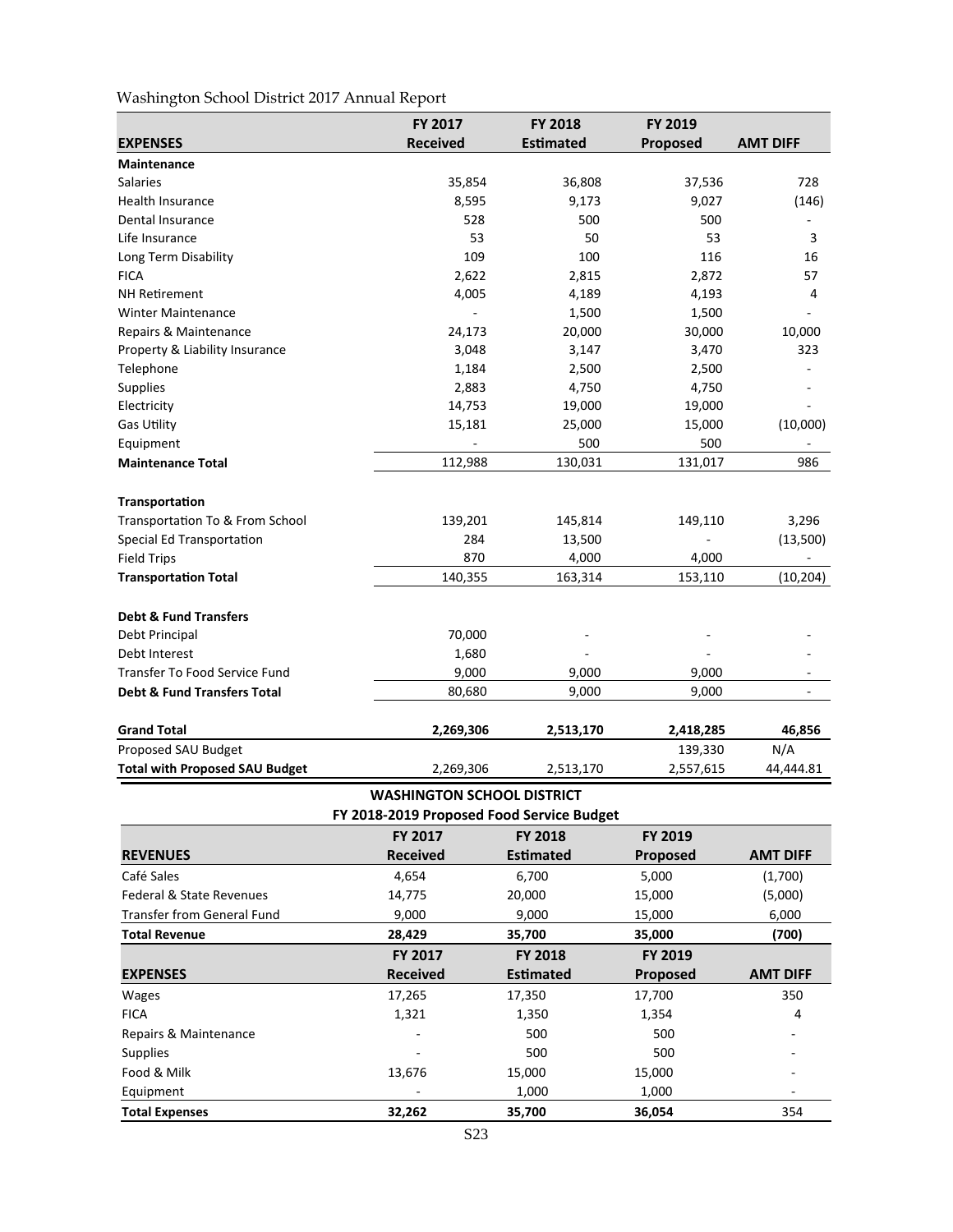| <b>WASHINGTON SCHOOL DISTRICT</b><br><b>TEACHER SALARY SCHEDULE</b><br><b>FULL and PART-TIME Teachers</b><br>2018-2019 |    |                   |    |                      |    |           |                 |
|------------------------------------------------------------------------------------------------------------------------|----|-------------------|----|----------------------|----|-----------|-----------------|
| <b>STEP</b>                                                                                                            |    | <b>Bachelor's</b> |    | <b>BA+15 Credits</b> |    | Master's  | M+20 Credits    |
| 1                                                                                                                      | \$ | 35,601.07         | \$ | 38,631.54            | \$ | 41,907.24 | \$<br>43,646.07 |
| 2                                                                                                                      | \$ | 37,023.65         | \$ | 40,177.29            | \$ | 43,572.84 | \$<br>45,391.56 |
| 3                                                                                                                      | \$ | 38,505.04         | \$ | 41,784.07            | \$ | 45,356.05 | \$<br>47,206.96 |
| 4                                                                                                                      | \$ | 40,045.24         | \$ | 43,455.21            | \$ | 47,139.27 | \$<br>49,095.59 |
| 5                                                                                                                      | \$ | 41,647.59         | \$ | 45,194.04            | \$ | 49,024.58 | \$<br>51,059.68 |
| 6                                                                                                                      | \$ | 43,313.18         | \$ | 47,001.67            | \$ | 50,986.44 | \$<br>52,060.24 |
| 7                                                                                                                      | \$ | 45,045.34         | \$ | 48,881.43            | \$ | 53,024.88 | \$<br>55,225.33 |
| 8                                                                                                                      | \$ | 46,847.44         | \$ | 50,836.64            | \$ | 55,146.53 | \$<br>57,434.65 |
| 9                                                                                                                      | \$ | 48,721.64         | \$ | 52,870.64            | \$ | 57,352.54 | \$<br>59,732.75 |
| 10                                                                                                                     | \$ | 50,670.19         | \$ | 54,984.53            | \$ | 59,646.19 | \$<br>62,121.84 |
| 11                                                                                                                     | \$ | 52,697.52         | \$ | 57,183.87            | \$ | 62,031.95 | \$<br>64,606.35 |
| 12                                                                                                                     | \$ | 54,804.76         | \$ | 59,471.98            | \$ | 64,513.14 | \$<br>67,190.74 |
| 13                                                                                                                     | \$ | 56,997.45         | \$ | 61,851.09            | \$ | 67,094.20 | \$<br>69,878.32 |

**NURSE**  \$35.70 Hourly

|                 | <b>WASHINGTON SCHOOL DISTRICT</b><br><b>TEACHER SALARY PROFILE</b><br>2018-2019 |            |
|-----------------|---------------------------------------------------------------------------------|------------|
| No. of          |                                                                                 |            |
| <b>Teachers</b> | <b>Annual Salary</b>                                                            | <b>FTE</b> |
| \$<br>1@        | 38,505.04                                                                       | 0.2        |
| \$<br>1@        | 56,997.45                                                                       | 0.4        |
| \$<br>1@        | 61,851.09                                                                       | 1          |
| \$<br>1@        | 59,646.19                                                                       | 1          |
| \$<br>2@        | 67,094.20                                                                       | 1          |
| \$<br>1@        | 9,437.89                                                                        | 0.2        |

| <b>WASHINGTON SCHOOL DISTRICT</b><br><b>SUPPORT STAFF PROFILE</b><br>2018-2019 |    |                    |              |  |  |  |
|--------------------------------------------------------------------------------|----|--------------------|--------------|--|--|--|
| No. of Support Staff                                                           |    | <b>Hourly Rate</b> | <b>FTE</b>   |  |  |  |
| 1 @                                                                            | \$ | 13.60              | $\mathbf{1}$ |  |  |  |
| $1 \varnothing$                                                                | \$ | 17.03              | $\mathbf{1}$ |  |  |  |
| 3 @                                                                            | \$ | 17.70              | 3            |  |  |  |
| 1 @                                                                            | ς  | 35.70 0.16         |              |  |  |  |

|                          |     | <b>SUPPORT STAFF SCHEDULE</b>     |    |       |  |
|--------------------------|-----|-----------------------------------|----|-------|--|
|                          |     | 2018 - 2019                       |    |       |  |
|                          |     |                                   |    |       |  |
| <b>STEP</b>              |     | B                                 |    | C     |  |
| 1                        | \$. | 11.39                             | \$ | 12.80 |  |
| $\overline{2}$           | \$  | 11.72                             | \$ | 13.18 |  |
| 3                        | \$  | 12.08                             | \$ | 13.57 |  |
| 4                        | \$  | 12.43                             | \$ | 13.98 |  |
| 5                        | \$  | 12.81                             | \$ | 14.40 |  |
| 6                        | \$  | 13.19                             | \$ | 14.84 |  |
| 7                        | \$  | 13.60                             | \$ | 15.28 |  |
| 8                        | \$  | 13.99                             | \$ | 15.73 |  |
| 9                        | \$  | 14.56                             | \$ | 16.37 |  |
| 10                       |     | \$15.14                           | \$ | 17.02 |  |
| 11                       |     | \$15.74                           | \$ | 17.70 |  |
| 12                       |     | \$16.39                           | \$ |       |  |
| 13                       | \$  | 17.03                             | \$ |       |  |
|                          |     |                                   |    |       |  |
| <b>B</b> = Paraeducators |     |                                   |    |       |  |
|                          |     | C = Maintenance, Food Service and |    |       |  |
|                          |     | <b>Office Admin. Assistant</b>    |    |       |  |

**WASHINGTON SCHOOL DISTRICT**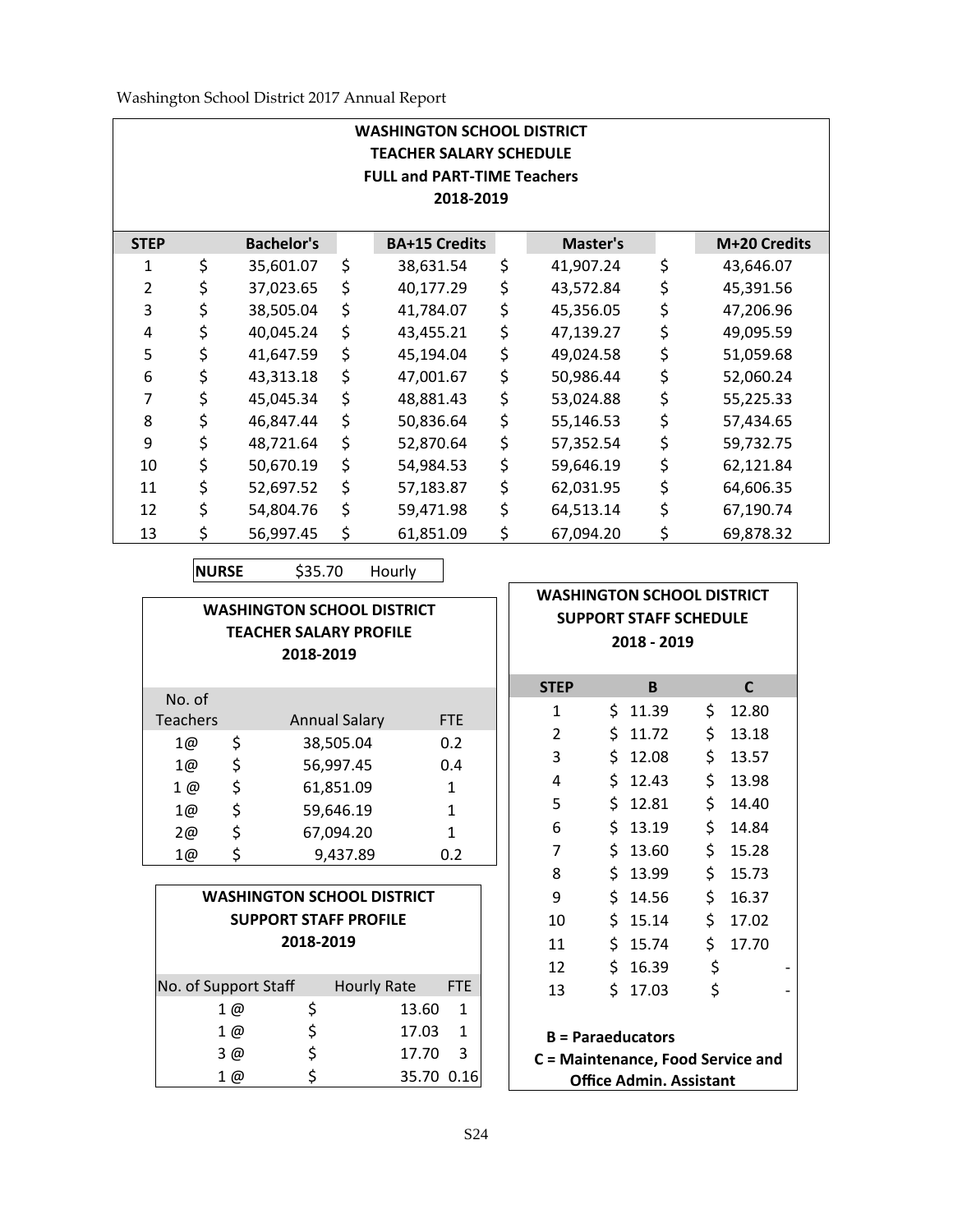| Total                             | 72              |        | \$1,458,760   |  |
|-----------------------------------|-----------------|--------|---------------|--|
| Keene High School                 | 1               | 14,096 | 14,096        |  |
| Hillsboro-Deering High School     | 38              | 20,214 | 768,132       |  |
| Hillsboro-Deering Middle School   | 34              | 19,898 | 676,532       |  |
|                                   | <b>Students</b> | Rate   | <b>Budget</b> |  |
| <b>Regular Education Tuition</b>  |                 |        |               |  |
|                                   | FY 2018-2019    |        |               |  |
| <b>WASHINGTON SCHOOL DISTRICT</b> |                 |        |               |  |

#### **SAU #34 PROPOSED BUDGET FY2018‐2019**

| <b>EXPENDITURES</b>                             | 2017 Actual   | 2018 Approved<br><b>Budget</b> | 2019 Proposed<br><b>Budget</b> |
|-------------------------------------------------|---------------|--------------------------------|--------------------------------|
| <b>100SUPERINTENDENT SALARY</b>                 | \$<br>142,944 | \$<br>146,500                  | \$<br>149,448                  |
| 100SUPERINTENDENT SALARY (Sale of vaca days)    | 2,749         | 5,600                          | 5,713                          |
| 101ASSISTANT SUPERINTENDENT                     | 105,463       | 108,600                        | 110,780                        |
| 102BUSINESS ADMINISTRATOR                       | 85,193        | 87,500                         | 89,148                         |
| <b>103ADMINISTRATIVE STAFF</b>                  | 139,560       | 149,600                        | 150,300                        |
| 104DIR OF CURRICULUM, INSTRUCTION & ASSESS      | 45,584        | 52,500                         | 50,000                         |
| 106BOOKKEEPERS                                  | 111,175       | 95,600                         | 97,600                         |
| <b>BUSINESS OFFICE ASSISTANT</b>                |               |                                | 22,464                         |
| <b>200INSURANCE BENEFITS</b>                    | 102,387       | 123,800                        | 134,084                        |
| 220FICA & MEDICARE                              | 47,177        | 52,200                         | 53,700                         |
| <b>230NH RETIREMENT</b>                         | 63,897        | 72,900                         | 68,000                         |
| 240COURSE REIMBURSEMENT                         | 960           | 5,000                          | 5,000                          |
| 250UNEMPLOYMENT COMPENSATION                    | 1,134         | 1,300                          | 1,300                          |
| <b>260WORKER COMP &amp; LIABILITY INSURANCE</b> | 4,908         | 2,300                          | 5,500                          |
| 290TRAINING                                     | 8,235         | 10,200                         | 8,400                          |
| 330CONTRACTED PROFESSIONAL SERVICES             | 15,445        | 39,600                         | 37,000                         |
| 380AUDIT & LEGAL FEES                           | 5,889         | 9,000                          | 9,000                          |
| 430EQUIPMENT REPAIRS & MAINT                    |               | 5,000                          | 2,500                          |
| 442COPIER & EQUIPMENT LEASES                    | 7,709         | 12,000                         | 10,000                         |
| <b>450OFFICE RENTAL</b>                         | 35,000        | 40,000                         | 40,000                         |
| 500POSTAGE, TELEPHONE & OTHER SERVICES          | 25,626        | 24,200                         | 31,000                         |
| <b>600SUPPLIES &amp; BOOKS</b>                  | 9,127         | 10,200                         | 10,200                         |
| 700REPLACEMENT EQUIPMENT                        | 3,250         | 3,500                          | 3,500                          |
| 810DUES & FEES                                  | 7,926         | 7,700                          | 7,000                          |
| 840BOARD CONTINGENCY                            | 36            | 200                            | 200                            |
| 890ACADEMIC RECOGNITION                         | 4,486         | 5,000                          | 5,000                          |
| <b>TOTAL</b>                                    | \$<br>975,860 | \$<br>1,070,000                | \$<br>1,106,837                |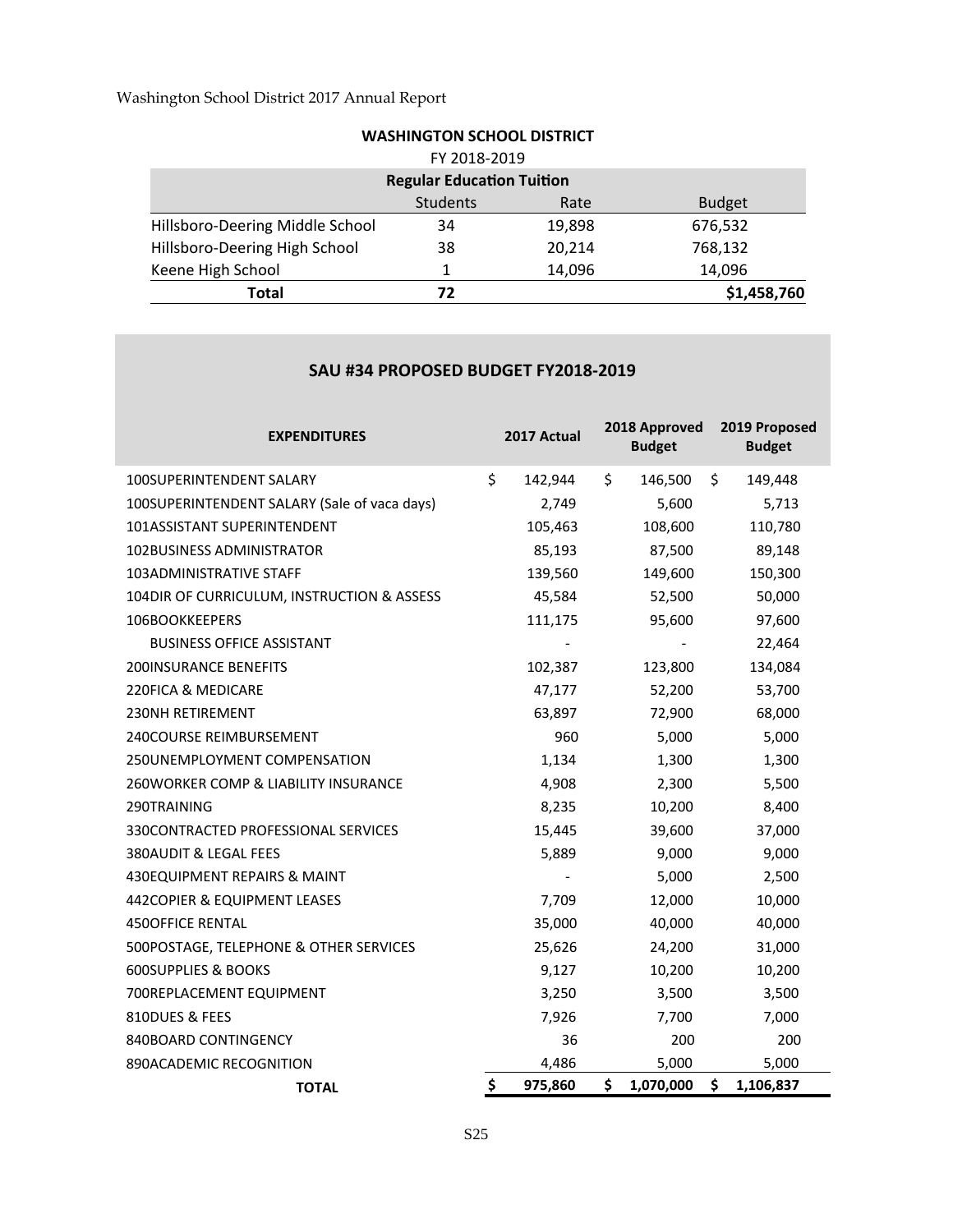#### **2017-2018 School Enrollment**

# **Washington Elementary School Enrollment - 45 Hillsboro-Deering Middle School Enrollment - 34 Hillsboro-Deering High School Enrollment - 36**

#### **Total Washington Students - 115**

#### **Kindergarten - 12 students**

Broadley, Charlotte Card, Camryn Curran, Gracee Drew, Nicholas Ferland, Owen Gravlin, Zoey Guay, Amber Long, Wyatt Neely, Jamison Nims, Avory Perham, Noah Whitehill, Carter

#### **Grade Three - 9 students**

Billings, Christian Cordereiro, Adrien Guay, Courtney Kelley, Nova Lugo, Caylee Ostertag, Corey Thurston, Jaidon Vaillancourt, Eva

## **Grade One - 4 students**

Grant, Caleb McLaughlin, Aiden Paquette, Jennifer St. Laurent, Abigail

# **Grade Two - 3 students**

Anwar, Anderson Barker, Cody Brown, Callum

Per parent request, some student names are not listed.

#### **Grade Four - 7 students**

Kennett, Elijah McFadden, Kaylee Mills, Shayne Morin, Jackson Mulliner, Colton Robinson, James Williams, Caden

### **Grade Five - 10 students**

Anwar, Dahlia Bailey, Hunter Belanger, Joel Gerhard, Ronald Harvey, Alana Paquette, Madison Smith, Ava Wallwork, Triston Wybert, Kayleigh

#### **Grade Six - 12 students**

Burke-Smith, Signy Denslow, Megan Denslow, Michael Grant, Makayla Guay, Mckenzie Hurd, Jakeb McFadden, Ryleigh Sarapin, Eva Shifflett, Rosemary St. Laurent, Amanda Stephansky, Tyler Williams, Tayla

#### **Grade Seven - 11 students**

Barker, James Belanger, Megan Carr, Travis Cassidy, Griffin Goodwin, Camden Kelley, Alfred Morin, Noah Putnam, Hannah Queen, Madeline Smith, Corbin Thurston, Xavier

#### **Grade Eight - 11 students**

Billings, Travis Butler, Ayden Denslow, David Guay, Bryce Kovacs, Jeremy Macdonald, Abigail Mulliner, Jordan O'Connor, Jared Queen, Sophia Shifflett, Summer Silipigni, Sarah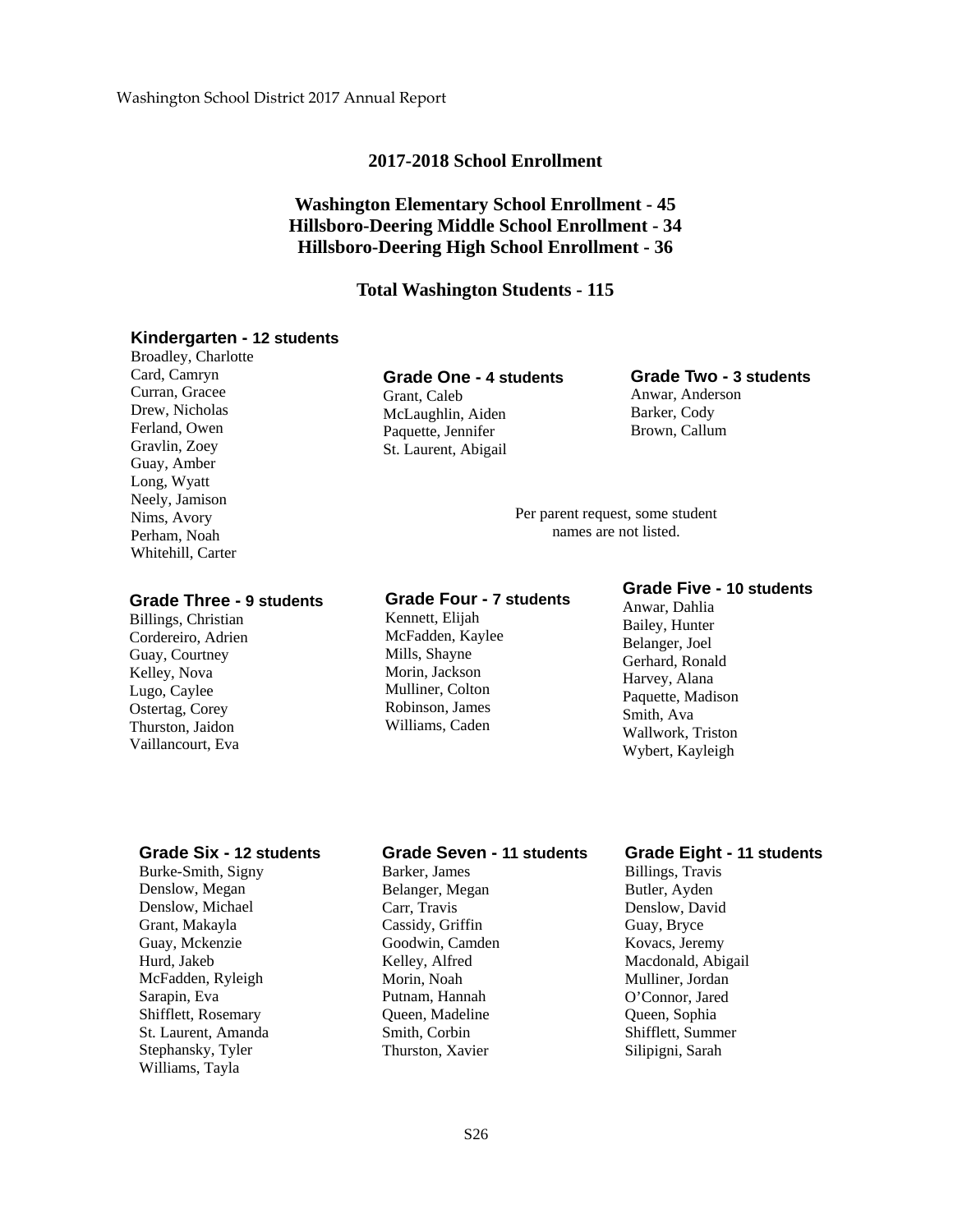**Grade Twelve - 8 students**

Carter, Kianna Cavender, Heather Cornell, Kenneth Denslow, Lillian Fraser, Mallory Gibson, Avery Goodale, Joseph Snair, Kaelyn

#### **Grade Nine - 7 students**

Atkins, Gracie Burke-Smith, Tiarnan Card, Tucker Hurd, Hanna Mills, Abbey Ordway,Lois Tremaine Dylan

#### **Grade Ten - 9 students**

Boyd,Alyssa Cilley, Loren Fauteux, Emilou Feighery, Miranda Gibson, Lily Macdonald, Emma O'Connor, Zachary Riccio, Melody Snell, Patrick

#### **Grade Eleven - 12 students**

Anwar, Dylan Bachand, Jacob Burke-Smith, Freyjadis Edberg,Madison Gallagher,Austin Goodwin, Jocelin Hunt, Harold Hurd, Halie Luba, Kirsten Madore, Holly Mulliner, Morgan Pion, Kyle

Per parent request, some student names are not listed.



# **Class of 2017 - 8 students**

\*Atkins, Maggie \*Cullen, Reed \*Desmarais, Grant Dubuque V, William Gibson, Emily Morrisette, Gina St. Laurent, Alexandra Tremaine, Hailey

\*indicates NH Scholars graduate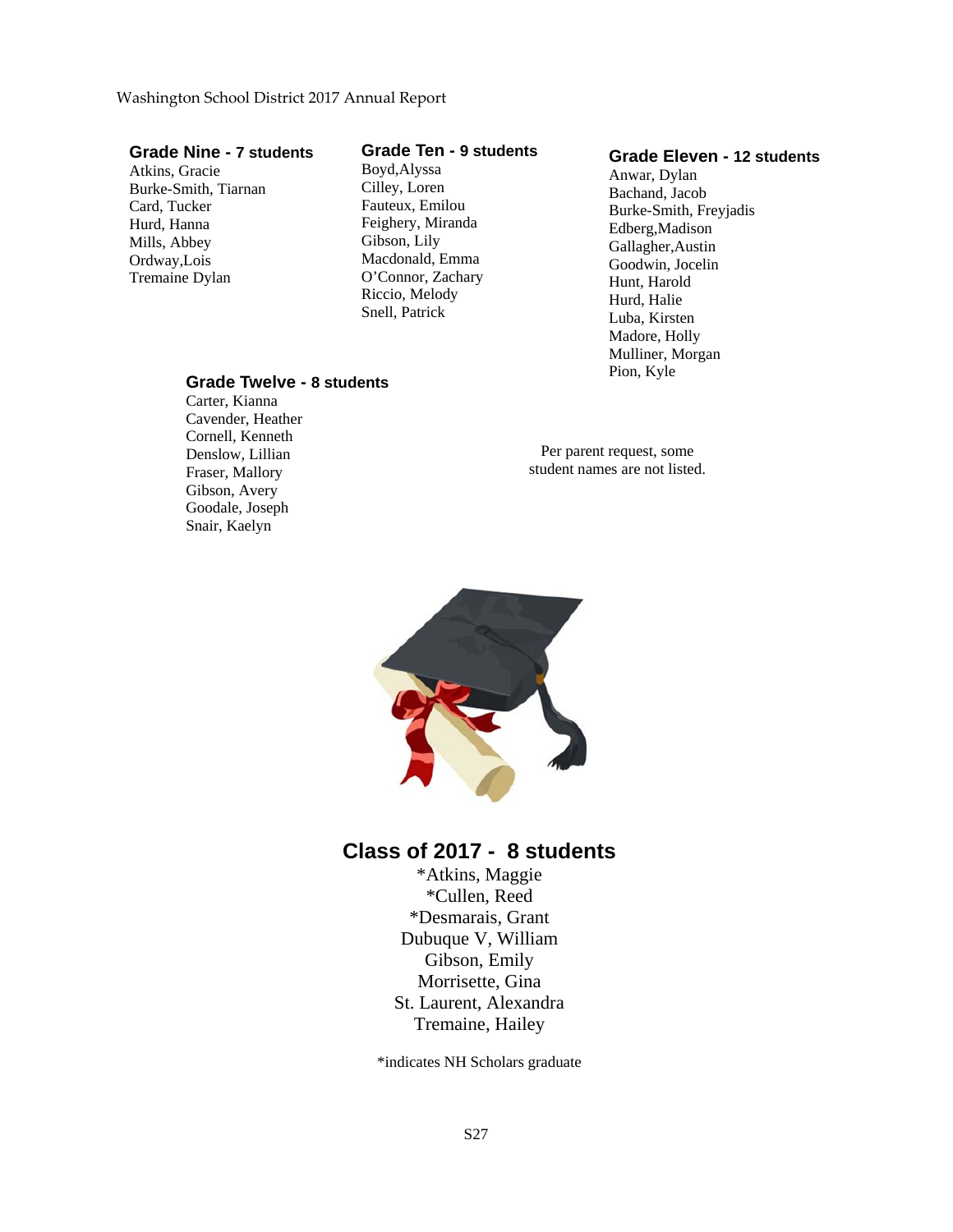# **Washington School District Treasurer Report For the Fiscal Year July 1, 2016 to June 30, 2017**

|                                                | Cash on Hand July 1, 2106, Audited Balance   |                            | 98,291.83    |
|------------------------------------------------|----------------------------------------------|----------------------------|--------------|
| Receipts:                                      | Received from the Town of Washington         | 2,598,601.68               |              |
|                                                | State Equitable Aid                          | 79,201.60                  |              |
|                                                | State Building Aid                           | 18,188.23                  |              |
|                                                | Medicaid                                     | 3,081.18                   |              |
|                                                | <b>Federal Food Reimbursement</b>            | 18,507.42                  |              |
|                                                | Tuition                                      | 22,336.27                  |              |
|                                                | Transfer from General Fund to Food Service   | 9,000.00                   |              |
|                                                | Cafeteria Sales                              | 4,654.10                   |              |
|                                                | <b>Federal Projects</b>                      | 31,610.50                  |              |
|                                                | <b>Miscellaneous</b>                         | 180.24                     |              |
|                                                | <b>Transfers from Expendable Trust Funds</b> | 63,345.00                  |              |
|                                                |                                              | <b>Total Receipts</b>      | 2,848,706.22 |
| Disbursements:                                 |                                              |                            |              |
|                                                | Orders Paid - Accounts Payable               | 2,002,460.35               |              |
|                                                | Payroll                                      | 655,794.46                 |              |
|                                                | <b>Bank Charges</b>                          | 444.69                     |              |
|                                                |                                              | <b>Total Disbursements</b> | 2,658,699.50 |
| Cash on Hand June 30, 2017<br>Ingrid Halverson | Washington School District Treasurer         | <b>Ending Cash Balance</b> | 288,298.55   |

| Federal Grants 2016-2017                                                                                    |           |                                 |             |  |  |  |  |
|-------------------------------------------------------------------------------------------------------------|-----------|---------------------------------|-------------|--|--|--|--|
| <b>Federal Project Name</b>                                                                                 | End Date  | Approved Amount Funds Collected |             |  |  |  |  |
| IDEA - Individuals with Disabilities Edu-                                                                   |           |                                 |             |  |  |  |  |
| lcation Act                                                                                                 | 9/30/2018 | \$29,726.15                     | \$7,257.33  |  |  |  |  |
| lIDEA - Preschool                                                                                           | 9/30/2018 | \$1,454.46                      | \$1,454.46  |  |  |  |  |
| Title I - Improving the Academic Acheve-<br>ment of the Disadvantaged                                       | 8/31/2017 | \$14,227.77                     | \$14,227.77 |  |  |  |  |
| Title IIA - Improving Teacher Quality -<br>Classroom Reduction<br><b>REAP - Rural Education Achievement</b> | 9/30/2018 | \$8,922.22                      | \$3,747.25  |  |  |  |  |
| Program                                                                                                     | 9/30/2016 | \$7,186.00                      | \$0.00      |  |  |  |  |
|                                                                                                             |           | \$61,516.60                     | \$26,686.81 |  |  |  |  |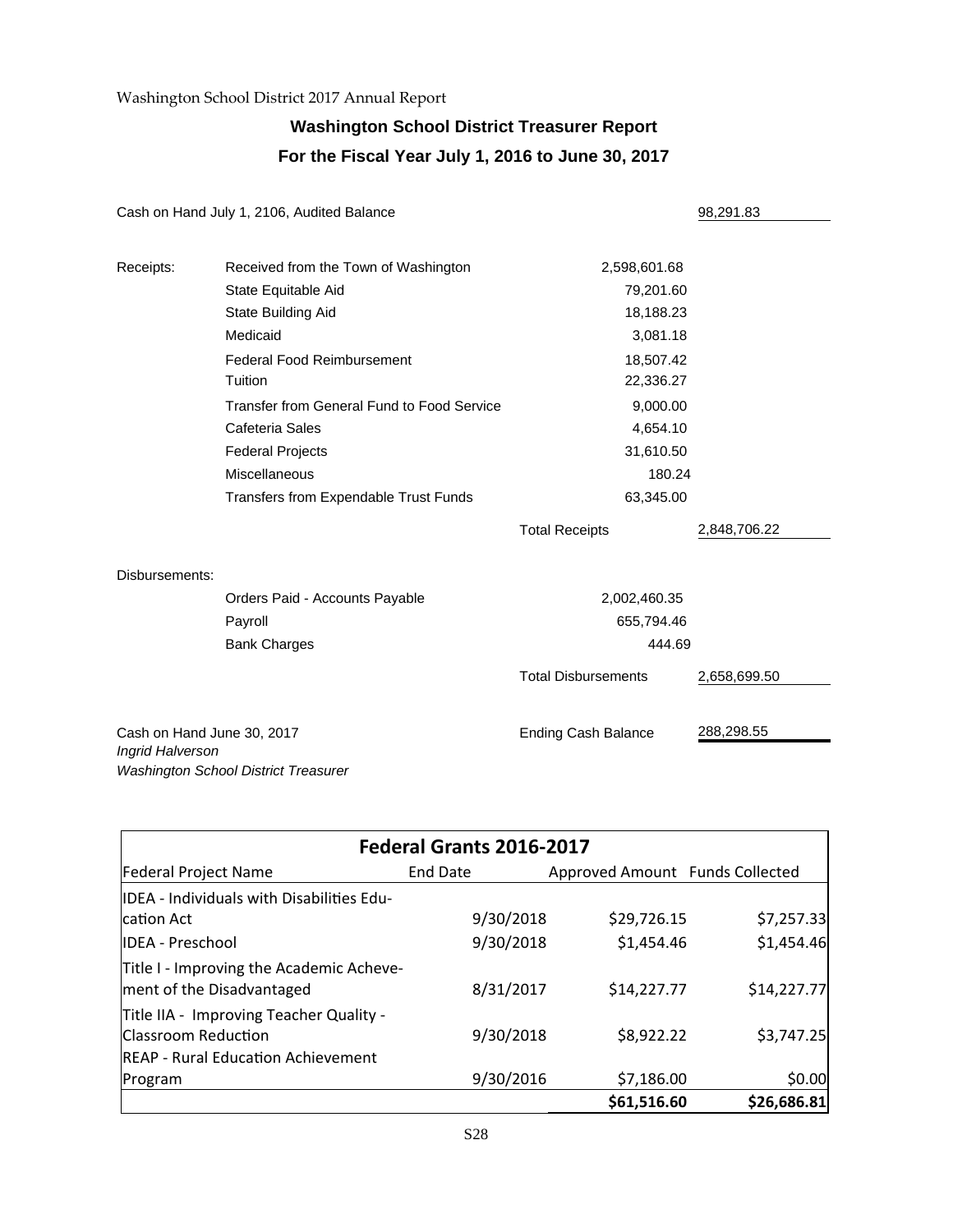#### **WASHINGTON SCHOOL DISTRICT Balance Sheet-Governmental Funds As of June 30, 2017**

|                                             |           |                     | Total        |
|---------------------------------------------|-----------|---------------------|--------------|
|                                             |           | <b>Governmental</b> | Governmental |
|                                             | General   | <b>Funds</b>        | <b>Funds</b> |
| <b>Assets</b>                               |           |                     |              |
| Cash and Cash Equivalents                   | \$288,299 | \$0                 | \$288,299    |
| Receivables: Intergovernmental              | \$373     | \$9,471             | \$9,844      |
| Inter-Receivable                            | \$4,845   | \$1,752             | \$6,597      |
| <b>Total Assets</b>                         | \$293,517 | \$11,223            | \$304,740    |
| <b>Liabilities &amp; Fund Balance</b>       |           |                     |              |
| <b>Accounts Payable</b>                     | \$14,004  | \$2,373             | \$16,377     |
| Inter-Fund Payable                          | \$0       | \$6,597             | \$6,597      |
| <b>Total Liabilities</b>                    | \$14,004  | \$8,970             | \$22,974     |
| <b>Fund Balances</b>                        |           |                     |              |
| <b>Reserve for Special Purposes</b>         | \$30,000  | \$2,253             | \$32,253     |
| Unassigned Fund Balance Retained            | \$55,107  | \$0                 | \$55,107     |
| Unreserved, Undesignated                    | \$194,406 | \$0                 | \$194,406    |
| <b>Total Fund Balances</b>                  | \$279,513 | \$2,253             | \$281,766    |
| <b>Total Liabilities &amp; Fund Balance</b> | \$293,517 | \$11,223            | \$304,740    |

#### **WASHINGTON SCHOOL DISTRICT**

Trust Funds

Balance as of June 30, 2017

| Maintenance Expendable Trust       | \$48.405.20  |
|------------------------------------|--------------|
| Special Education Expendable Trust | \$186,009.30 |
|                                    | \$234.414.50 |

s/s Arline France

Bookkeeper, Trustee of the Trust Funds

#### **WASHINGTON SCHOOL DISTRICT SPECIAL EDUCATION PROGRAMS AND SERVICES PURSUANT TO RSA 32:11‐A**

| <b>EXPENDITURES</b>              | 2015-2016     | 2016-2017     |  |
|----------------------------------|---------------|---------------|--|
| <b>Special Education General</b> | \$<br>95,487  | \$<br>108,643 |  |
| <b>Psychological Services</b>    | 713           | 9,188         |  |
| Speech & Language Services       | 8,564         | 3,787         |  |
| Physical & Occupational Therapy  | 8,603         | 1,855         |  |
| Out of District Tuition          |               |               |  |
| <b>TOTAL EXPENDITURES</b>        | \$<br>113,367 | \$<br>123,473 |  |
| <b>REVENUE</b>                   |               |               |  |
| <b>Medicaid Reimbursement</b>    | \$<br>3,668   | \$<br>3,081   |  |
| <b>TOTAL REVENUE</b>             | \$<br>3,668   | \$<br>3,081   |  |
| NET COST OF SPECIAL EDUCATION    | \$<br>109,699 | \$<br>120,392 |  |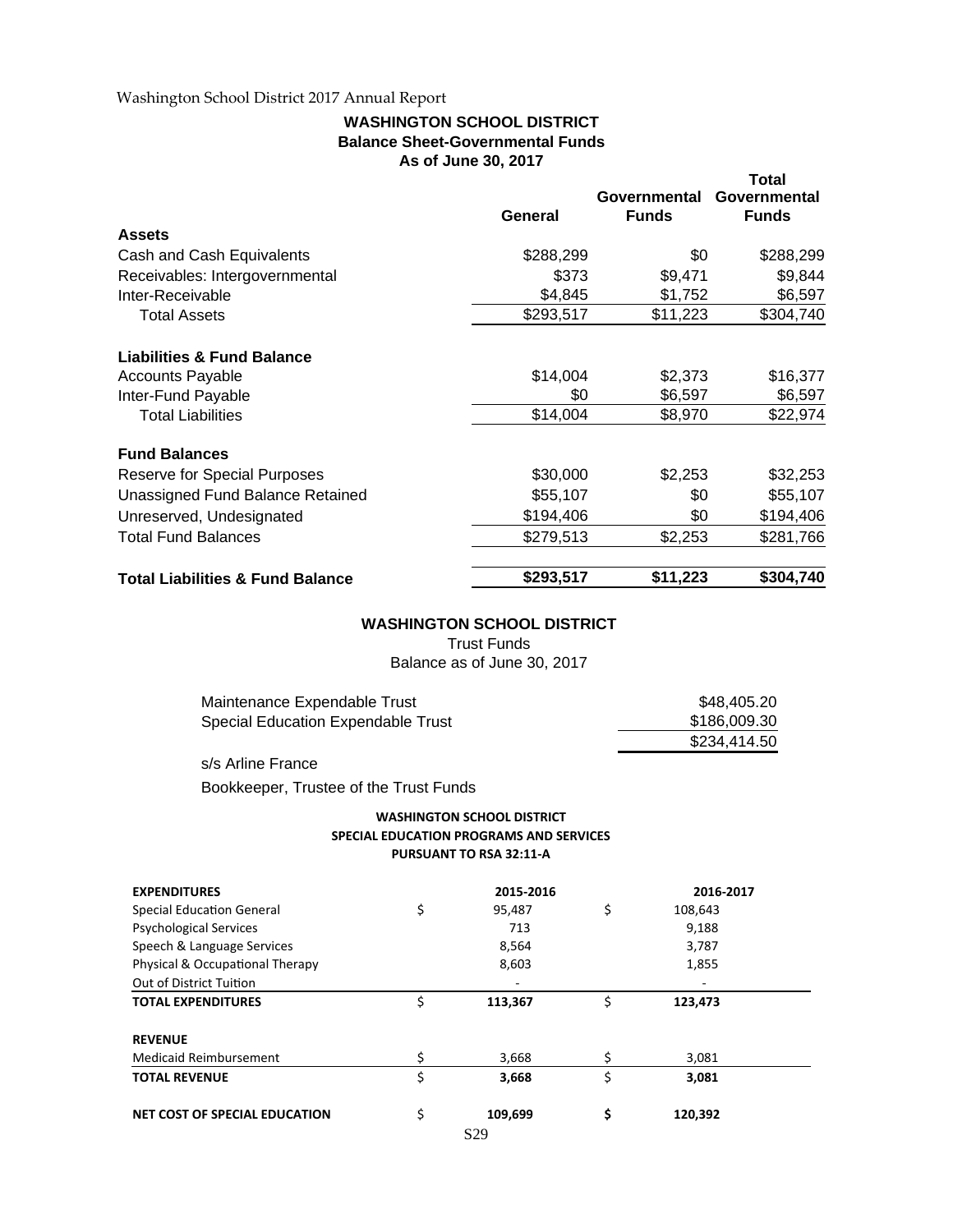## **WASHINGTON SCHOOL DISTRICT DETAILED STATEMENT OF EXPENDITURES SCHOOL YEAR ENDING JUNE 30, 2017**

| Chris Albertson<br>\$11,003.70<br>1100-110-1 Teacher Salary<br>Kelli Aldrich<br>\$53,005.13<br>\$21,913.67<br>Maryjo Debrusk<br>Rebecca McLean<br>\$6,843.73<br>Erika Sullivan<br>\$54,784.17<br>Tamara Webber<br>\$64,488.85<br>\$212,039.25<br>1100-111-1 Classroom Aides Salaries<br>Dawn Bilski<br>\$18,392.13<br>bus monitor<br>Dawn Bilski<br>\$1,764.00<br>\$19,193.86<br>Sharon Oliveira<br>\$39,349.99<br>1100-120-1 Substitutes<br>Para<br>Yvonne Bachand<br>\$402.50<br>Teacher<br>Yvonne Bachand<br>\$910.00<br>Jeanine Clarke-Edmunds<br>\$25.00<br>Para<br>Teacher<br>Jeanine Clarke-Edmunds<br>\$37.50<br>Maintenance<br>Kelli Aldrich<br>\$140.00<br>Camille Gibson<br>\$10.00<br>Para<br>\$91.94<br>Teacher<br>Camille Gibson<br>\$1,616.94<br>HealthTrust<br>1100-211-1 Health Insurance<br>\$48,990.95<br>1100-212-1 Dental Insurance<br>HealthTrust<br>\$1,550.52<br>1100-213-1 Life Insurance<br><b>HealthTrust</b><br>\$396.00<br>1100-214-1 Ltd Insurance<br>HealthTrust<br>\$534.05<br>1100-220-1 FICA<br><b>Chris Albertson</b><br>\$841.80<br>Kelli Aldrich<br>\$4,067.50<br>Yvonne Bachand<br>\$100.43<br>Dawn Bilski<br>\$1,541.97<br>Jeanine Clarke-Edmunds<br>\$4.79<br>Maryjo Debrusk<br>\$1,676.43<br>Erika Sullivan<br>\$4,098.50<br>Tamara Webber<br>\$4,876.97<br>Camille Gibson<br>\$7.83<br>\$523.74<br>Rebecca McLean<br>Sharon Oliveira<br>\$1,468.33<br>Adjustment<br>(\$117.53)<br>\$19,090.76<br>Kelli Aldrich<br>1100-230-1 NH Retirement<br>\$8,445.41<br>Erika Sullivan<br>\$8,584.69<br>Tamara Webber<br>\$10,105.42<br>(\$57.38)<br>Adjustment<br>\$27,078.14 | <b>ACCOUNT</b> | <b>VENDOR</b> | <b>AMOUNT</b> |
|--------------------------------------------------------------------------------------------------------------------------------------------------------------------------------------------------------------------------------------------------------------------------------------------------------------------------------------------------------------------------------------------------------------------------------------------------------------------------------------------------------------------------------------------------------------------------------------------------------------------------------------------------------------------------------------------------------------------------------------------------------------------------------------------------------------------------------------------------------------------------------------------------------------------------------------------------------------------------------------------------------------------------------------------------------------------------------------------------------------------------------------------------------------------------------------------------------------------------------------------------------------------------------------------------------------------------------------------------------------------------------------------------------------------------------------------------------------------------------------------------------------------------------------------------------------------------------------------------------------|----------------|---------------|---------------|
|                                                                                                                                                                                                                                                                                                                                                                                                                                                                                                                                                                                                                                                                                                                                                                                                                                                                                                                                                                                                                                                                                                                                                                                                                                                                                                                                                                                                                                                                                                                                                                                                              |                |               |               |
|                                                                                                                                                                                                                                                                                                                                                                                                                                                                                                                                                                                                                                                                                                                                                                                                                                                                                                                                                                                                                                                                                                                                                                                                                                                                                                                                                                                                                                                                                                                                                                                                              |                |               |               |
|                                                                                                                                                                                                                                                                                                                                                                                                                                                                                                                                                                                                                                                                                                                                                                                                                                                                                                                                                                                                                                                                                                                                                                                                                                                                                                                                                                                                                                                                                                                                                                                                              |                |               |               |
|                                                                                                                                                                                                                                                                                                                                                                                                                                                                                                                                                                                                                                                                                                                                                                                                                                                                                                                                                                                                                                                                                                                                                                                                                                                                                                                                                                                                                                                                                                                                                                                                              |                |               |               |
|                                                                                                                                                                                                                                                                                                                                                                                                                                                                                                                                                                                                                                                                                                                                                                                                                                                                                                                                                                                                                                                                                                                                                                                                                                                                                                                                                                                                                                                                                                                                                                                                              |                |               |               |
|                                                                                                                                                                                                                                                                                                                                                                                                                                                                                                                                                                                                                                                                                                                                                                                                                                                                                                                                                                                                                                                                                                                                                                                                                                                                                                                                                                                                                                                                                                                                                                                                              |                |               |               |
|                                                                                                                                                                                                                                                                                                                                                                                                                                                                                                                                                                                                                                                                                                                                                                                                                                                                                                                                                                                                                                                                                                                                                                                                                                                                                                                                                                                                                                                                                                                                                                                                              |                |               |               |
|                                                                                                                                                                                                                                                                                                                                                                                                                                                                                                                                                                                                                                                                                                                                                                                                                                                                                                                                                                                                                                                                                                                                                                                                                                                                                                                                                                                                                                                                                                                                                                                                              |                |               |               |
|                                                                                                                                                                                                                                                                                                                                                                                                                                                                                                                                                                                                                                                                                                                                                                                                                                                                                                                                                                                                                                                                                                                                                                                                                                                                                                                                                                                                                                                                                                                                                                                                              |                |               |               |
|                                                                                                                                                                                                                                                                                                                                                                                                                                                                                                                                                                                                                                                                                                                                                                                                                                                                                                                                                                                                                                                                                                                                                                                                                                                                                                                                                                                                                                                                                                                                                                                                              |                |               |               |
|                                                                                                                                                                                                                                                                                                                                                                                                                                                                                                                                                                                                                                                                                                                                                                                                                                                                                                                                                                                                                                                                                                                                                                                                                                                                                                                                                                                                                                                                                                                                                                                                              |                |               |               |
|                                                                                                                                                                                                                                                                                                                                                                                                                                                                                                                                                                                                                                                                                                                                                                                                                                                                                                                                                                                                                                                                                                                                                                                                                                                                                                                                                                                                                                                                                                                                                                                                              |                |               |               |
|                                                                                                                                                                                                                                                                                                                                                                                                                                                                                                                                                                                                                                                                                                                                                                                                                                                                                                                                                                                                                                                                                                                                                                                                                                                                                                                                                                                                                                                                                                                                                                                                              |                |               |               |
|                                                                                                                                                                                                                                                                                                                                                                                                                                                                                                                                                                                                                                                                                                                                                                                                                                                                                                                                                                                                                                                                                                                                                                                                                                                                                                                                                                                                                                                                                                                                                                                                              |                |               |               |
|                                                                                                                                                                                                                                                                                                                                                                                                                                                                                                                                                                                                                                                                                                                                                                                                                                                                                                                                                                                                                                                                                                                                                                                                                                                                                                                                                                                                                                                                                                                                                                                                              |                |               |               |
|                                                                                                                                                                                                                                                                                                                                                                                                                                                                                                                                                                                                                                                                                                                                                                                                                                                                                                                                                                                                                                                                                                                                                                                                                                                                                                                                                                                                                                                                                                                                                                                                              |                |               |               |
|                                                                                                                                                                                                                                                                                                                                                                                                                                                                                                                                                                                                                                                                                                                                                                                                                                                                                                                                                                                                                                                                                                                                                                                                                                                                                                                                                                                                                                                                                                                                                                                                              |                |               |               |
|                                                                                                                                                                                                                                                                                                                                                                                                                                                                                                                                                                                                                                                                                                                                                                                                                                                                                                                                                                                                                                                                                                                                                                                                                                                                                                                                                                                                                                                                                                                                                                                                              |                |               |               |
|                                                                                                                                                                                                                                                                                                                                                                                                                                                                                                                                                                                                                                                                                                                                                                                                                                                                                                                                                                                                                                                                                                                                                                                                                                                                                                                                                                                                                                                                                                                                                                                                              |                |               |               |
|                                                                                                                                                                                                                                                                                                                                                                                                                                                                                                                                                                                                                                                                                                                                                                                                                                                                                                                                                                                                                                                                                                                                                                                                                                                                                                                                                                                                                                                                                                                                                                                                              |                |               |               |
|                                                                                                                                                                                                                                                                                                                                                                                                                                                                                                                                                                                                                                                                                                                                                                                                                                                                                                                                                                                                                                                                                                                                                                                                                                                                                                                                                                                                                                                                                                                                                                                                              |                |               |               |
|                                                                                                                                                                                                                                                                                                                                                                                                                                                                                                                                                                                                                                                                                                                                                                                                                                                                                                                                                                                                                                                                                                                                                                                                                                                                                                                                                                                                                                                                                                                                                                                                              |                |               |               |
|                                                                                                                                                                                                                                                                                                                                                                                                                                                                                                                                                                                                                                                                                                                                                                                                                                                                                                                                                                                                                                                                                                                                                                                                                                                                                                                                                                                                                                                                                                                                                                                                              |                |               |               |
|                                                                                                                                                                                                                                                                                                                                                                                                                                                                                                                                                                                                                                                                                                                                                                                                                                                                                                                                                                                                                                                                                                                                                                                                                                                                                                                                                                                                                                                                                                                                                                                                              |                |               |               |
|                                                                                                                                                                                                                                                                                                                                                                                                                                                                                                                                                                                                                                                                                                                                                                                                                                                                                                                                                                                                                                                                                                                                                                                                                                                                                                                                                                                                                                                                                                                                                                                                              |                |               |               |
|                                                                                                                                                                                                                                                                                                                                                                                                                                                                                                                                                                                                                                                                                                                                                                                                                                                                                                                                                                                                                                                                                                                                                                                                                                                                                                                                                                                                                                                                                                                                                                                                              |                |               |               |
|                                                                                                                                                                                                                                                                                                                                                                                                                                                                                                                                                                                                                                                                                                                                                                                                                                                                                                                                                                                                                                                                                                                                                                                                                                                                                                                                                                                                                                                                                                                                                                                                              |                |               |               |
|                                                                                                                                                                                                                                                                                                                                                                                                                                                                                                                                                                                                                                                                                                                                                                                                                                                                                                                                                                                                                                                                                                                                                                                                                                                                                                                                                                                                                                                                                                                                                                                                              |                |               |               |
|                                                                                                                                                                                                                                                                                                                                                                                                                                                                                                                                                                                                                                                                                                                                                                                                                                                                                                                                                                                                                                                                                                                                                                                                                                                                                                                                                                                                                                                                                                                                                                                                              |                |               |               |
|                                                                                                                                                                                                                                                                                                                                                                                                                                                                                                                                                                                                                                                                                                                                                                                                                                                                                                                                                                                                                                                                                                                                                                                                                                                                                                                                                                                                                                                                                                                                                                                                              |                |               |               |
|                                                                                                                                                                                                                                                                                                                                                                                                                                                                                                                                                                                                                                                                                                                                                                                                                                                                                                                                                                                                                                                                                                                                                                                                                                                                                                                                                                                                                                                                                                                                                                                                              |                |               |               |
|                                                                                                                                                                                                                                                                                                                                                                                                                                                                                                                                                                                                                                                                                                                                                                                                                                                                                                                                                                                                                                                                                                                                                                                                                                                                                                                                                                                                                                                                                                                                                                                                              |                |               |               |
|                                                                                                                                                                                                                                                                                                                                                                                                                                                                                                                                                                                                                                                                                                                                                                                                                                                                                                                                                                                                                                                                                                                                                                                                                                                                                                                                                                                                                                                                                                                                                                                                              |                |               |               |
|                                                                                                                                                                                                                                                                                                                                                                                                                                                                                                                                                                                                                                                                                                                                                                                                                                                                                                                                                                                                                                                                                                                                                                                                                                                                                                                                                                                                                                                                                                                                                                                                              |                |               |               |
|                                                                                                                                                                                                                                                                                                                                                                                                                                                                                                                                                                                                                                                                                                                                                                                                                                                                                                                                                                                                                                                                                                                                                                                                                                                                                                                                                                                                                                                                                                                                                                                                              |                |               |               |
|                                                                                                                                                                                                                                                                                                                                                                                                                                                                                                                                                                                                                                                                                                                                                                                                                                                                                                                                                                                                                                                                                                                                                                                                                                                                                                                                                                                                                                                                                                                                                                                                              |                |               |               |
|                                                                                                                                                                                                                                                                                                                                                                                                                                                                                                                                                                                                                                                                                                                                                                                                                                                                                                                                                                                                                                                                                                                                                                                                                                                                                                                                                                                                                                                                                                                                                                                                              |                |               |               |
|                                                                                                                                                                                                                                                                                                                                                                                                                                                                                                                                                                                                                                                                                                                                                                                                                                                                                                                                                                                                                                                                                                                                                                                                                                                                                                                                                                                                                                                                                                                                                                                                              |                |               |               |
|                                                                                                                                                                                                                                                                                                                                                                                                                                                                                                                                                                                                                                                                                                                                                                                                                                                                                                                                                                                                                                                                                                                                                                                                                                                                                                                                                                                                                                                                                                                                                                                                              |                |               |               |
|                                                                                                                                                                                                                                                                                                                                                                                                                                                                                                                                                                                                                                                                                                                                                                                                                                                                                                                                                                                                                                                                                                                                                                                                                                                                                                                                                                                                                                                                                                                                                                                                              |                |               |               |
|                                                                                                                                                                                                                                                                                                                                                                                                                                                                                                                                                                                                                                                                                                                                                                                                                                                                                                                                                                                                                                                                                                                                                                                                                                                                                                                                                                                                                                                                                                                                                                                                              |                |               |               |
|                                                                                                                                                                                                                                                                                                                                                                                                                                                                                                                                                                                                                                                                                                                                                                                                                                                                                                                                                                                                                                                                                                                                                                                                                                                                                                                                                                                                                                                                                                                                                                                                              |                |               |               |
|                                                                                                                                                                                                                                                                                                                                                                                                                                                                                                                                                                                                                                                                                                                                                                                                                                                                                                                                                                                                                                                                                                                                                                                                                                                                                                                                                                                                                                                                                                                                                                                                              |                |               |               |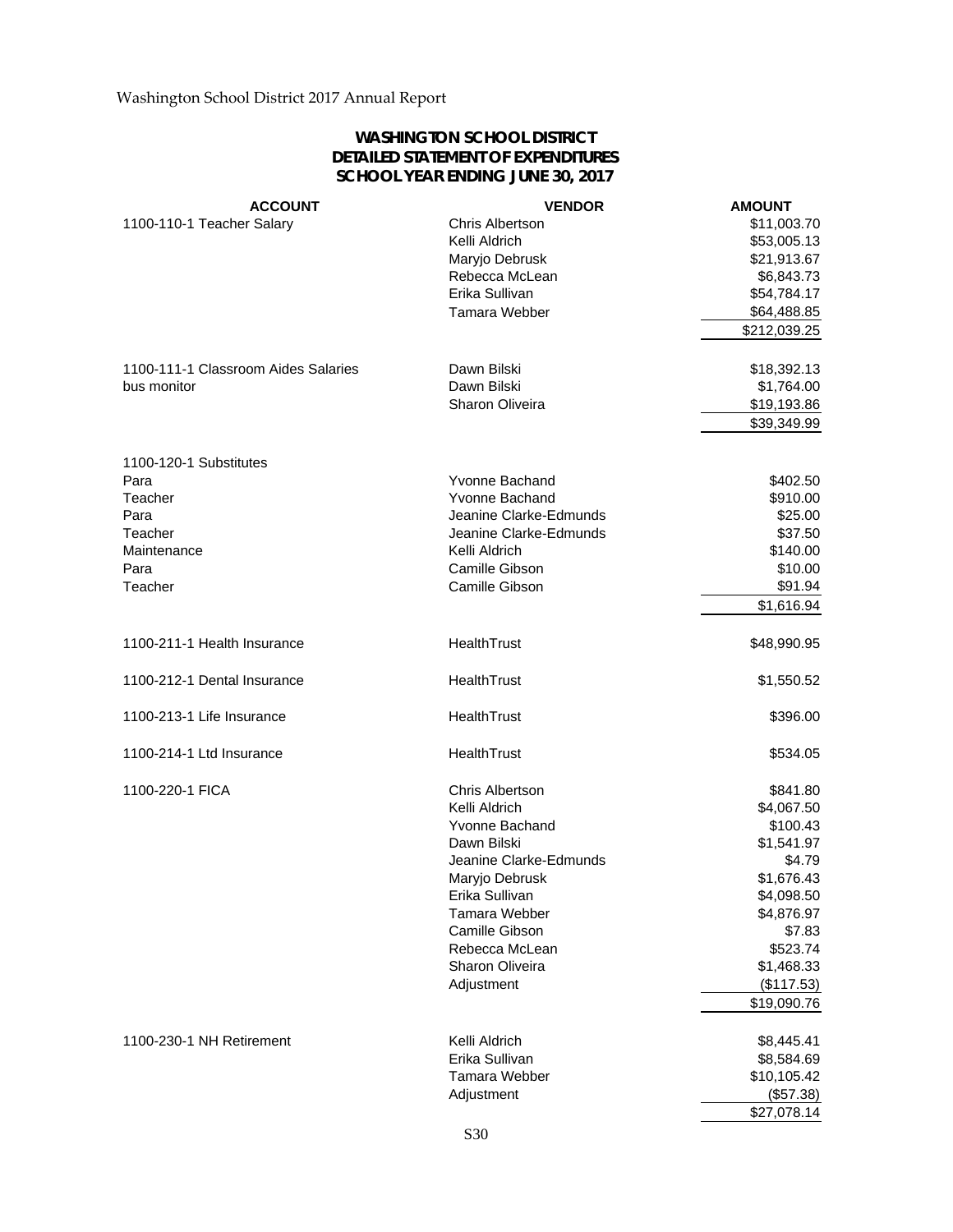| Washington School District 2017 Annual Report |                                           |                     |
|-----------------------------------------------|-------------------------------------------|---------------------|
| <b>ACCOUNT</b>                                | <b>VENDOR</b>                             | <b>AMOUNT</b>       |
| 1100-430-1 Repairs & Maintenance              | <b>Robert Wright</b>                      | \$1,882.86          |
|                                               | Arcomm Communications Corp                | \$556.72            |
|                                               | Adjustment                                | \$100.00            |
|                                               |                                           | \$2,539.58          |
|                                               |                                           |                     |
| 1100-534-1 Postage                            | <b>Kristine Swain</b>                     | \$88.14             |
|                                               |                                           |                     |
| 1100-561-1 Tuition ES                         |                                           | \$0.00              |
| 1100-561-2 Tuition MS                         | Hillsboro-Deering School District         | \$535,672.80        |
|                                               | Keene School District                     | \$12,312.00         |
|                                               |                                           | \$547,984.80        |
|                                               |                                           |                     |
| 1100-561-3 Tuition HS                         | Hillsboro-Deering School District         | \$629,597.53        |
| 1100-610-1 Supplies                           | <b>Office Depot</b>                       | \$590.95            |
|                                               | Flaghouse                                 | \$287.00            |
|                                               | Rochester 100                             | \$125.00            |
|                                               | Kelli Aldrich                             | \$61.76             |
|                                               | Erika Sullivan                            | \$172.87            |
|                                               | Box Cars & One-Eyed Jacks                 | \$182.43            |
|                                               | <b>Dick Blick</b>                         | \$283.10            |
|                                               | First National Bank Omaha                 | \$163.82            |
|                                               | Tamara Webber                             | \$467.39            |
|                                               | Chris Albertson                           | \$257.28            |
|                                               | Discount School Supply<br><b>US Games</b> | \$115.21<br>\$47.94 |
|                                               | <b>Oriential Trading</b>                  | \$139.90            |
|                                               | Kathleen Brown                            | \$77.49             |
|                                               | <b>Really Good Stuff</b>                  | \$110.93            |
|                                               | Delta Education                           | \$71.28             |
|                                               | Treasurer, State of NH                    | \$99.23             |
|                                               | Quill                                     | \$405.40            |
|                                               | Lakeshore Learning Materials              | \$272.92            |
|                                               | W.B. Mason                                | \$934.60            |
|                                               | Adjustment                                | (\$133.23)          |
|                                               |                                           | \$4,733.27          |
| 1100-640-1 Books                              | Scholastic, Inc.                          | \$86.76             |
|                                               | Amazon                                    | \$89.50             |
|                                               | <b>Blake eLearning</b>                    | \$256.00            |
|                                               | Blackboard Inc.                           | \$1,757.56          |
|                                               | Learning A-Z                              | \$109.95            |
|                                               | Edmentum                                  | \$291.00            |
|                                               | <b>PSNI</b>                               | \$875.00            |
|                                               | Pearson                                   | \$98.64             |
|                                               | Houghton Mifflin Harcourt                 | \$470.00            |
|                                               | Brainpop                                  | \$380.00            |
|                                               | Adjustment                                | (\$3,658.20)        |
|                                               |                                           | \$756.21            |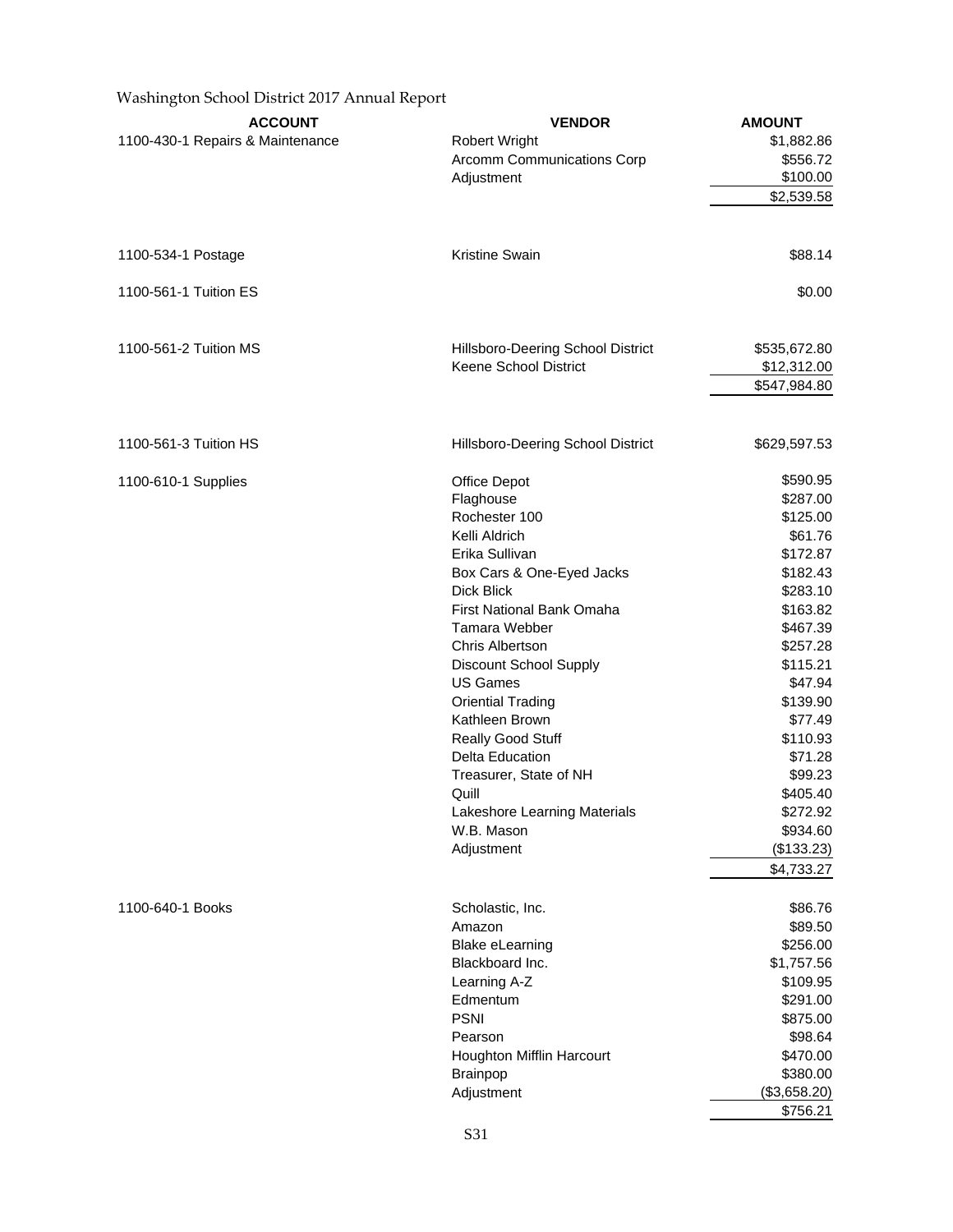| Washington School District 2017 Annual Report |                                                          |                        |
|-----------------------------------------------|----------------------------------------------------------|------------------------|
| <b>ACCOUNT</b>                                | <b>VENDOR</b>                                            | <b>AMOUNT</b>          |
| 1100-730-1 Equipment                          | First National Bank Omaha                                | \$82.94                |
|                                               |                                                          | \$82.94                |
| 1100-810-1 Dues & Fees                        |                                                          |                        |
|                                               | National Association of School Nurses                    | \$100.00               |
|                                               | <b>ASCD</b><br>National Association of School Principals | \$59.00<br>\$545.00    |
|                                               |                                                          | \$704.00               |
| 1100-890-1 Academic Excellence                | <b>American Express</b>                                  |                        |
|                                               | First National Bank Omaha                                | \$155.94               |
|                                               | Tamara Webber                                            | \$44.88                |
|                                               | Erika Sullivan                                           | \$26.63                |
|                                               |                                                          | \$227.45               |
| 1200-110-1 Sped Teacher Salary                | Jane Johnson                                             | \$64,488.85            |
|                                               |                                                          | \$64,488.85            |
| 1200-111-1 Sped Para Salary                   | Camille Gibson                                           | \$8,151.18             |
|                                               |                                                          | \$8,151.18             |
|                                               |                                                          |                        |
| 1200-116-1 Summer Program                     | Michelle Powell                                          | \$1,320.00             |
|                                               |                                                          | \$1,320.00             |
| 1200-120-1 SPED Substitutes                   |                                                          | \$0.00                 |
| 1200-211-1 SPED Health Insurance              | HealthTrust                                              | \$17,189.83            |
| 1200-212-1 SPED Dental Insurance              | HealthTrust                                              | \$1,022.04             |
| 1200-213-1 SPED Life Insurance                | HealthTrust                                              | \$132.00               |
| 1200-214-1 SPED Ltd Insurance                 | HealthTrust                                              | \$199.94               |
| 1200-220-1 SPED FICA                          | Michelle Powell                                          | \$100.98               |
|                                               | Jane Johnson                                             | \$4,876.97             |
|                                               | Camille Gibson                                           | \$623.64<br>\$5,601.59 |
|                                               |                                                          |                        |
| 1200-230-1 SPED Retirement                    | Jane Johnson                                             | \$10,105.42            |
|                                               |                                                          | \$10,105.42            |
| 1200-330-0 SPED Evaluation Testing            | Hillsboro-Deering School District                        | \$168.28               |
|                                               |                                                          | \$168.28               |
| 1200-561-1 ES SPED Tuition                    |                                                          | \$0.00                 |
| 1200-561-2 MS SPED Tuition                    |                                                          | \$0.00                 |
| 1200-580-1 SPED Travel                        | Kathleen Wechsler                                        | \$15.12                |
|                                               |                                                          | \$15.12                |
| 1200-610-1 Sped Supplies                      | <b>IXL</b>                                               | \$249.00               |
|                                               |                                                          | \$249.00               |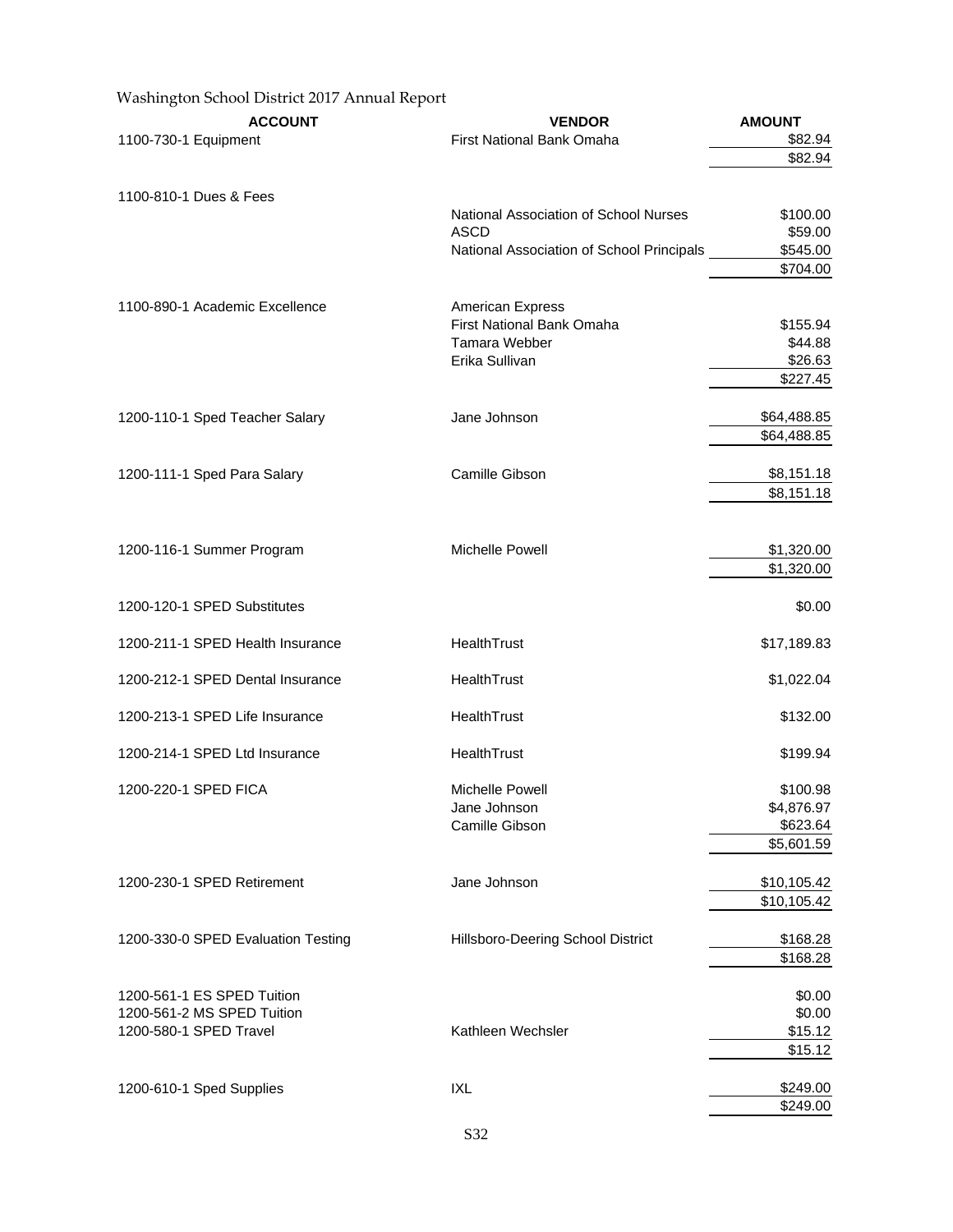| Washington School District 2017 Annual Report |                                                        |                      |
|-----------------------------------------------|--------------------------------------------------------|----------------------|
| <b>ACCOUNT</b>                                | <b>VENDOR</b>                                          | <b>AMOUNT</b>        |
| 2120-330-1 DARE Program                       |                                                        | \$0.00               |
|                                               |                                                        | \$0.00               |
| 2120-610-1 Supplies                           |                                                        | \$0.00               |
|                                               |                                                        | \$0.00               |
| 2130-110-1 Nurse Salary                       | <b>Kristine Swain</b>                                  | \$20,829.12          |
| Health Insurance Buy Out                      | Kristine Swain                                         | \$3,000.00           |
|                                               |                                                        | \$23,829.12          |
| 2130-211-1 Nurse Health Insurance             | HealthTrust                                            | \$0.00               |
| 2130-212-1 Nurse Dental Insurance             | HealthTrust                                            | \$263.71             |
| 2130-213-1 Nurse Life Insurance               | HealthTrust                                            | \$26.31              |
| 2130-214-1 Nurse LTD                          | HealthTrust                                            | \$64.56              |
| 2130-230-1 Nurse FICA                         | Kristine Swain                                         | \$1,775.57           |
| 2130-610-1 Nurse Supplies                     | <b>School Nurse Supply</b>                             | \$17.21              |
|                                               | Zoll Medical Corp.                                     | \$105.91             |
|                                               | Lakeshore Learning Materials                           | \$88.44              |
|                                               | Adjustment                                             | \$96.59              |
|                                               |                                                        | \$308.15             |
| 2140-330-1 Psych Services                     | <b>Brookside Counseling</b>                            | \$9,187.50           |
| 2140-580-1 Psych Services Travel              |                                                        | \$0.00               |
| 2150-330-1 Speech Services                    | Linda Kress                                            | \$3,787.00           |
|                                               |                                                        | \$3,787.00           |
| 2150-610-1 Speech Supplies                    |                                                        | \$0.00               |
|                                               |                                                        | \$0.00               |
| 2160-330-1 Occ Therapy                        | Jill Severino                                          | \$74.38              |
|                                               | Karen Cota                                             | \$222.30             |
|                                               | Hillsboro-Deering School District                      | \$1,558.60           |
|                                               |                                                        | \$1,855.28           |
| 2160-610-1 Occ Therapy Supplies               |                                                        | \$0.00               |
| 2210-240-1 Tuition Reimbursement              |                                                        |                      |
|                                               | NH Association of School Principals<br><b>NHAHPERD</b> | \$99.00<br>\$120.00  |
|                                               | First National Bank Omaha                              | \$237.20             |
|                                               | JSI Research & Training Inst                           | \$70.00              |
|                                               | Katie Bryant                                           | \$100.00             |
|                                               | Amazon.com                                             | \$33.60              |
|                                               | Dawn Bilski                                            | \$61.13              |
|                                               | Kristine Swain                                         | \$43.98              |
|                                               | Kathleen Brown                                         | \$147.86<br>\$912.77 |
|                                               |                                                        |                      |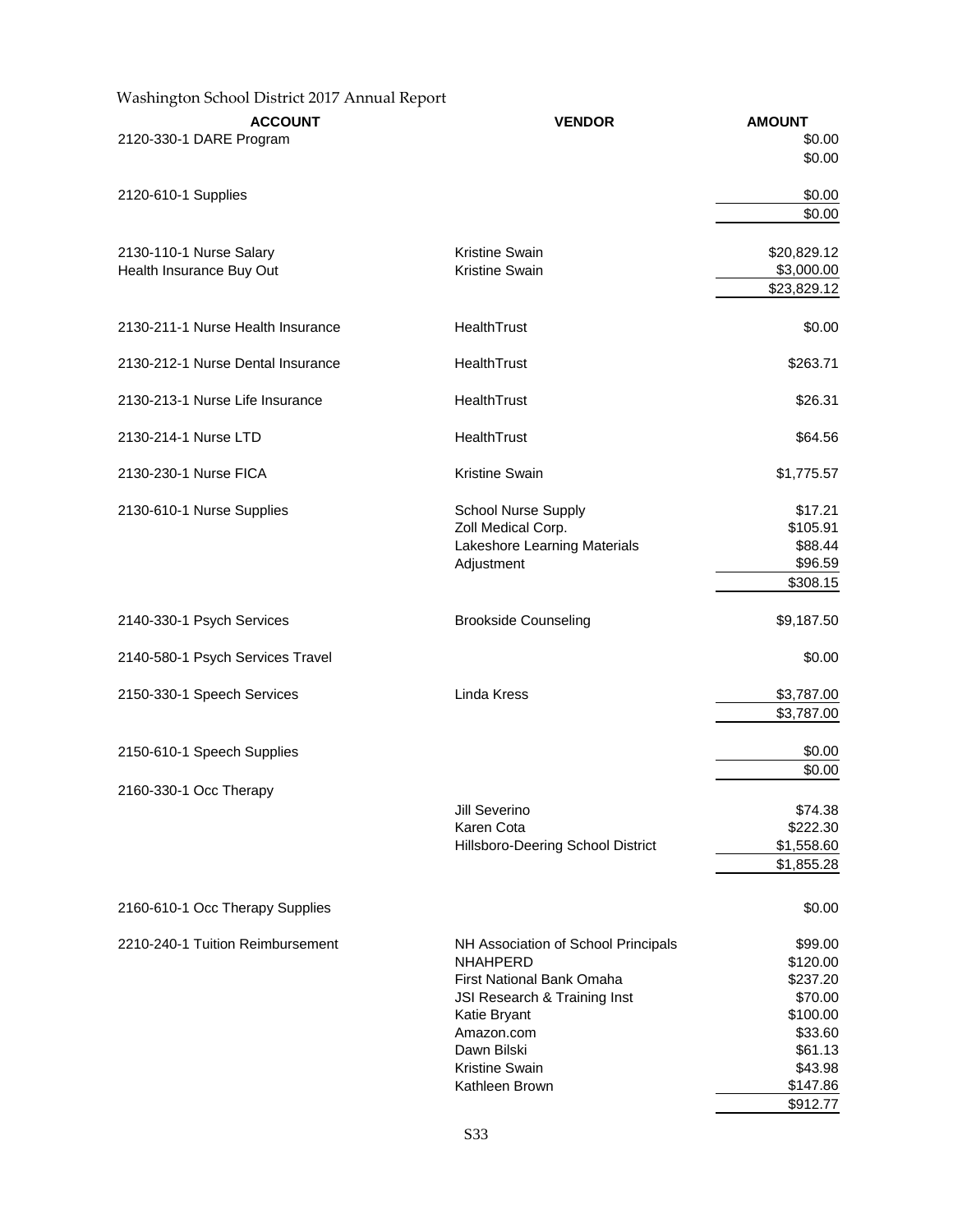| Washington School District 2017 Annual Report |                                                  |                        |
|-----------------------------------------------|--------------------------------------------------|------------------------|
| <b>ACCOUNT</b>                                | <b>VENDOR</b>                                    | <b>AMOUNT</b>          |
| 2210-640-1 Books & Subscriptions              | <b>Time For Kids</b>                             | \$102.58               |
|                                               | First National Bank Omaha                        | \$84.94                |
|                                               | <b>Great Activities</b>                          | \$32.00                |
|                                               |                                                  | \$219.52               |
| 2222-111-1 Library Staff                      | Camille Gibson                                   | \$886.32               |
|                                               |                                                  |                        |
| 2222-220-1 Library/Media FICA                 | Camille Gibson                                   | \$67.70                |
| 2222-641-1 Software                           | Adjustment                                       | \$3,658.20             |
|                                               |                                                  | \$3,658.20             |
| 2220-330-1 Library Contract Services          | Arcomm                                           | \$150.00               |
|                                               |                                                  | \$150.00               |
| 2220-640-1 Library Books                      | Amazon                                           | \$330.56               |
|                                               | <b>Scholastic Book Clubs</b>                     | \$90.10                |
|                                               | Erika Sullivan                                   | \$257.58               |
|                                               |                                                  | \$678.24               |
| 2311-330-0 School Board Stipends              | Karen Belanger                                   | \$500.00               |
|                                               | Cameo Mulliner                                   | \$500.00               |
|                                               | Kathleen Atkins                                  | \$500.00               |
|                                               | Linda Musmanno                                   | \$750.00               |
|                                               | Gayle Terani                                     | \$500.00               |
|                                               |                                                  | \$2,750.00             |
| 2311-220-0 School Board FICA                  | Karen Belanger                                   | \$38.25                |
|                                               | Cameo Mulliner                                   | \$38.25                |
|                                               | Kathleen Atkins                                  | \$38.25                |
|                                               | Linda Musmanno                                   | \$57.38                |
|                                               | Gayle Terani                                     | \$38.25                |
|                                               |                                                  | \$210.38               |
| 2311-810-0 Board Dues & Fees                  | NH School Boards Association<br><b>Bank Fees</b> | \$2,775.74<br>\$490.70 |
|                                               |                                                  | \$3,266.44             |
| 2311-890-0 Board Expense                      | <b>Echo Communications</b>                       | \$530.00               |
|                                               |                                                  | \$530.00               |
| 2312-330-0 School Board Clerk & Secretary     | Sarah Holdner                                    | \$400.00               |
|                                               |                                                  |                        |
| 2313-110-0 District Treasurer Stipend         | Ingrid Halverson                                 | \$500.00               |
| 2313-220-0 District Treasurer FICA            | Ingrid Halverson                                 | \$38.25                |
| 2313-610-0 Treasurer Supplies                 |                                                  | \$0.00                 |
|                                               |                                                  | \$0.00                 |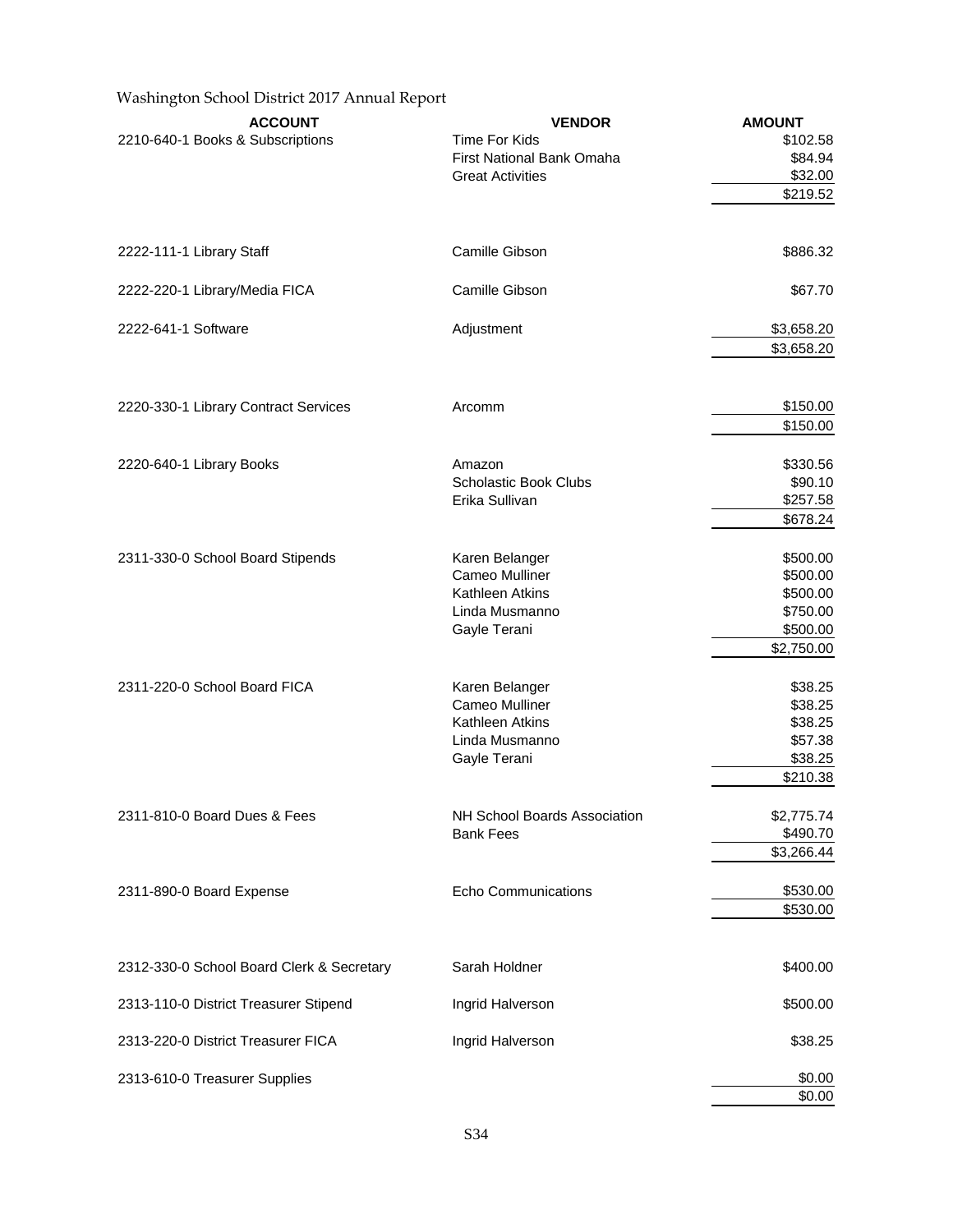| <b>ACCOUNT</b><br>2314-330-0 Election Services Stipend  | <b>VENDOR</b><br>Town of Washington                                             | <b>AMOUNT</b><br>\$254.55                                             |
|---------------------------------------------------------|---------------------------------------------------------------------------------|-----------------------------------------------------------------------|
| 2314-550-0 Election Printing                            |                                                                                 | \$0.00                                                                |
| 2320-250-0 Unemployment Compensation                    | Primex                                                                          | \$779.00                                                              |
| 2320-260-0 Workers Compensation                         | Primex                                                                          | \$3,045.00                                                            |
| 2320-290-0 Employee Crim Checks & Physicals             | State of NH - Criminal Records Check<br><b>Occupational Health Centers</b>      | \$20.75<br>\$70.50<br>\$91.25                                         |
| 2320-310-0 District Share SAU #34                       | <b>SAU #34</b>                                                                  | \$135,172.00                                                          |
| 2320-380-0 Legal & Audit Fees                           | Vachon, Clukay & Company PC                                                     | \$9,514.00<br>\$1,650.00<br>\$11,164.00                               |
| 2320-442-0 Copier Expense                               | <b>Canon Financial Services</b><br><b>Canon Solutions America</b><br>Adjustment | \$710.36<br>\$484.68<br>\$3,355.34<br>\$4,550.38                      |
| 2320-540-0 Advertising                                  | <b>Granite Quill Publisher</b><br>Villager                                      | \$430.00<br>\$196.00<br>\$626.00                                      |
| 2320-540-1 Advertising                                  |                                                                                 | \$0.00<br>\$0.00                                                      |
| 2410-110-0 Leadership Stipends                          | Jane Johnson<br><b>Kristine Swain</b><br>Kelli Aldrich<br>Tamara Webber         | \$14,000.00<br>\$3,000.00<br>\$9,000.00<br>\$14,000.00<br>\$40,000.00 |
| 2410-220-0 Leadership Stipends FICA                     | Jane Johnson<br>Kristine Swain<br>Kelli Aldrich<br>Tamara Webber                | \$1,058.79<br>\$222.44<br>\$679.25<br>\$1,058.79<br>\$3,019.27        |
| 2410-230-0 Leadership Stipends NHRS                     | Jane Johnson<br>Kelli Aldrich<br>Tamara Webber                                  | \$2,193.87<br>\$1,410.26<br>\$2,193.87<br>\$5,798.00                  |
| 2410-110-1 Office Admin Asst Salary<br>Insurance Buyout | Kristine Swain<br>Kristine Swain<br>Dawn Bilski                                 | \$20,922.88<br>\$3,000.00<br>\$204.62<br>\$24,127.50                  |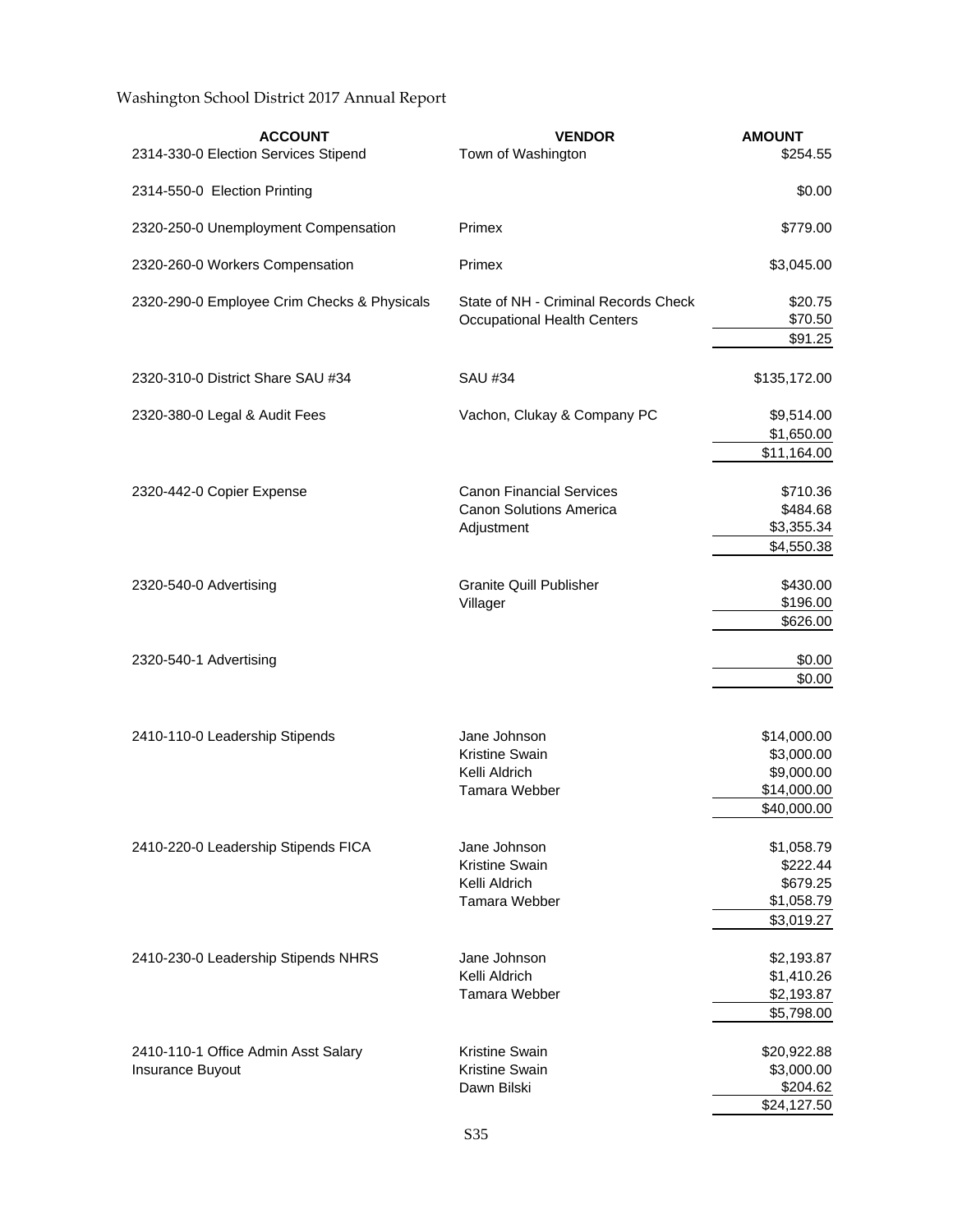| <b>ACCOUNT</b>                               | <b>VENDOR</b>                     | <b>AMOUNT</b> |
|----------------------------------------------|-----------------------------------|---------------|
| 2410-212-1 Office Admin Asst Dental          | HealthTrust                       | \$264.77      |
|                                              |                                   | \$264.77      |
|                                              |                                   |               |
| 2410-213-1 Office Admin Asst Life            | HealthTrust                       | \$26.49       |
|                                              |                                   | \$26.49       |
| 2410-214-1 Office Admin Asst LTD             | HealthTrust                       | \$64.92       |
|                                              |                                   | \$64.92       |
| 2410-220-1 Office Admin Asst./Principal FICA | <b>Kristine Swain</b>             | \$1,782.55    |
|                                              | Kevin Johnson                     | \$222.62      |
|                                              | Dawn Bilski                       | \$15.65       |
|                                              |                                   | \$2,020.82    |
|                                              |                                   |               |
| 2410-113-1 Principal Office Salary           | Kevin Johnson                     | \$2,910.00    |
| 2410-610-1 Principal's Office Supplies       |                                   | \$0.00        |
| 2600-110-1 Maintenance Salary                | Elizabeth Sargent                 | \$35,134.16   |
| <b>Trash Removal</b>                         | Elizabeth Sargent                 | \$720.00      |
|                                              |                                   | \$35,854.16   |
| 2600-211-1 Maintenance Health Ins            | HealthTrust                       | \$8,594.82    |
| 2600-212-1 Maintenance Dental Ins            | HealthTrust                       | \$528.48      |
| 2600-213-1 Maintenance Life Ins              | HealthTrust                       | \$52.80       |
| 2600-213-1 Maintenance LTD Ins               | HealthTrust                       | \$108.95      |
| 2600-220-1 Maintenance FICA                  | <b>Elizabeth Sargent</b>          | \$2,622.09    |
| 2600-230-1 Maintenance NHRS                  | <b>Elizabeth Sargent</b>          | \$4,004.89    |
| 2600-422-1 Winter Maintenance                |                                   | \$0.00        |
| 2600-430-1 Repairs & Maintenance             | <b>Canon Financial Services</b>   | \$710.36      |
|                                              | Treasurer: State of New Hampshire | \$100.00      |
|                                              | Eastern Analytical                | \$699.00      |
|                                              | Sentry Roofing                    | \$63,345.00   |
|                                              | Henniker Septic                   | \$1,290.00    |
|                                              | Plummer Well & Pump               | \$5,623.63    |
|                                              | WSO Plus, Inc.                    | \$2,612.50    |
|                                              | <b>SPC</b>                        | \$2,248.43    |
|                                              | Simplex/Grinnell                  | \$1,942.13    |
|                                              | <b>Control Technologies</b>       | \$8,629.28    |
|                                              | Capitol Alarm Systems             | \$1,355.00    |
|                                              | <b>Canon Solutions America</b>    | \$396.55      |
|                                              | Adjustment                        | (\$64,778.92) |

\$24,172.96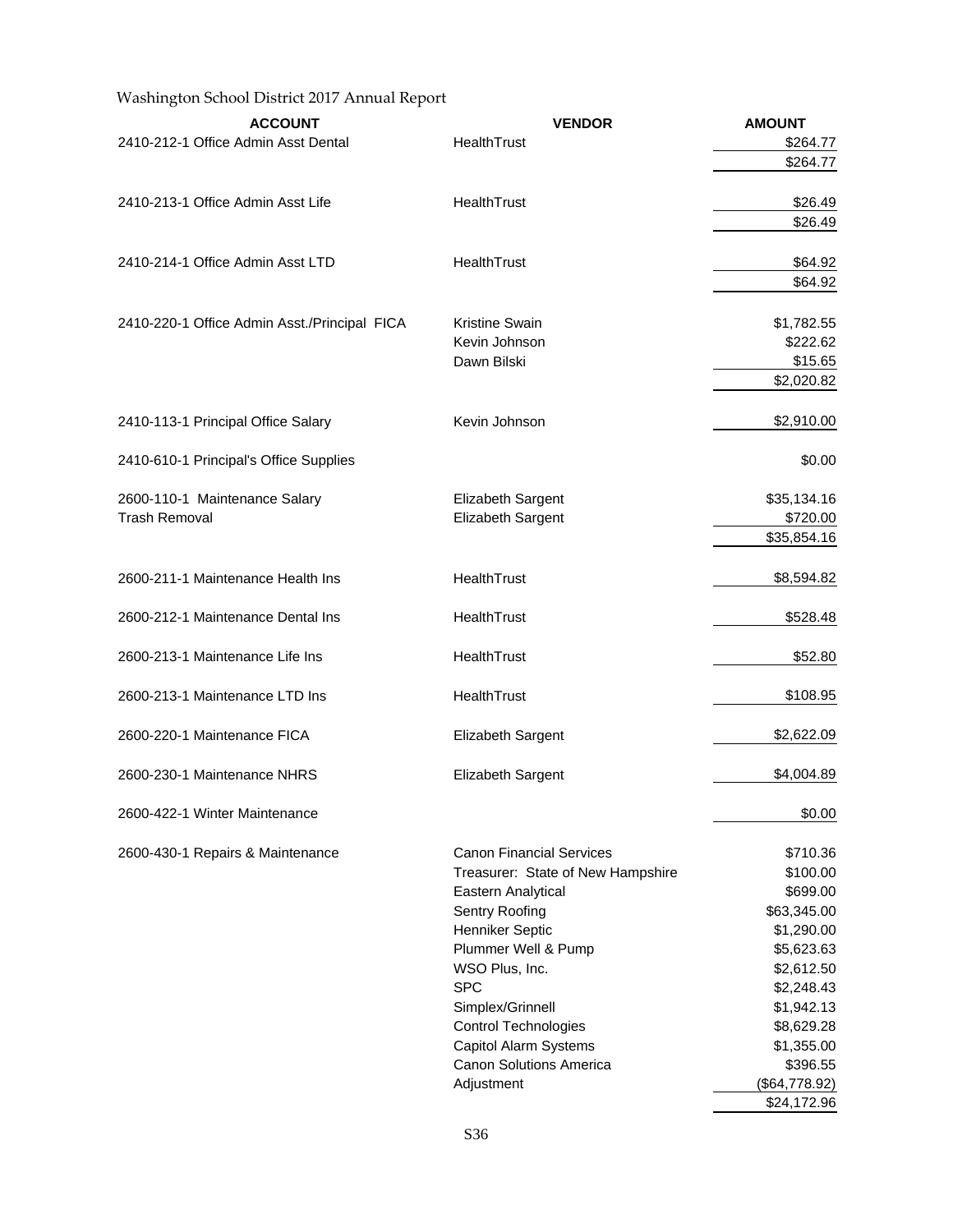| Washington School District 2017 Annual Report |                                  |               |
|-----------------------------------------------|----------------------------------|---------------|
| <b>ACCOUNT</b>                                | <b>VENDOR</b>                    | <b>AMOUNT</b> |
| 2600-520-1 Property Insurance                 | Primex                           | \$3,048.00    |
| 2600-531-1 Telephone                          | <b>Granite State Telephone</b>   | \$1,084.89    |
|                                               | <b>Century Link</b>              | \$73.75       |
|                                               | Adjustment                       | \$25.28       |
|                                               |                                  | \$1,183.92    |
| 2600-610-1 Building Supplies                  | Sam's Club                       | \$2,049.12    |
|                                               | <b>Edmunds Department Store</b>  | \$612.99      |
|                                               | New England Paper and Supply     | \$199.20      |
|                                               | Vacman & Bobbin                  | \$418.41      |
|                                               | Adjustment                       | (\$396.25)    |
|                                               |                                  | \$2,883.47    |
| 2600-622-1 Electricity                        | Eversource                       | \$16,147.97   |
|                                               | Adjustment                       | (\$1,395.32)  |
|                                               |                                  | \$14,752.65   |
|                                               |                                  |               |
| 2600-623-1 Gas Utility                        | Rymes Heating Oil                | \$15,180.79   |
|                                               |                                  | \$15,180.79   |
| 2600-730-1 Equipment                          |                                  | \$0.00        |
| 2721-510-1 Trans To/From School               | <b>First Student</b>             | \$139,201.02  |
|                                               |                                  | \$139,201.02  |
| 2725-510-1 Trans Field Trips                  | <b>First Student</b>             | \$549.02      |
|                                               | <b>First National Bank</b>       | \$275.00      |
|                                               | New Hampshire Historical Society | \$45.60       |
|                                               |                                  | \$869.62      |
| 5110-910-0 Debt Principal                     | People's United Bank             | \$70,000.00   |
|                                               |                                  | \$70,000.00   |
| 5120-830-0 New School Debt Interest           | People's United Bank             | \$1,680.00    |
|                                               |                                  | \$1,680.00    |
| 5221-930-0 Transfer To Food Service Fund      | Washington Elementary School     | \$9,000.00    |
|                                               |                                  | \$9,000.00    |
| 5250-000-0 Special Education Trust            | <b>Trustee of Trust Funds</b>    | \$10,000.00   |
|                                               |                                  | \$10,000.00   |
| 5250-930-0 Maintenance Trust                  | <b>Trustee of Trust Funds</b>    | \$73,345.00   |
|                                               |                                  | \$73,345.00   |
| 3100-110-1 Food Service Wages                 | Barbara Jackson                  | \$17,265.15   |
|                                               |                                  | \$17,265.15   |
| 3100-220-1 Food Service FICA                  | Barbara Jackson                  | \$1,320.77    |
|                                               |                                  | \$1,320.77    |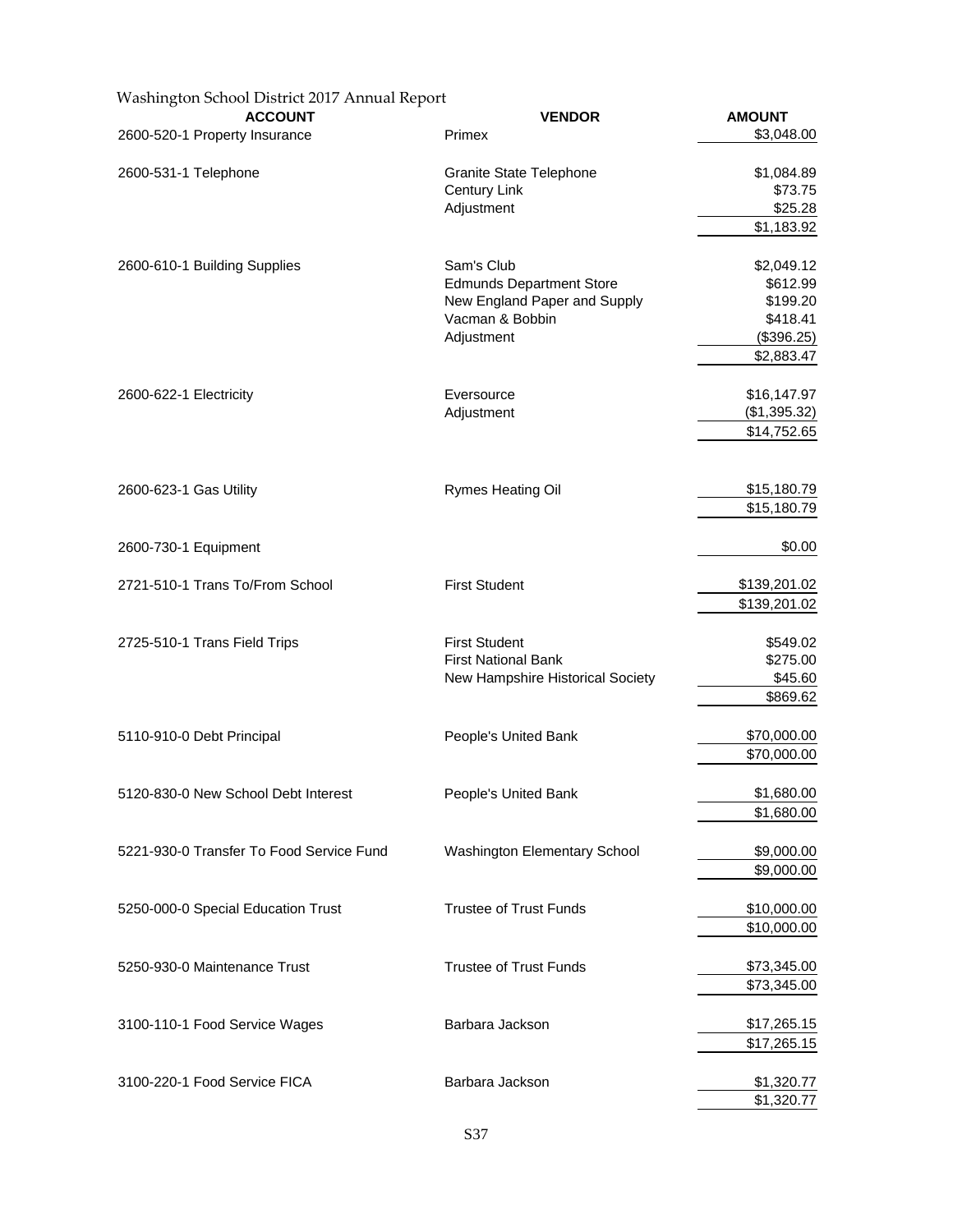| Washington School District 2017 Annual Report              |                                                                                                                                                                         |                                                                                                       |
|------------------------------------------------------------|-------------------------------------------------------------------------------------------------------------------------------------------------------------------------|-------------------------------------------------------------------------------------------------------|
| <b>ACCOUNT</b><br>3100-430-1 Food Service Repairs & Maint. | <b>VENDOR</b>                                                                                                                                                           | <b>AMOUNT</b><br>\$0.00<br>\$0.00                                                                     |
| 3100-610-1 Food Service Supplies                           |                                                                                                                                                                         | \$0.00<br>\$0.00                                                                                      |
| 3100-630-1 Food Service Food Purchases                     | Koffee Kup Bakery<br><b>Washington General Store</b><br>Sysco Food Services<br>Demoulas Supermarket<br><b>Black River Produce</b><br>Surplus Distribution<br>Adjustment | \$579.82<br>\$1,256.78<br>\$7,205.06<br>\$286.57<br>\$3,680.85<br>\$240.00<br>\$427.15<br>\$13,676.23 |
| 3100-739-1 Food Service Small Equipment                    |                                                                                                                                                                         | \$0.00<br>\$0.00                                                                                      |
| <b>Total Expenses</b>                                      |                                                                                                                                                                         | \$1,750,273.89                                                                                        |
| <b>Total Salaries/Benefits/Taxes</b>                       |                                                                                                                                                                         | \$634,354.62                                                                                          |
| <b>Total Expenditures</b>                                  |                                                                                                                                                                         | \$2,384,628.51                                                                                        |

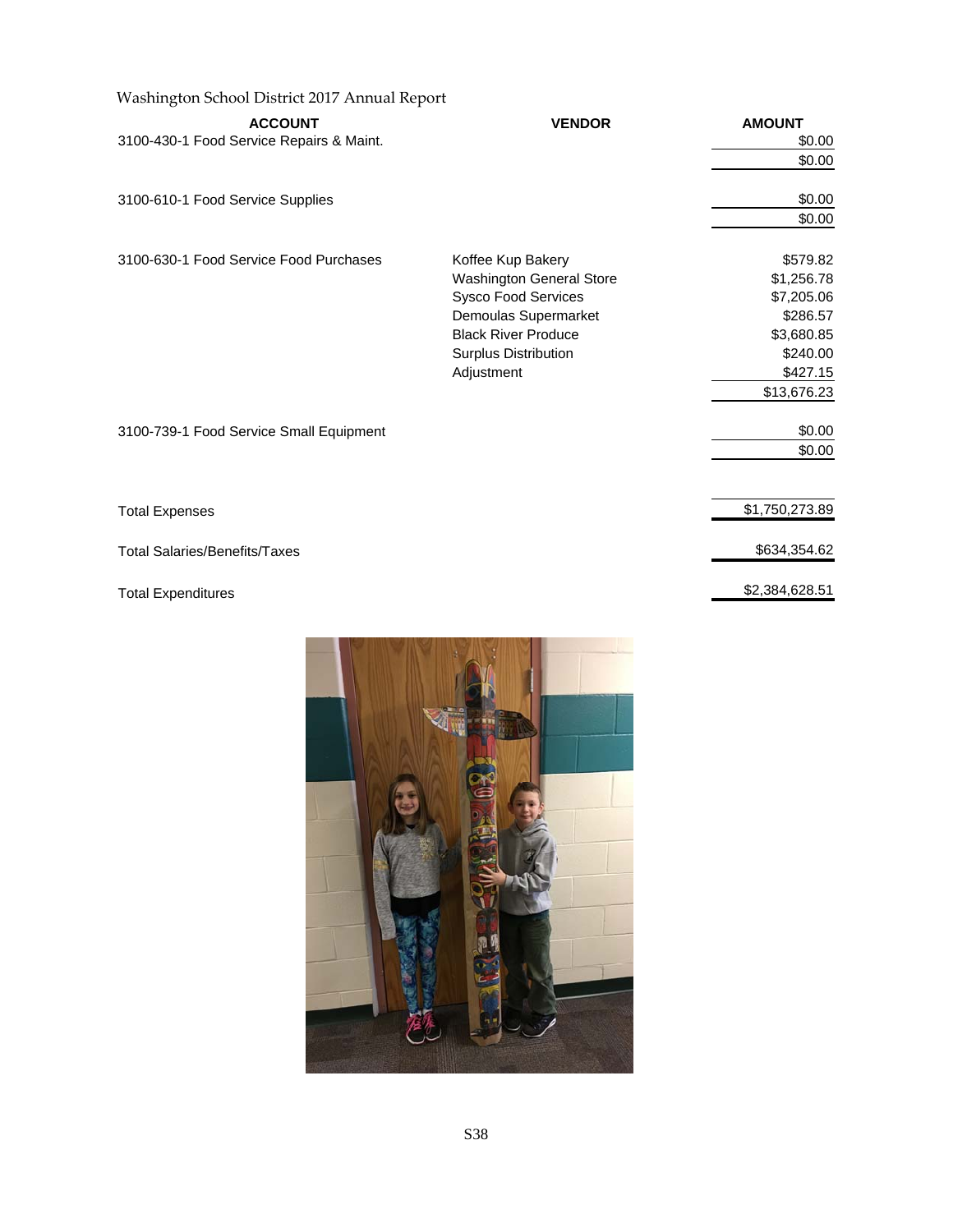# **Annual School District Meeting Washington, NH March 11, 2017**

Moderator Guy Eaton called the meeting to order at 2:00 PM. He led the assembly in the Pledge of Allegiance, introduced the School Board members, the ballot officials, the school district employees who were present and explained the rules of order. The Ballot Box was shown to be empty and was then locked. The polls were declared open at 2:04 and were closed at 3:17.

ARTICLE 1. **The following officials were elected by non-partisan ballot: A total of 35 ballots were cast.** 

 **School Board Members for 3 years Kathy Atkins 42 Kathy Atkins declared elected** 

 **Moderator for 1 year Guy Eaton 43 Guy Eaton declared elected** 

 **Clerk for 1 year Colleen Duggan 39 Colleen Duggan declared elected** 

 **Treasurer for 1 year Ingrid Halverson 42 Ingrid Halverson declared elected** 

ARTICLE 2. **Cameo Mulliner moved to hear the reports of agents, auditors and committees or officers chosen and to pass any vote relating thereto.** 

**Motion seconded by Karen Belanger**

Moderator Eaton asked if there were any questions. There were none. **Approved by Voice Vote** 

ARTICLE 3. **Karen Belanger moved to determine and appoint the salaries of the School Board, and fix the compensation for any other officers or agents of the District as follows:** 

| <b>School Board Chair</b>        | \$750 |
|----------------------------------|-------|
| <b>School Board Members</b>      | \$500 |
| <b>School District Clerk</b>     | \$75  |
| <b>School District Treasurer</b> | \$500 |
| <b>School District Moderator</b> | \$100 |

**Motion seconded by Gayle Terani. Approved by Voice Vote** 

ARTICLE 4. **Gayle Terani moved to see if the Washington School District will vote to**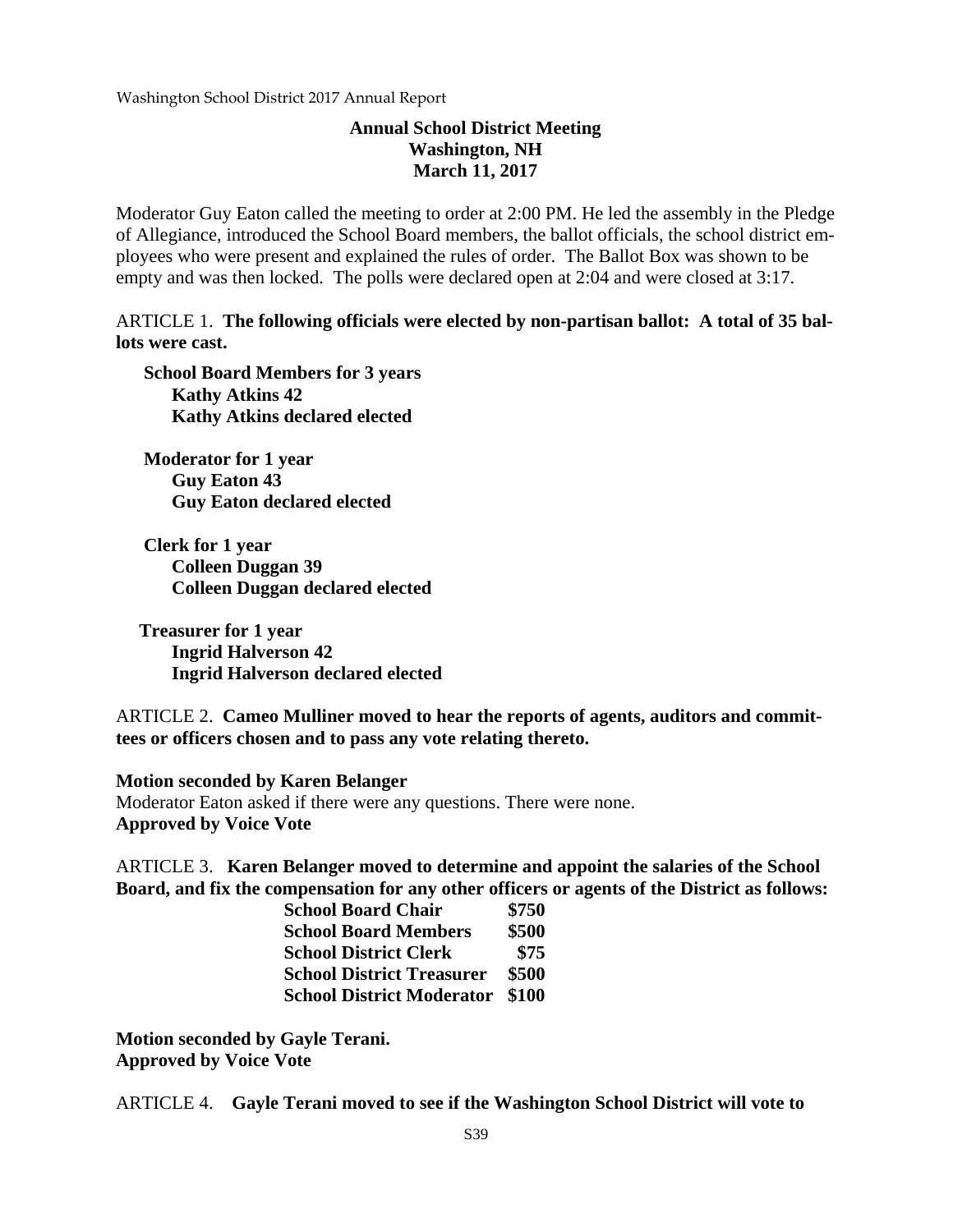**raise and appropriate for the support of schools, the payment of salaries of School District employees, and for the payment of statutory obligations of the District, the sum of \$2,371,430 (two million three hundred seventy-one thousand four hundred and thirty dollars) or take any other action in relation thereto. This article does not include the budget of the School Administrative Unit.** 

# **Motion Seconded by Kathy Atkins.**

Linda Musmanno made brief comments about the overall budget increase of 2.17% due to a health insurance increase of 13.50%, plus the NH Retirement Increase, as well as an increase of 4.75% in the school bus contract. She also noted that there was an additional bus needed for a child with special needs. She reminded the assembly that they Bond for the Elementary School building had been paid off.

## **Approved by Voice Vote**

ARTICLE 5. **Kathy Atkins moved to see if the voters of the Washington School District adopt a school administrative unit budget of \$1,070,000 (one million seventy thousand dollars) for the forthcoming fiscal year in which \$141,740 (one hundred forty one thousand seven hundred forty dollars) is assigned to the school budget of this school district. This year's adjusted budget of \$1,053,378 (one million fifty-three thousand three hundred seventy-eight dollars) with \$140,773 (one hundred forty thousand seven hundred seventythree dollars) is assigned to the school budget of this school district, will be adopted if the article does not receive a majority vote of all the school district voters voting in this school administrative unit.** 

#### **Motion Seconded by Gayle TerLinda Musmanno.**

Peter Martin inquired about what would happen if Washington voters voted this down but the other towns did not. Musmanno replied that all of the ballot votes would be counted together. Moderator Eaton asked Jed and Nan Schwartz to count the ballots.

**The Motion was approved by Paper ballot** 

**Ballots cast 41 36 yes 5 No** 

ARTICLE 6. **Kathy Atkins moved to see if the Washington School District will raise and appropriate funds the sum of \$75,000 for the support of school projects as follows: for food service, \$25,000 (twenty-five thousand dollars) and for Federal and State projects, \$50,000 (fifty thousand dollars) with \$75,000 to come from school lunch sales and State and Federal revenue. (No amount to be raised by taxation).** 

**Motion seconded by Gayle Terani Approved by Voice Vote** 

ARTICLE 7. **Gayle Terani moved to see ifthe school district will vote to raise and appropriate the sum of \$20,000 (twenty thousand dollars) to add to the expendable trust fund created with the March 2005 Annual Meeting vote, for the purpose of paying for any unanticipated Special Education out-of-district tuition, related transportation and special**